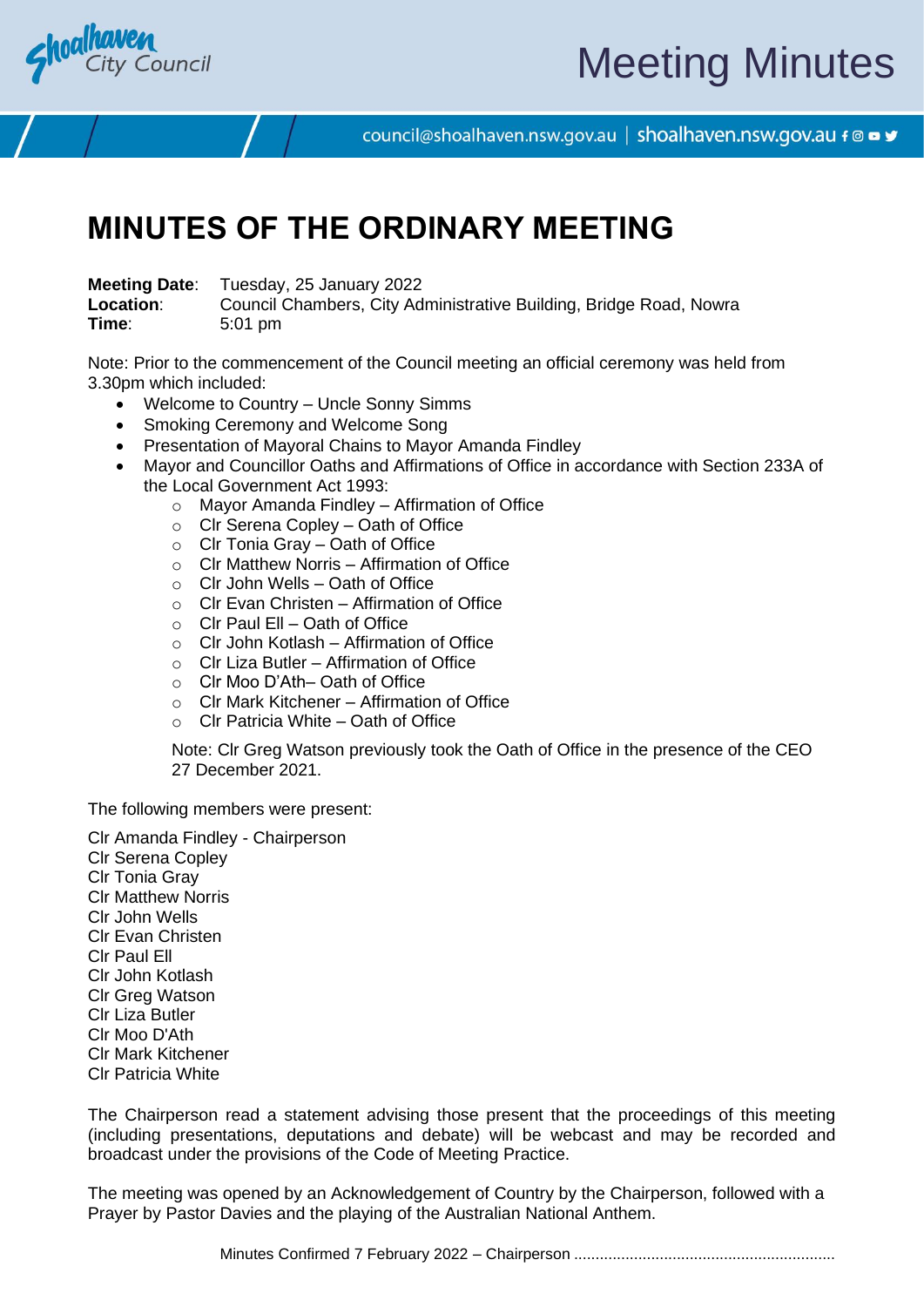

#### **Apologies / Leave of Absence**

Nil.

#### **Confirmation of the Minutes**

**RESOLVED** (Cir Wells / Cir White) MIN22.1

That the Minutes of the Ordinary Meeting of Ordinary Meeting held on Tuesday 2 November 2021 and the Extra Ordinary Meeting of Ordinary Meeting held on Tuesday 23 November 2021 be confirmed.

CARRIED

#### **Declarations of Interest**

Clr Ell – CCL22.1 - Proposed Strategic Property Purchase - Nowra Riverfront Precinct – significant pecuniary interest declaration – Clr Ell has been engaged as legal adviser to one of the parties involved – Clr Ell will leave the room and will not take part in discussion or vote.

# **DEPUTATIONS AND PRESENTATIONS**

A written deputation was received and made available on Council's Website:

**CL22.13 - Notice of Motion - Prioritise Infrastructure and Recreational Facilities Upgrade Program for West Nowra**

Holly Dagger – in support of the recommendation.

## **REPORTS**

| <b>CL22.1</b> | Declaration of Poll - Ordinary Election - Saturday 4 | <b>HPERM Ref:</b> |
|---------------|------------------------------------------------------|-------------------|
|               | December 2021                                        | D21/241751        |

#### **Recommendation**

That the report of the Chief Executive Officer regarding the Declaration of Poll, Ordinary Election, Saturday 4 December 2021, be received for information.

**RESOLVED** (Clr White / Clr Watson) MIN22.2

That the report of the Chief Executive Officer regarding the Declaration of Poll, Ordinary Election, Saturday 4 December 2021, be received for information.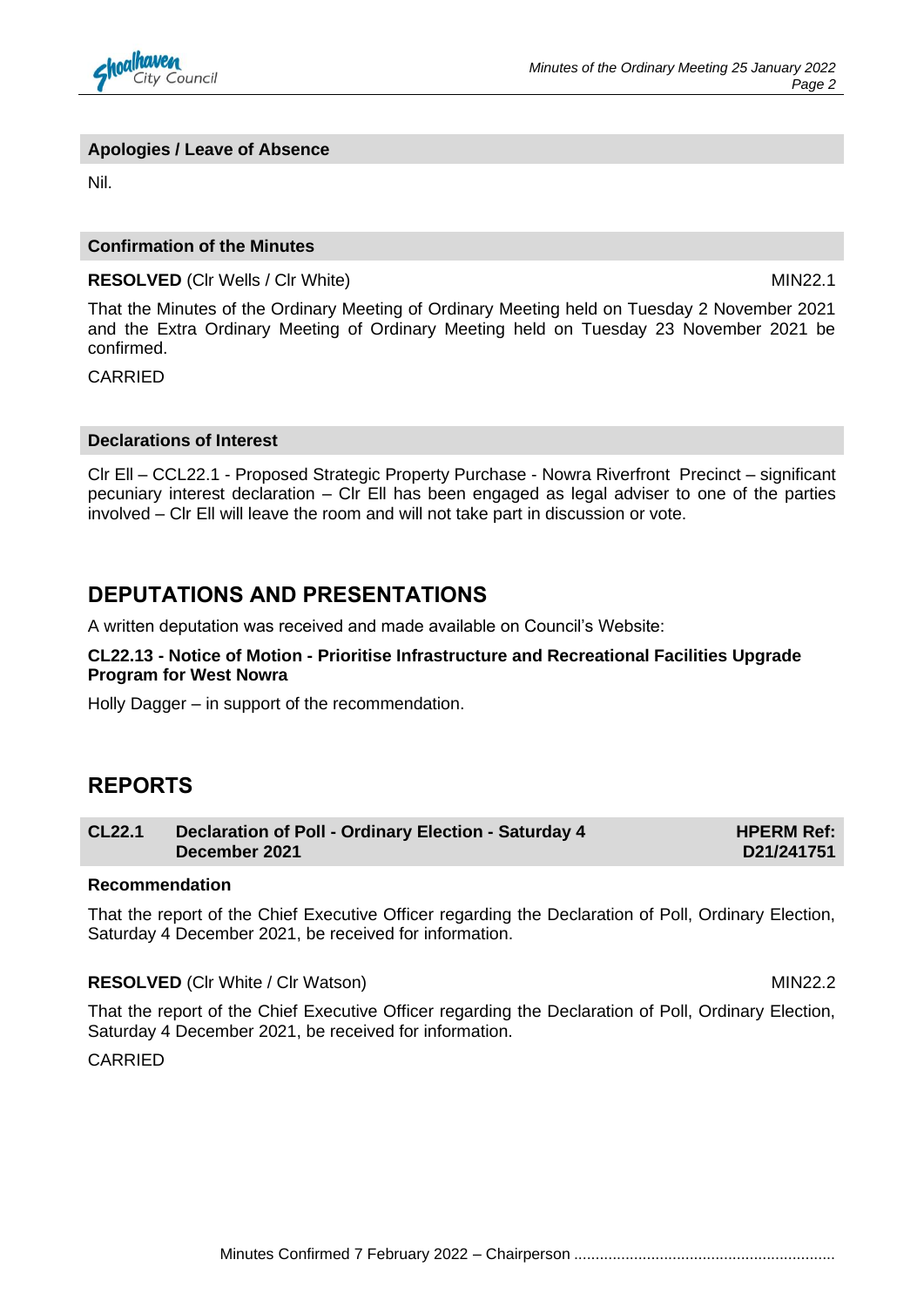

#### **CL22.2 Retirement - Director City Development Phil Costello HPERM Ref: D22/5110**

Clr Findley expressed her thanks and recognition to Mr Costello for his service in Local Government over 40 years and particularly in the area of Development Services.

Stephen Dunshea, CEO reiterated his thanks to Mr Costello for his service, support and contribution to the community and wished him and his partner all the very best for the future.

A gift of appreciation was presented to Mr Costello.

Mr Costello thanked the Councillors and the CEO for their kind words and assistance and in addition thanked his team for their work and support.

#### **Recommendation**

That Council note the retirement of Phil Costello, Director City Development and formally congratulate and thank Phil for his contribution to Shoalhaven City Council and the community during his period of employment with Shoalhaven City Council.

#### **RESOLVED** (CIr Findley / CIr Watson) MIN22.3

That Council note the retirement of Phil Costello, Director City Development and formally congratulate and thank Phil for his contribution to Shoalhaven City Council and the community during his period of employment with Shoalhaven City Council.

CARRIED

| <b>CL22.3</b> | Determination of Date and Time of Council Meetings and | <b>HPERM Ref:</b> |
|---------------|--------------------------------------------------------|-------------------|
|               | <b>Councillor Briefings</b>                            | D21/241820        |

#### **Recommendation**

That Council:

- 1. Adopt a schedule of Ordinary Meeting dates as per the attached schedule (**Attachment 1** to this report) providing for two (2) Ordinary Council Meetings per month held on a Monday subject to the following:
	- a. Meetings and briefings not being held on public holidays or during the following periods:
		- i. LGNSW Special Conference 28 February to 2 March 2022
		- ii. Easter break 15 to 18 April 2022
		- iii. NSW Coastal Conference 31 May to 2 June 2022
		- iv. Australian Local Government Association National General Assembly –19 to 22 June 2022 – (dates not confirmed)
		- v. Mid-year Council Recess July 2022 NSW school holidays– 4 to 16 July 2022
		- vi. The 2022 Annual Conference of Local Government NSW 23 to 25 October 2022 (dates not confirmed)
- 2. Disestablish the "Core" Committees being the Development & Environment Committee and the Strategy & Assets Committee.
- 3. Reaffirm the authorisations to the Chief Executive Officer as set out in the report.
- 4. Determine the start time for Council meetings to be generally at 5.00pm.
- 5. Determine the start time for Councillor Briefings to be generally at 4.00 pm.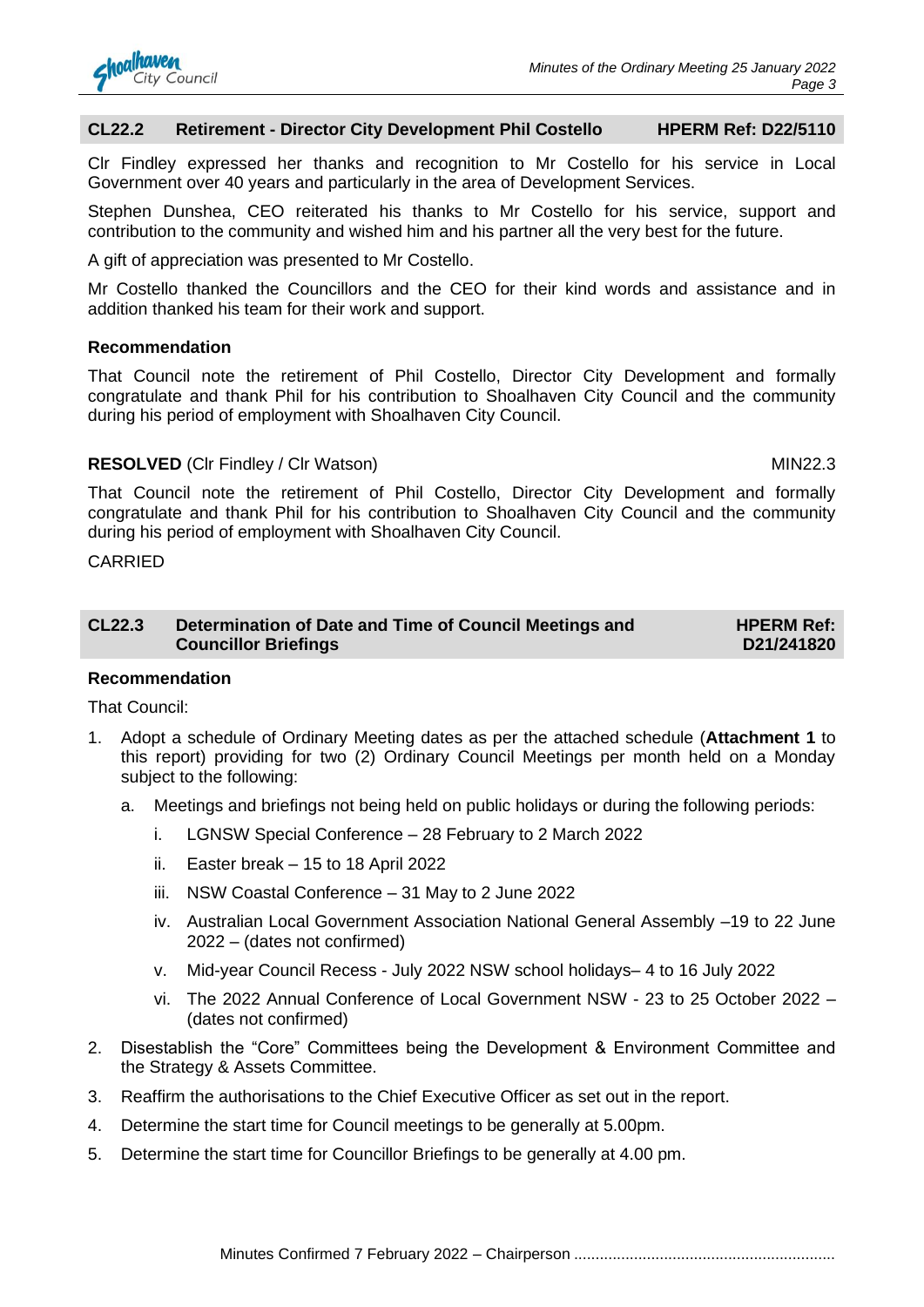

#### MOTION (Clr Findley / Clr Christen)

That Council:

- 1. Adopt a schedule of Ordinary Meeting dates as per the attached schedule (**Attachment 1** to this report) providing for two (2) Ordinary Council Meetings per month held on a Monday subject to the following:
	- a. Meetings and briefings not being held on public holidays or during the following periods:
		- i. LGNSW Special Conference 28 February to 2 March 2022
		- ii. Easter break 15 to 18 April 2022
		- iii. NSW Coastal Conference 31 May to 2 June 2022
		- iv. Australian Local Government Association National General Assembly –19 to 22 June 2022 – (dates not confirmed)
		- v. Mid-year Council Recess July 2022 NSW school holidays– 4 to 16 July 2022
		- vi. The 2022 Annual Conference of Local Government NSW 23 to 25 October 2022 (dates not confirmed)
- 2. Disestablish the "Core" Committees being the Development & Environment Committee and the Strategy & Assets Committee.
- 3. Reaffirm the authorisations to the Chief Executive Officer as set out in the report.
- 4. Determine the start time for Council meetings to be generally at 5.00pm.
- 5. Determine the start time for Councillor Briefings to be generally at 4.00 pm.
- 6. A future review to be undertaken (determined by the CEO) to review the success of the change from Committees

#### AMENDMENT (Clr Norris / Clr Ell)

That Council:

- 1. Adopt a schedule of Ordinary Meeting dates as per the attached schedule (**Attachment 1** to this report) providing for two (2) Ordinary Council Meetings per month held on a Monday subject to the following:
	- a. Meetings and briefings not being held on public holidays or during the following periods:
		- i. LGNSW Special Conference 28 February to 2 March 2022
		- ii. Easter break 15 to 18 April 2022
		- iii. NSW Coastal Conference 31 May to 2 June 2022
		- iv. Australian Local Government Association National General Assembly –19 to 22 June 2022 – (dates not confirmed)
		- v. Mid-year Council Recess July 2022 NSW school holidays– 4 to 16 July 2022
		- vi. The 2022 Annual Conference of Local Government NSW 23 to 25 October 2022 (dates not confirmed)
- 2. Disestablish the "Core" Committees being the Development & Environment Committee and the Strategy & Assets Committee.
- 3. Reaffirm the authorisations to the Chief Executive Officer as set out in the report.
- 4. Determine the start time for Council meetings to be generally at 5.30pm.
- 5. Determine the start time for Councillor Briefings to be generally at 4.00 pm.
- 6. A future review to be undertaken (determined by the CEO) to review the success of the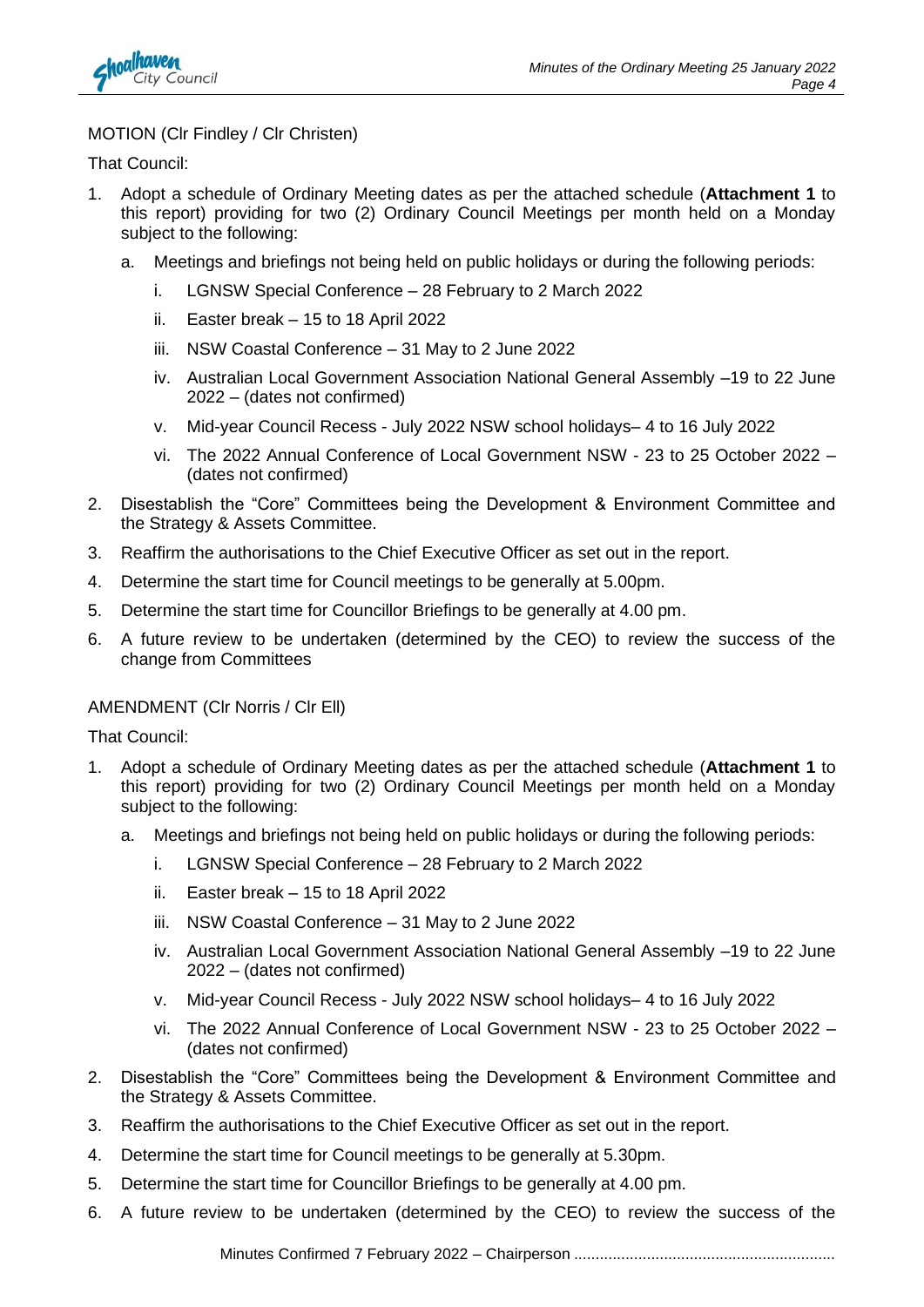

#### change from Committees

- FOR: Clr Findley, Clr Copley, Clr Gray, Clr Norris, Clr Christen, Clr Ell, Clr Kotlash, Clr Butler and Clr D'Ath
- AGAINST: Clr Wells, Clr Watson, Clr Kitchener and Clr White

CARRIED

#### FURTHER AMENDMENT (Clr Ell / Clr Norris)

That Council:

- 1. Adopt a schedule of Ordinary Meeting dates as per the attached schedule (**Attachment 1** to this report) providing for two (2) Ordinary Council Meetings per month held on a Monday subject to the following:
	- a. Meetings and briefings not being held on public holidays or during the following periods:
		- i. LGNSW Special Conference 28 February to 2 March 2022
		- ii. Easter break 15 to 18 April 2022
		- iii. NSW Coastal Conference 31 May to 2 June 2022
		- iv. Australian Local Government Association National General Assembly –19 to 22 June 2022 – (dates not confirmed)
		- v. Mid-year Council Recess July 2022 NSW school holidays– 4 to 16 July 2022
		- vi. The 2022 Annual Conference of Local Government NSW 23 to 25 October 2022 (dates not confirmed)
- 2. Disestablish the "Core" Committees being the Development & Environment Committee and the Strategy & Assets Committee.
- 3. Reaffirm the authorisations to the Chief Executive Officer as set out in the report.
- 4. Determine the start time for Council meetings to be generally at 5.30pm.
- 5. Determine the start time for Councillor Briefings to be generally at 5.00 pm.
- 6. A future review to be undertaken (determined by the CEO) to review the success of the change from Committees to Ordinary.
- FOR: Clr Findley, Clr Copley, Clr Gray, Clr Norris, Clr Christen, Clr Ell, Clr Kotlash, Clr Butler, Clr D'Ath and Clr White

AGAINST: Clr Wells, Clr Watson and Clr Kitchener

**CARRIED** 

THE FURTHER AMENDMENT BECOMES THE MOTION AND WAS PUT TO THE MEETING

### **RESOLVED** (CIr Ell / CIr Norris) MIN22.4

That Council:

- 1. Adopt a schedule of Ordinary Meeting dates as per the attached schedule (**Attachment 1** to this report) providing for two (2) Ordinary Council Meetings per month held on a Monday subject to the following:
	- a. Meetings and briefings not being held on public holidays or during the following periods:
		- i. LGNSW Special Conference 28 February to 2 March 2022
		- ii. Easter break 15 to 18 April 2022
		- iii. NSW Coastal Conference 31 May to 2 June 2022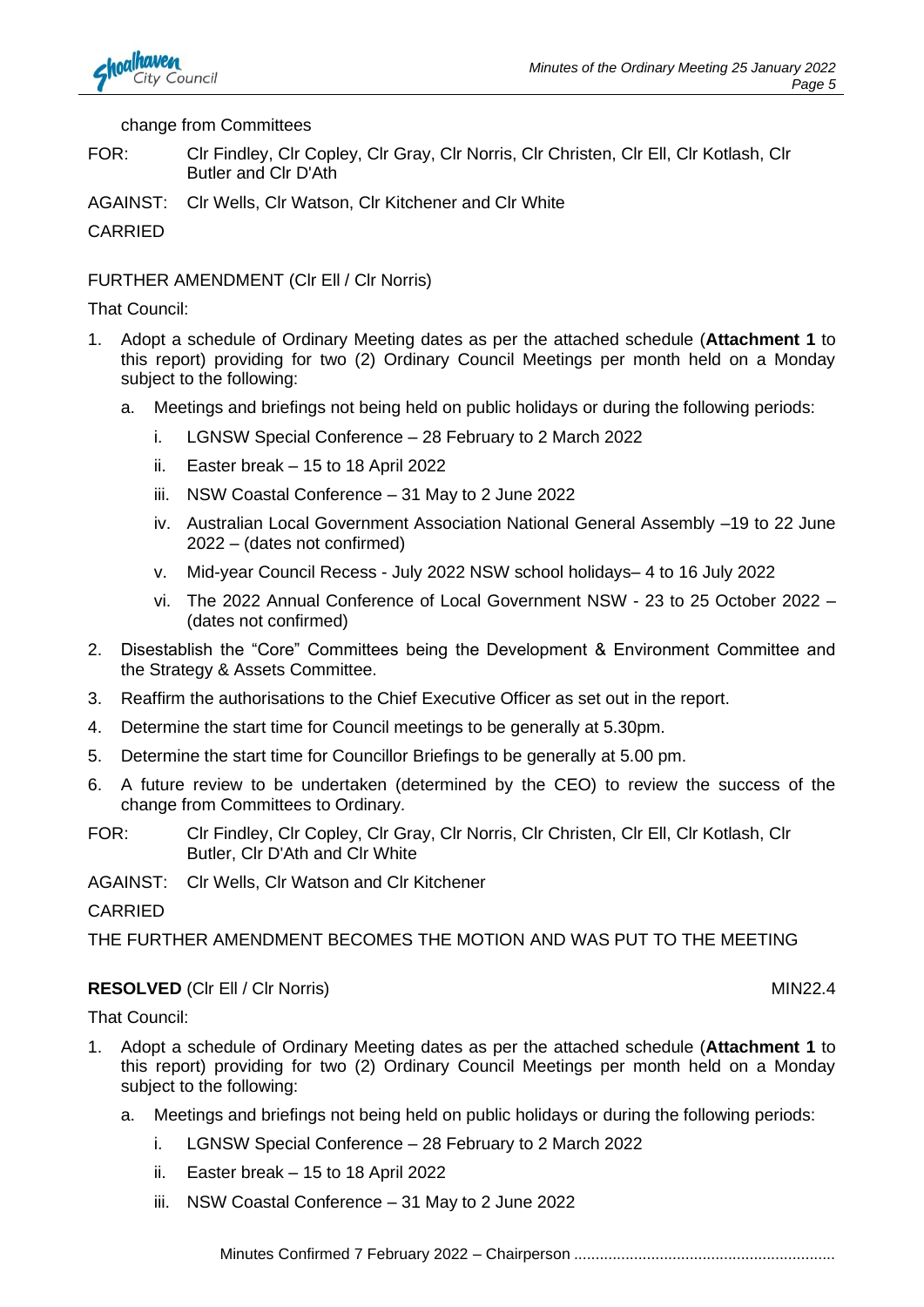- iv. Australian Local Government Association National General Assembly –19 to 22 June 2022 – (dates not confirmed)
- v. Mid-year Council Recess July 2022 NSW school holidays– 4 to 16 July 2022
- vi. The 2022 Annual Conference of Local Government NSW 23 to 25 October 2022 (dates not confirmed)
- 2. Disestablish the "Core" Committees being the Development & Environment Committee and the Strategy & Assets Committee.
- 3. Reaffirm the authorisations to the Chief Executive Officer as set out in the report.
- 4. Determine the start time for Council meetings to be generally at 5.30 pm.
- 5. Determine the start time for Councillor Briefings to be generally at 5.00 pm.
- 6. A future review to be undertaken (determined by the CEO) to review the success of the change from Committees to Ordinary.
- FOR: Clr Findley, Clr Gray, Clr Norris, Clr Christen, Clr Kotlash, Clr Butler, Clr D'Ath, Clr **White**
- AGAINST: Clr Wells, Clr Watson, Clr Kitchener, Clr Ell, and Clr Copley

#### CARRIED

| <b>CL22.4</b> | <b>Election of Deputy Mayor and Assistant Deputy Mayor</b> | <b>HPERM Ref:</b> |
|---------------|------------------------------------------------------------|-------------------|
|               |                                                            | D21/340473        |

#### **Recommendation**

That Council

- 1. Resolve the period for which the elected Deputy Mayor will hold office.
- 2. Conduct an election (by show of hands) for Deputy Mayor for the resolved period.
- 3. Conduct an election (by show of hands) for an Assistant Deputy Mayor for the resolved period should the Council consider it necessary to retain this position.

#### **RESOLVED** (CIr Findley / CIr White) MIN22.5

That Council resolve the period for the elected Deputy Mayor to hold office until September 2022 with a re-election to be held at that time.

FOR: Clr Findley, Clr Copley, Clr Gray, Clr Norris, Clr Wells, Clr Christen, Clr Ell, Clr Kotlash, Clr Watson, Clr Butler, Clr D'Ath, Clr Kitchener and Clr White

AGAINST: Nil

**CARRIED** 

#### **RESOLVED** (CIr Findley / CIr D'Ath) MIN22.6

That the position of Assistant Deputy Mayor be abolished.

FOR: Clr Findley, Clr Copley, Clr Gray, Clr Norris, Clr Wells, Clr Christen, Clr Ell, Clr Kotlash, Clr Watson, Clr Butler, Clr D'Ath, Clr Kitchener and Clr White

AGAINST: Nil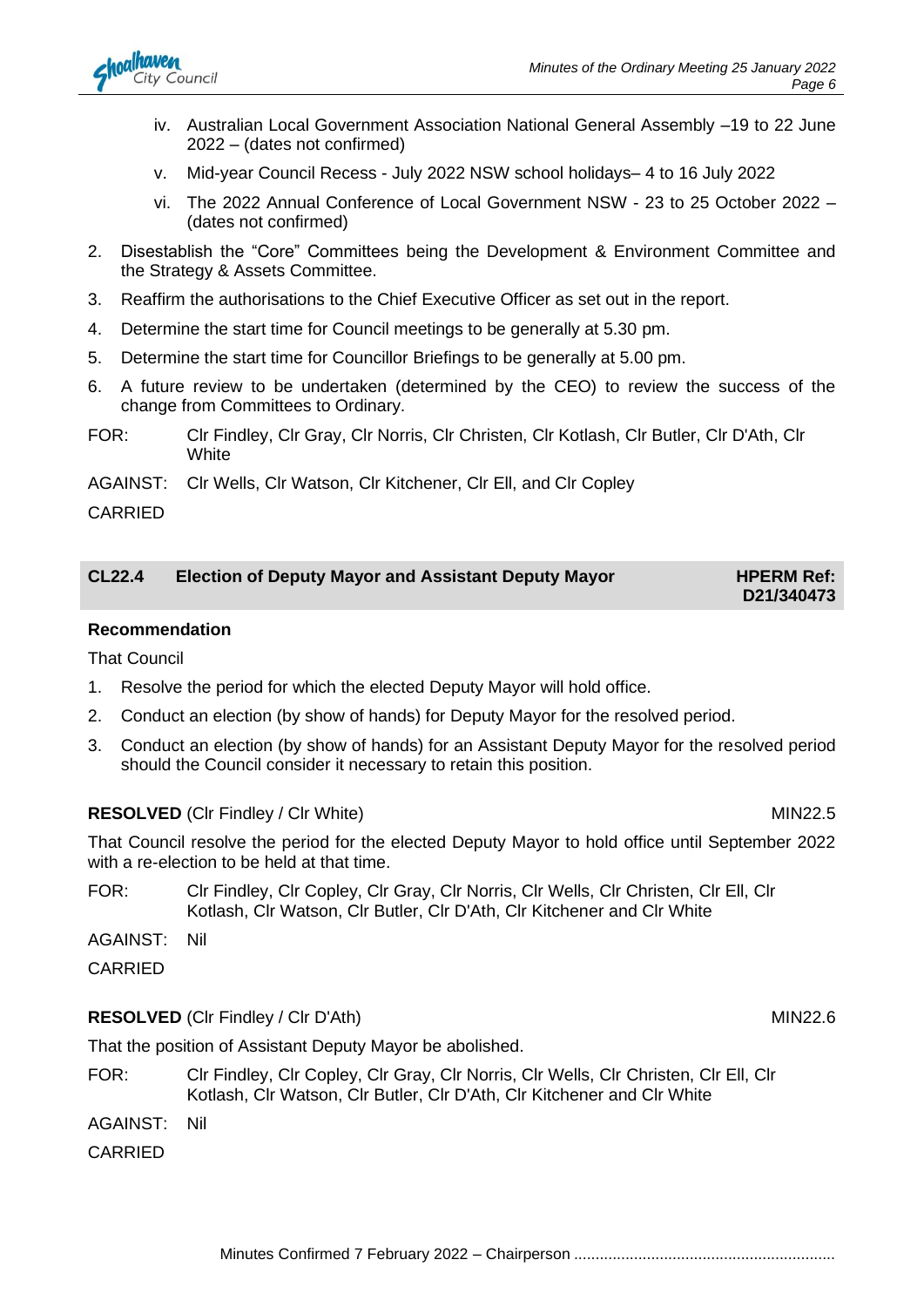

#### **RESOLVED** (CIr White / CIr Ell) MIN22.7

That the election of Deputy Mayor be conducted by a show of hands.

FOR: Clr Findley, Clr Copley, Clr Gray, Clr Norris, Clr Wells, Clr Christen, Clr Ell, Clr Kotlash, Clr Watson, Clr Butler, Clr D'Ath, Clr Kitchener and Clr White

AGAINST: Nil

#### CARRIED

Kevin Voegt, Director City Performance as the Returning Officer informed the meeting that there were 2 nominations that had been received for the position of Deputy Mayor, the nominations being for Clr Butler and Clr White.

Mr Voegt called for further nominations. No further nominations were received.

**Kevin Voegt called for a show of hands and declared Clr Butler the Deputy Mayor until September 2022 on a count of 8 votes.**

| <b>CL22.5</b> | Use of Countbacks to fill Casual Vacancies for | <b>HPERM Ref:</b> |
|---------------|------------------------------------------------|-------------------|
|               | <b>Councillors</b>                             | D21/528909        |

#### **Recommendation**

That Council determine if the option available to use countbacks of the votes cast at the 4 December 2021 Local Government Election to fill casual vacancies of Councillors, which may occur in the first 18 months after the election or to hold by-elections should this situation occur will be utilised.

#### **RESOLVED** (CIr White / CIr Ell) MIN22.8

That

- 1. Pursuant to section 291A(1)(b) of the Local Government Act 1993 (the Act) Shoalhaven City Council declare that casual vacancies occurring in the office of a Councillor within 18 months after the last Ordinary election of Councillors for the Council on 4 December 2021 are to be filled by a countback of votes cast at that election for the office in accordance with section 291A of the Act; and
- 2. The Council directs the CEO to notify the NSW Electoral Commissioner of the Council's decision within 7 days of the decision.
- FOR: Clr Findley, Clr Copley, Clr Gray, Clr Norris, Clr Wells, Clr Christen, Clr Ell, Clr Kotlash, Clr Watson, Clr Butler, Clr D'Ath, Clr Kitchener and Clr White

AGAINST: Nil

CARRIED

| <b>CL22.6</b> | Instruments of Delegation - Mayor and Chief Executive |
|---------------|-------------------------------------------------------|
|               | <b>Officer</b>                                        |

# **Recommendation**

That Council:

1. Restore the Delegations of authority to the Chief Executive Officer as outlined in the Instrument of Delegation provided as Attachment 1 and outlined in this report

**HPERM Ref: D21/241784**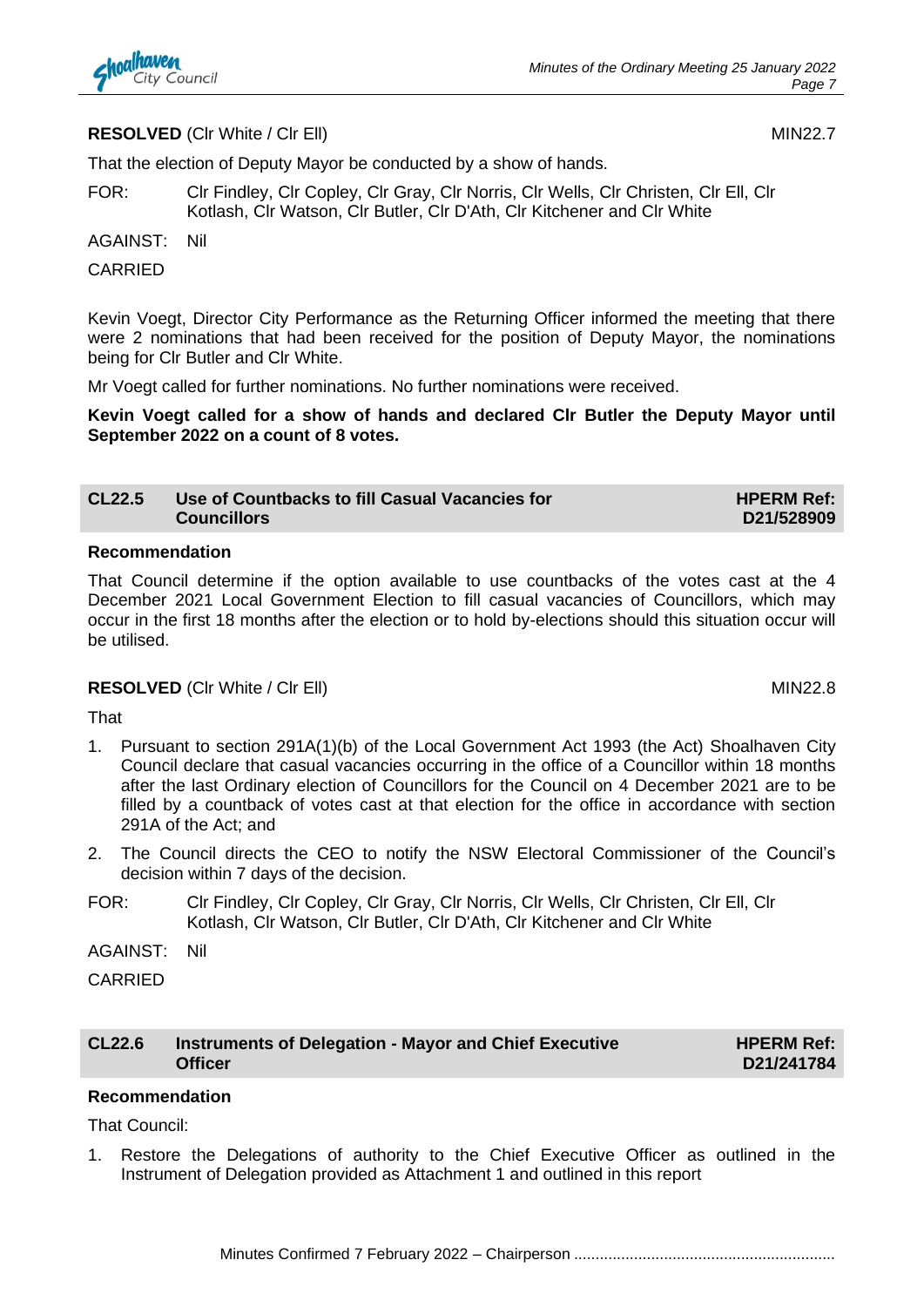

- 2. Delegate to the Mayor the authority as outlined in the Instrument of Delegation as provided as Attachment 2 and outlined in this report.
- 3. That for the period 25 January 2022 to 30 September 2022, one of the persons (determined by the Mayor at the relevant time) holding the position of:
	- a. Director, City Development;
	- b. Director, City Futures;
	- c. Director, City Lifestyles;
	- d. Director, City Performance;
	- e. Director, City Services

be appointed to act as Chief Executive Officer if the Chief Executive Officer is sick or otherwise absent from work on leave or for any other purpose. Such appointment is to cease upon the return to work of the Chief Executive Officer or by other resolution of the Council.

4. Authorise that any person acting as Chief Executive Officer pursuant to this resolution has all the functions, delegations, and sub-delegations given to the Chief Executive Officer by the Council.

#### **RESOLVED** (CIr Wells / CIr White) MIN22.9

That Council:

- 1. Restore the Delegations of authority to the Chief Executive Officer as outlined in the Instrument of Delegation provided as Attachment 1 and outlined in this report
- 2. Delegate to the Mayor the authority as outlined in the Instrument of Delegation as provided as Attachment 2 and outlined in this report.
- 3. That for the period 25 January 2022 to 30 September 2022, one of the persons (determined by the Mayor at the relevant time) holding the position of:
	- a. Director, City Development;
	- b. Director, City Futures;
	- c. Director, City Lifestyles;
	- d. Director, City Performance;
	- e. Director, City Services

be appointed to act as Chief Executive Officer if the Chief Executive Officer is sick or otherwise absent from work on leave or for any other purpose. Such appointment is to cease upon the return to work of the Chief Executive Officer or by other resolution of the Council.

- 3. Authorise that any person acting as Chief Executive Officer pursuant to this resolution has all the functions, delegations, and sub-delegations given to the Chief Executive Officer by the Council.
- FOR: Clr Findley, Clr Christen, Clr Norris, Clr Butler, Clr D'Ath, Clr Copley, Clr Ell, Clr Kotlash, Clr White, Clr Wells, Clr Watson, Clr Kitchener and Clr Gray
- AGAINST: Nil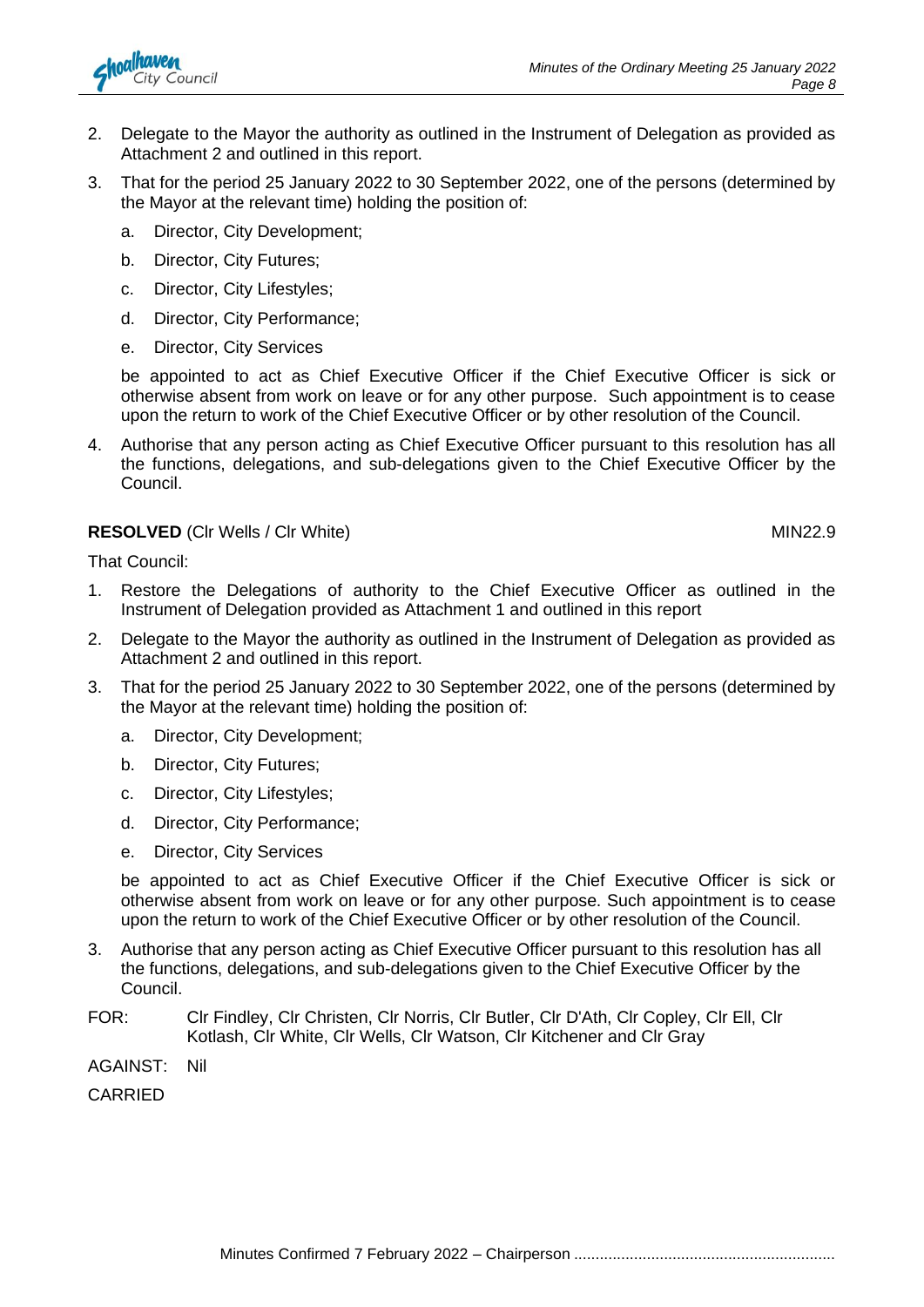

### **CL22.7 Ordinary Meeting - Order of Business HPERM Ref: HPERM Ref:**

# **D21/241795**

#### **Recommendation**

That Council adopt the Order of Business, as follows, for the Ordinary Meetings of Council:

- 1. Acknowledgement of Country
- 2. Opening Prayer
- 3. Australian National Anthem
- 4. Apologies/Leave of Absence
- 5. Confirmation of Minutes
- 6. Declarations of Interest
- 7. Presentation of Petitions
- 8. Mayoral Minutes
- 9. Deputations & Presentations
- 10. Call Over of the Business Paper
- 11. Report of Committees
- 12. Report of the Shoalhaven Traffic Committee (if required)
- 13. Officers Reports
- 14. Notices of Motion and Questions on Notice
- 15. Addendum Reports
- 16. Confidential Reports

\*If any items of business require attendance of specialist staff (e.g., Legal, Insurance, Property) then Council will generally consider those items following the Deputations

### **RESOLVED** (CIr Butler / CIr Norris) MIN22.10

That Council adopt the Order of Business, as follows, for the Ordinary Meetings of Council:

- 1. Acknowledgement of Country
- 2. Moment of Silence and Reflection
- 3. Australian National Anthem
- 4. Apologies/Leave of Absence
- 5. Confirmation of Minutes
- 6. Declarations of Interest
- 7. Presentation of Petitions
- 8. Mayoral Minutes
- 9. Deputations & Presentations
- 10. Call Over of the Business Paper
- 11. A Committee of the Whole (if necessary)
- 12. Report of Committees
- 13. Report of the Shoalhaven Traffic Committee (if required)
- 14. Officers Reports

Minutes Confirmed 7 February 2022 – Chairperson .............................................................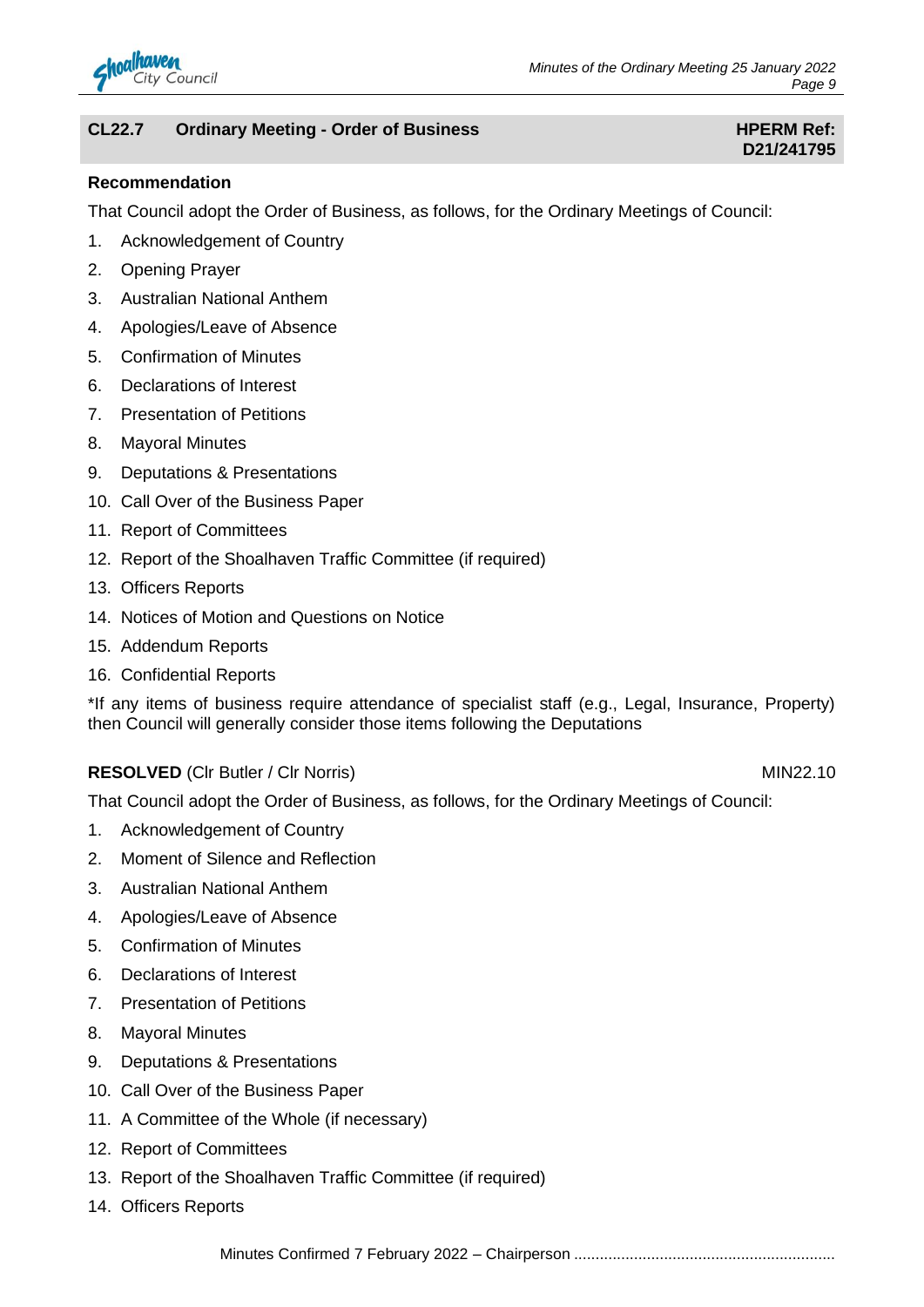

- 15. Notices of Motion and Questions on Notice
- 16. Addendum Reports
- 17. Confidential Reports

\*If any items of business require attendance of specialist staff (e.g., Legal, Insurance, Property) then Council will generally consider those items following the Deputations

FOR: Clr Findley, Clr Gray, Clr Norris, Clr Christen, Clr Kotlash, Clr Butler, Clr D'Ath

AGAINST: Clr Copley, Clr White, Clr Wells, Clr Ell, Clr Watson and Clr Kitchener

#### CARRIED

Note: A Rescission Motion was received on this item.

#### **CL22.8 Community Consultation & Committee System HPERM Ref: D21/335239**

#### **Recommendation**

That Council

- 1. Continue the operation of the following Committees, Boards & Reference Groups pursuant to Section 355 – Local Government Act and pursuant to Section 377 with purpose, delegation and sitting fee (if applicable), Councillor and staff membership and quorum as outlined in the attachment to the report:
	- a. Audit, Risk and Improvement Committee (39763E) and authorise the Committee to carry out the roles and responsibilities in accordance with the Audit Committee guidelines published by the Office of Local Government and Council's Audit, Risk & Improvement Committee charter.
	- b. Regional Development Committee (39964E)
	- c. Senior Staff Contractual Matters Committee (5001E).
	- d. North Floodplain Risk Management Committee (59952E)
	- e. Central Floodplain Risk Management Committee (59951E)
	- f. Southern Floodplain Risk Management Committee (59950E)
	- g. North Coastal Management Program Advisory Committee (64354E)
	- h. Central Coastal Management Program Advisory Committee (64355E)
	- i. Southern Coastal Management Program Advisory Committee (64356E)
	- j. Aboriginal Advisory Committee (1209E)
	- k. Business and Employment Development Committee (38821E)
	- l. Homelessness Taskforce Shoalhaven (55584E)
	- m. Inclusion and Access Advisory Group (1228E)
	- n. Motor Sports Complex Working Party (69319E)
	- o. Natural Area Volunteers Group (42643E)
	- p. Nowra CBD Revitalisation Strategy Committee (50242E)
	- q. Rural Fire Service Strategic Planning Committee (1227E)
	- r. Shoalhaven Arts Board (2123E)
	- s. Shoalhaven City Mayor's Relief Fund (3926E)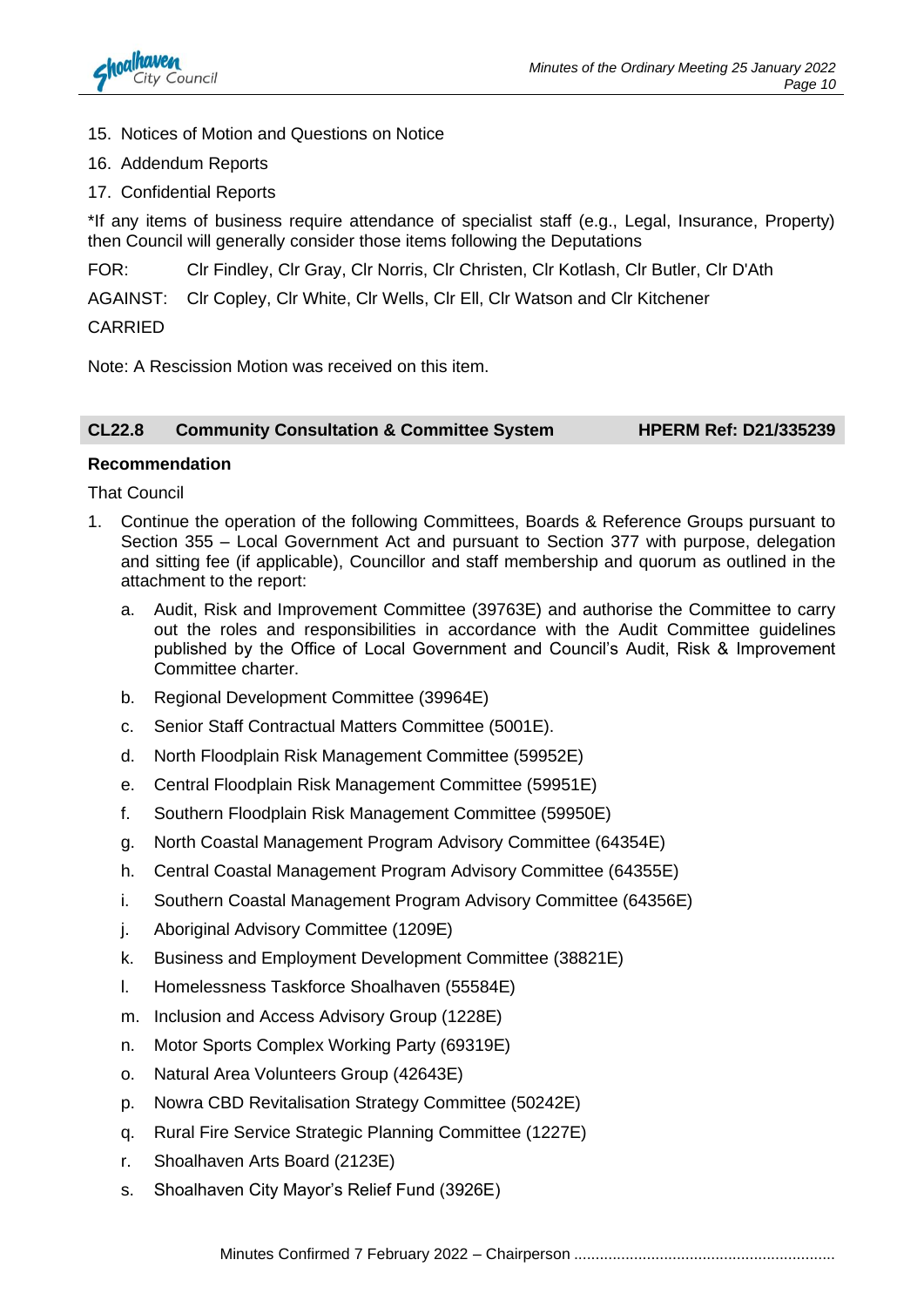- t. Shoalhaven Entertainment Centre Councillor Reference Group (61867E)
- u. Shoalhaven Heads Estuary Taskforce (45866E).
- v. Shoalhaven Sports Board (12623E)
- w. Shoalhaven Tourism Advisory Group (1490E)
- x. Strategic Planning Working Party (65374E)
- y. Youth Advisory Committee (1506E)
- 2. Disband the Infringement Review Panel (59312E) and this be reflected in the Council's Compliance Policy.
- 3. Appoint Councillor and staff membership of each Committee or Board as outlined in the Attachment to the report.
- 4. Note that the Urgent Grant Submissions Committee (65067E) has expired in accordance with MIN20.700.

#### **RESOLVED** (CIr Gray / CIr Butler) MIN22.11

That Council

- 1. Continue the operation of the following Committees, Boards & Reference Groups pursuant to Section 355 – Local Government Act and pursuant to Section 377 with purpose, delegation and sitting fee (if applicable), Councillor and staff membership and quorum as outlined in the attachment to the report:
	- a. Audit, Risk and Improvement Committee (39763E) and authorise the Committee to carry out the roles and responsibilities in accordance with the Audit Committee guidelines published by the Office of Local Government and Council's Audit, Risk & Improvement Committee charter.
	- b. Regional Development Committee (39964E)
	- c. Senior Staff Contractual Matters Committee (5001E).
	- d. North Floodplain Risk Management Committee (59952E)
	- e. Central Floodplain Risk Management Committee (59951E)
	- f. Southern Floodplain Risk Management Committee (59950E)
	- g. North Coastal Management Program Advisory Committee (64354E)
	- h. Central Coastal Management Program Advisory Committee (64355E)
	- i. Southern Coastal Management Program Advisory Committee (64356E)
	- j. Aboriginal Advisory Committee (1209E)
	- k. Business and Employment Development Committee (38821E)
	- l. Homelessness Taskforce Shoalhaven (55584E)
	- m. Inclusion and Access Advisory Group (1228E)
	- n. Motor Sports Complex Working Party (69319E)
	- o. Natural Area Volunteers Group (42643E)
	- p. Nowra CBD Revitalisation Strategy Committee (50242E)
	- q. Rural Fire Service Strategic Planning Committee (1227E)
	- r. Shoalhaven Arts Board (2123E)
	- s. Shoalhaven City Mayor's Relief Fund (3926E)

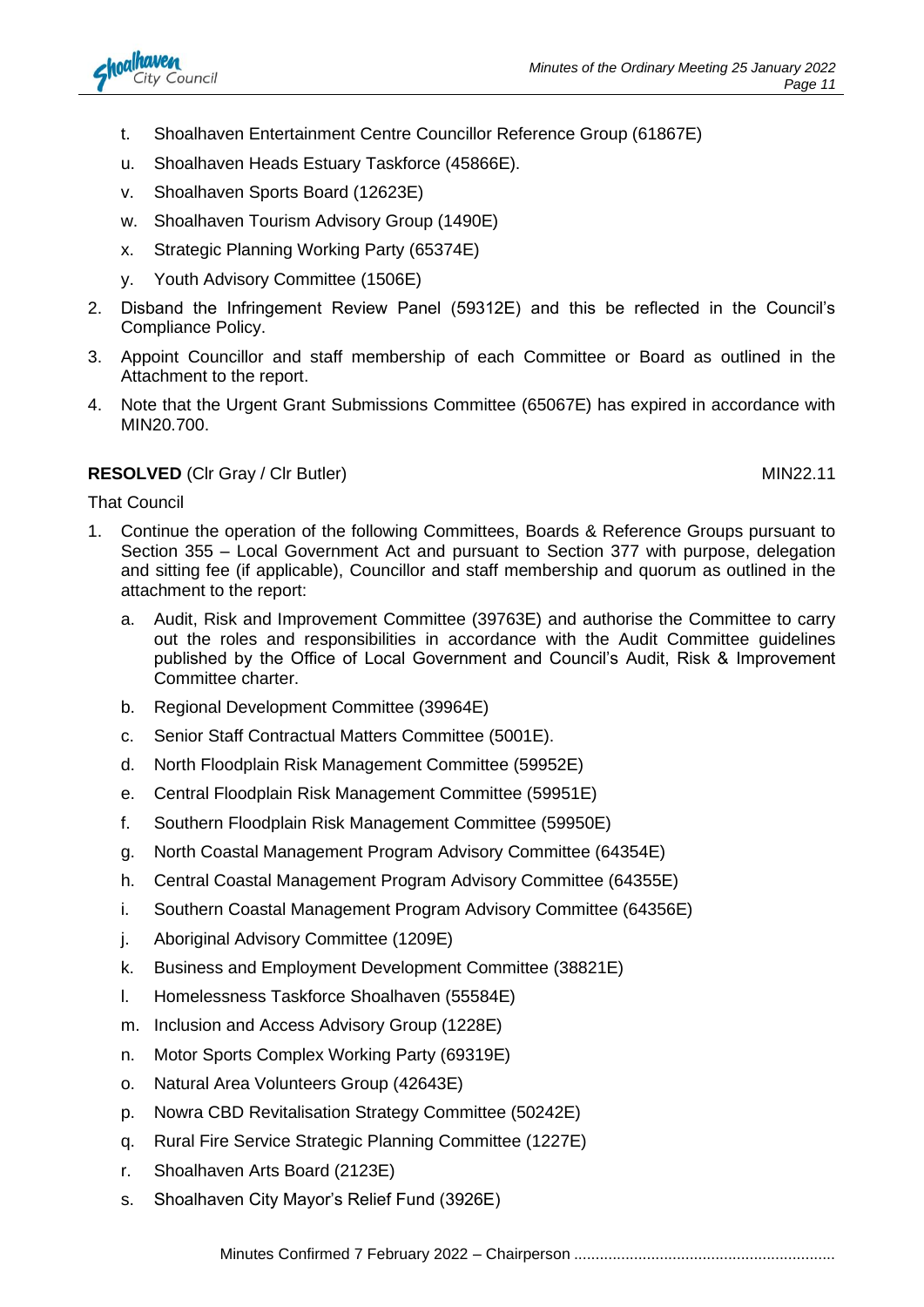- t. Shoalhaven Entertainment Centre Councillor Reference Group (61867E)
- u. Shoalhaven Heads Estuary Taskforce (45866E).
- v. Shoalhaven Sports Board (12623E)
- w. Shoalhaven Tourism Advisory Group (1490E)
- x. Strategic Planning Working Party (65374E)
- y. Youth Advisory Committee (1506E)
- 2. Disband the Infringement Review Panel (59312E) and this be reflected in the Council's Compliance Policy.
- 3. Note that the Urgent Grant Submissions Committee (65067E) has expired in accordance with MIN20.700.

#### CARRIED

Note: For individual Committee membership refer to Items CL22.15 to CL22.39 (MIN22.12 to MIN22.36)

#### **CL22.15 Audit, Risk and Improvement Committee**

#### **RESOLVED** (CIr Gray / CIr Butler) MIN22.12

That Council continue the operation of Audit, Risk and Improvement Committee for the period to September 2022 as outlined below.

| Meetings per year – Minimum of 4 & others                                                         | Quorum: Three (3) - including 1 Councillor & 1                                                  |  |
|---------------------------------------------------------------------------------------------------|-------------------------------------------------------------------------------------------------|--|
| as required                                                                                       | External member                                                                                 |  |
| Commencement time - 4pm                                                                           | Charter: D19/261344 (39763E)                                                                    |  |
|                                                                                                   | Amended: 30/7/2019                                                                              |  |
| <b>Objective</b>                                                                                  |                                                                                                 |  |
|                                                                                                   | The objective of the Audit, Risk and Improvement Committee (ARIC, the Committee) is to          |  |
|                                                                                                   | provide independent assurance and assistance to Shoalhaven City Council on risk                 |  |
|                                                                                                   | management, control, governance, business improvement related matters and external              |  |
| accountability responsibilities.                                                                  |                                                                                                 |  |
| <b>Authority</b>                                                                                  |                                                                                                 |  |
| The Council authorises the Committee, within the scope of its role and responsibilities to:       |                                                                                                 |  |
| Obtain any information it needs from any employee or external party (subject to their legal<br>1. |                                                                                                 |  |
| obligations to protect information).                                                              |                                                                                                 |  |
| 2.                                                                                                | Discuss any matters with the internal or external auditor or other external parties (subject to |  |
| confidentiality considerations).                                                                  |                                                                                                 |  |
| Request the attendance of any employee or councillor at Committee meetings.<br>3.                 |                                                                                                 |  |
| 4.                                                                                                | Obtain external legal or other professional advice considered necessary to meet its             |  |
| responsibilities.                                                                                 |                                                                                                 |  |

**Chairperson** - Independent Member appointed by Committee

#### **2022 Councillor / Staff Membership (two Councillors & up to two alternates)** Clr Wells Clr White

Clr Butler (alternate)

Clr Christen (alternate)

### **Independent Community Representatives**

3 Independent community representatives

**Sitting Fee for Community Members** \$16,213 per annum for the chairperson and \$1,621 per meeting for other independent members. A travel per kilometre allowance based on the Councillor rates is also paid.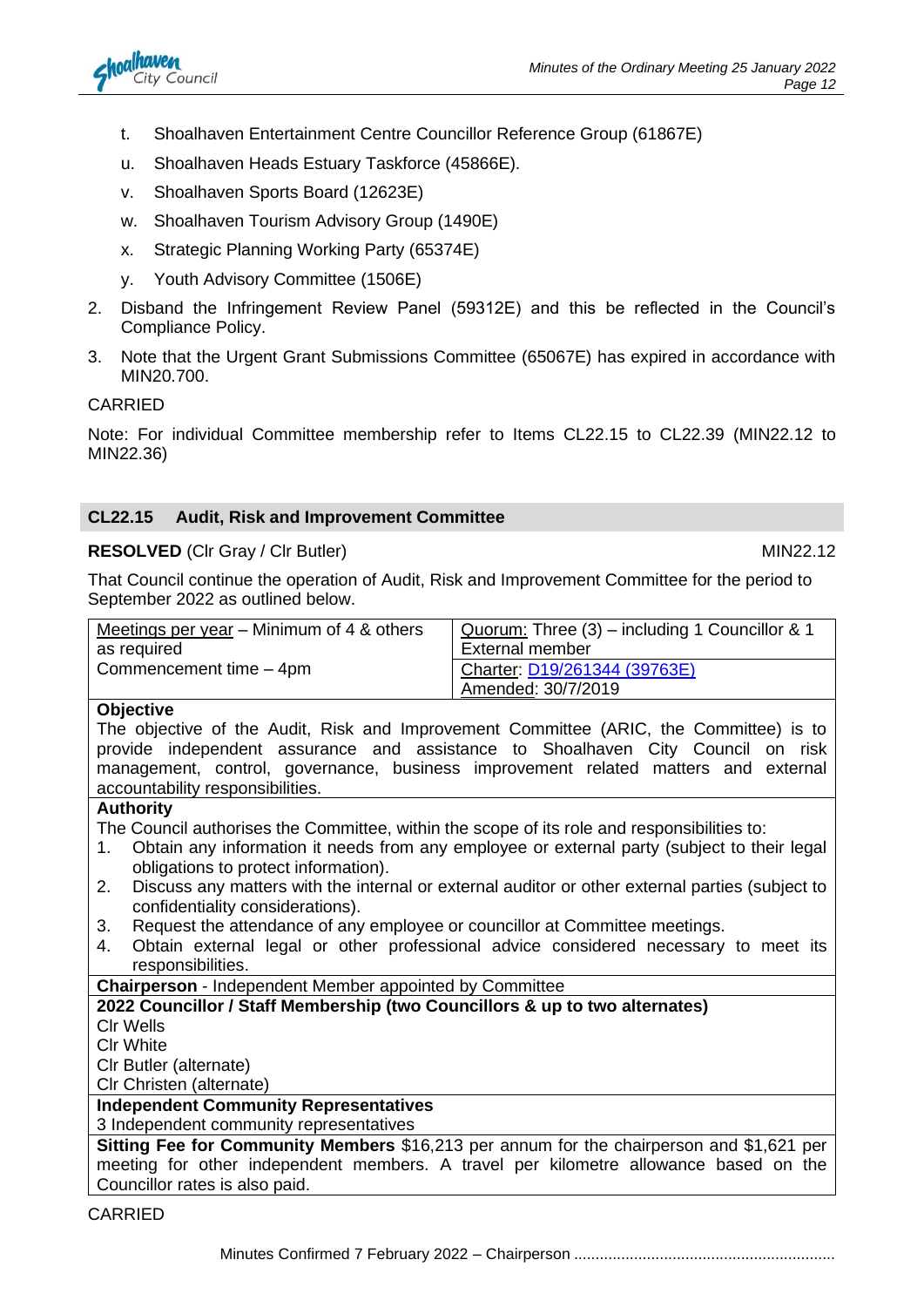

#### **CL22.16 Regional Development Committee**

#### **RESOLVED** (CIr Gray / CIr Butler) MIN22.13

That Council continue the operation of Regional Development Committee for the period to September 2022 as outlined below.

| Meetings per year - As Required                                                                  | Quorum - Three (3) |  |
|--------------------------------------------------------------------------------------------------|--------------------|--|
| No set commencement time                                                                         | (39964E)           |  |
| <b>Objective:</b> To consider staff reports sent to the Southern Regional Planning Panel         |                    |  |
| Delegation:                                                                                      |                    |  |
| To make determinations in support or otherwise in relation to reports sent to the Joint Regional |                    |  |
| Planning Panel, including making representations to the Southern Regional Planning Panel.        |                    |  |
| <b>Chairperson</b> - Appointed by Council                                                        |                    |  |
| 2022 Membership                                                                                  |                    |  |
| Mayor Findley (Chairperson)                                                                      |                    |  |
| <b>All Councillors</b>                                                                           |                    |  |
| CEO or nominee                                                                                   |                    |  |

#### CARRIED

#### **CL22.17 Senior Staff Contractual Matters Committee**

#### **RESOLVED** (CIr Gray / CIr Butler) MIN22.14

That Council continue the operation of Senior Staff Contractual Matters Committee for the period to September 2022 as outlined below.

|                                    | Meetings per year - As required                                                                                                                           | $Quorum - Five (5)$ |  |
|------------------------------------|-----------------------------------------------------------------------------------------------------------------------------------------------------------|---------------------|--|
|                                    | No set commencement time                                                                                                                                  | (5001E)             |  |
|                                    | <b>Purpose and Delegated Authority</b>                                                                                                                    |                     |  |
|                                    | The Committee be delegated authority under Section 377 of the Local Government Act to:                                                                    |                     |  |
| 1.                                 | Review the CEOs performance against the agreement, at least annually.                                                                                     |                     |  |
| 2.                                 | Deal with matters relating to requirements of the contract including the annual review of<br>remuneration and to make any determinations where necessary. |                     |  |
| 3.                                 | Receive the CEO's annual reports on other Senior Staff contracts where Council is required<br>to deal with contractual matters.                           |                     |  |
| 4.                                 | Consider and determine:                                                                                                                                   |                     |  |
|                                    | The organisational structure.                                                                                                                             |                     |  |
|                                    | <b>Industrial Relations Policy.</b>                                                                                                                       |                     |  |
|                                    | Other staff matters requiring Council consideration                                                                                                       |                     |  |
|                                    | <b>Chairperson</b> – Appointed by Council                                                                                                                 |                     |  |
|                                    | 2022 Councillor / Staff Membership                                                                                                                        |                     |  |
|                                    | Mayor Findley (Chairperson)                                                                                                                               |                     |  |
|                                    | <b>All Councillors</b>                                                                                                                                    |                     |  |
| <b>CEO</b>                         |                                                                                                                                                           |                     |  |
|                                    | Sub- Committee to undertake Delegations 1&2:                                                                                                              |                     |  |
| <b>CHAIRPERSON - Mayor Findley</b> |                                                                                                                                                           |                     |  |
| Deputy Mayor - Clr Butler          |                                                                                                                                                           |                     |  |
| <b>CIr White</b>                   |                                                                                                                                                           |                     |  |
|                                    | CIr Gray                                                                                                                                                  |                     |  |
|                                    | <b>CIr Copley</b>                                                                                                                                         |                     |  |
|                                    |                                                                                                                                                           |                     |  |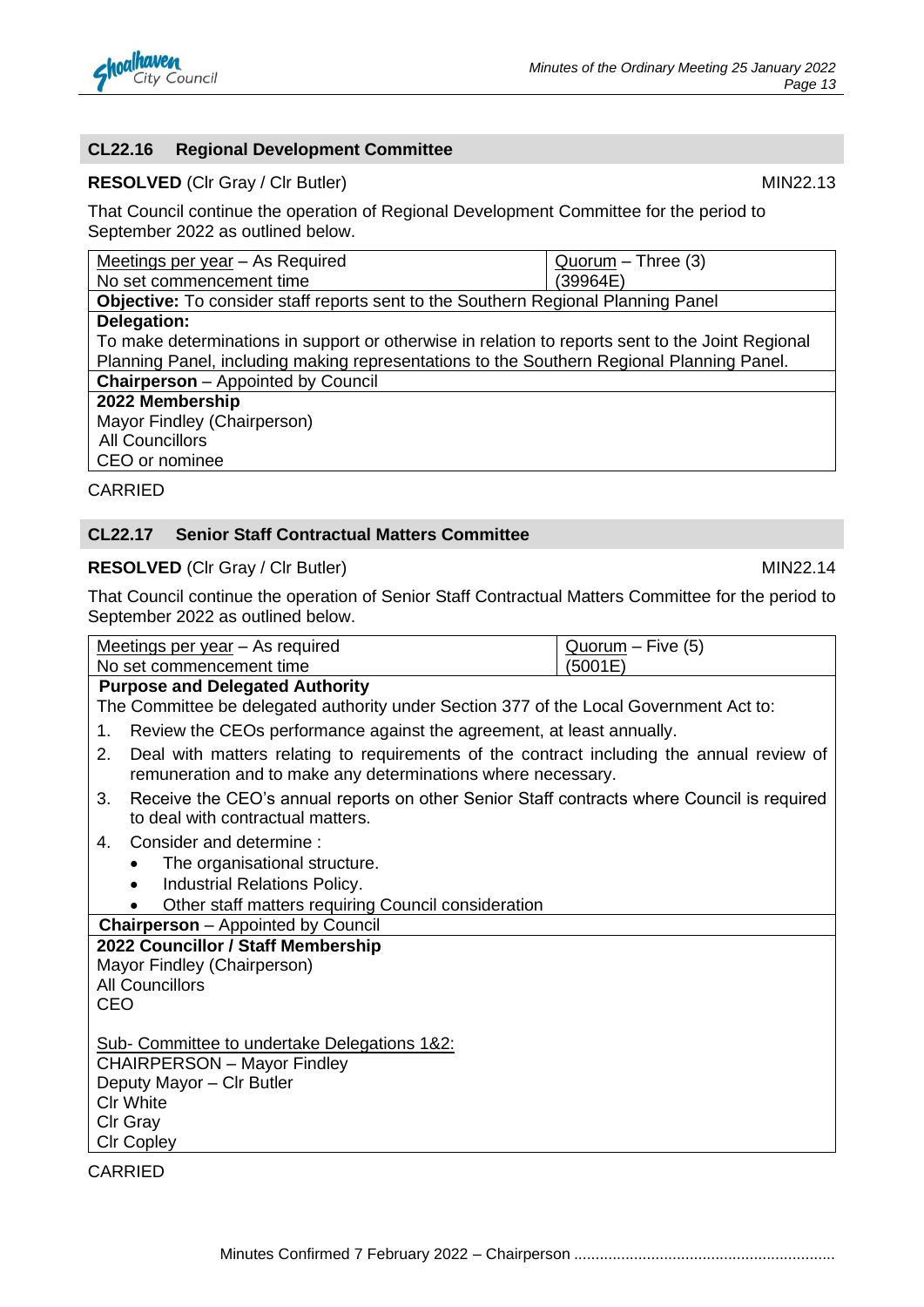

#### **CL22.18 North Floodplain Risk Management Committee**

#### **RESOLVED** (CIr Gray / CIr Butler) MIN22.15

That Council continue the operation of North Floodplain Risk Management Committee for the period to September 2022 as outlined below.

| Meetings per year $-$ As | Quorum – Three (provided that a minimum of the Chairperson |
|--------------------------|------------------------------------------------------------|
| required                 | and two community representatives are present)             |
| Commencement time - 4pm  | Terms of Reference: POL20/59 - Amended 6 October 2020      |
|                          | (59950E)                                                   |
|                          |                                                            |

#### **Purpose**

The principal objective of the North Floodplain Risk Management Committee is to assist Shoalhaven City Council in the development and implementation of one or more floodplain risk management plans for the north area of the Council. This will need to be in accordance with the NSW Floodplain Development Manual. The north area applies to the following catchments:

- Lower Shoalhaven River:
- Crookhaven River;
- Kangaroo River;
- Broughton Creek;
- Bomaderry Creek;
- Nowra and Browns Creek; and
- Lake Wollumboola.

#### **Role of the Committee**

- 1. To assist the Council in the development and implementation of the floodplain management plan for the areas listed under 'Purpose' (see above);
- 2. To assist the Council monitoring and assessing the effectiveness of the management plans during and after its implementation; and
- 3. To assist the Council providing input into known flood behaviour as part of the flood study.

**Delegation** – NIL

### **Chairperson** – Appointed by Council

**2022 Councillor / Staff Membership**

Chairperson- Appointed by Committee

All other Councillors (non voting members)

CEO or nominee

#### **Community/Organisational Representatives**

Community representatives (including 4 local community reps, 1 youth rep & 1 Local Aboriginal rep)

Council officers from engineering, planning and environmental disciplines

New South Wales State Emergency Services (NSW SES) representative

Department of Planning, Environment and Industry (DPIE) representative

Local Aboriginal Land Council representative

Other relevant government agency representatives

#### **CARRIED**

#### **CL22.19 Central Floodplain Risk Management Committee**

#### **RESOLVED** (CIr Gray / CIr Butler) MIN22.16

That Council continue the operation of Central Floodplain Risk Management Committee for the period to September 2022 as outlined below.

| Meetings per year $-$ As | Quorum – Three (provided that a minimum of the Chairperson |  |
|--------------------------|------------------------------------------------------------|--|
| required                 | and two community representatives are present)             |  |
| Commencement time - 4pm  | Terms of Reference: POL20/59 - Amended 6 October 2020      |  |
|                          | (59950E)                                                   |  |

Minutes Confirmed 7 February 2022 – Chairperson .............................................................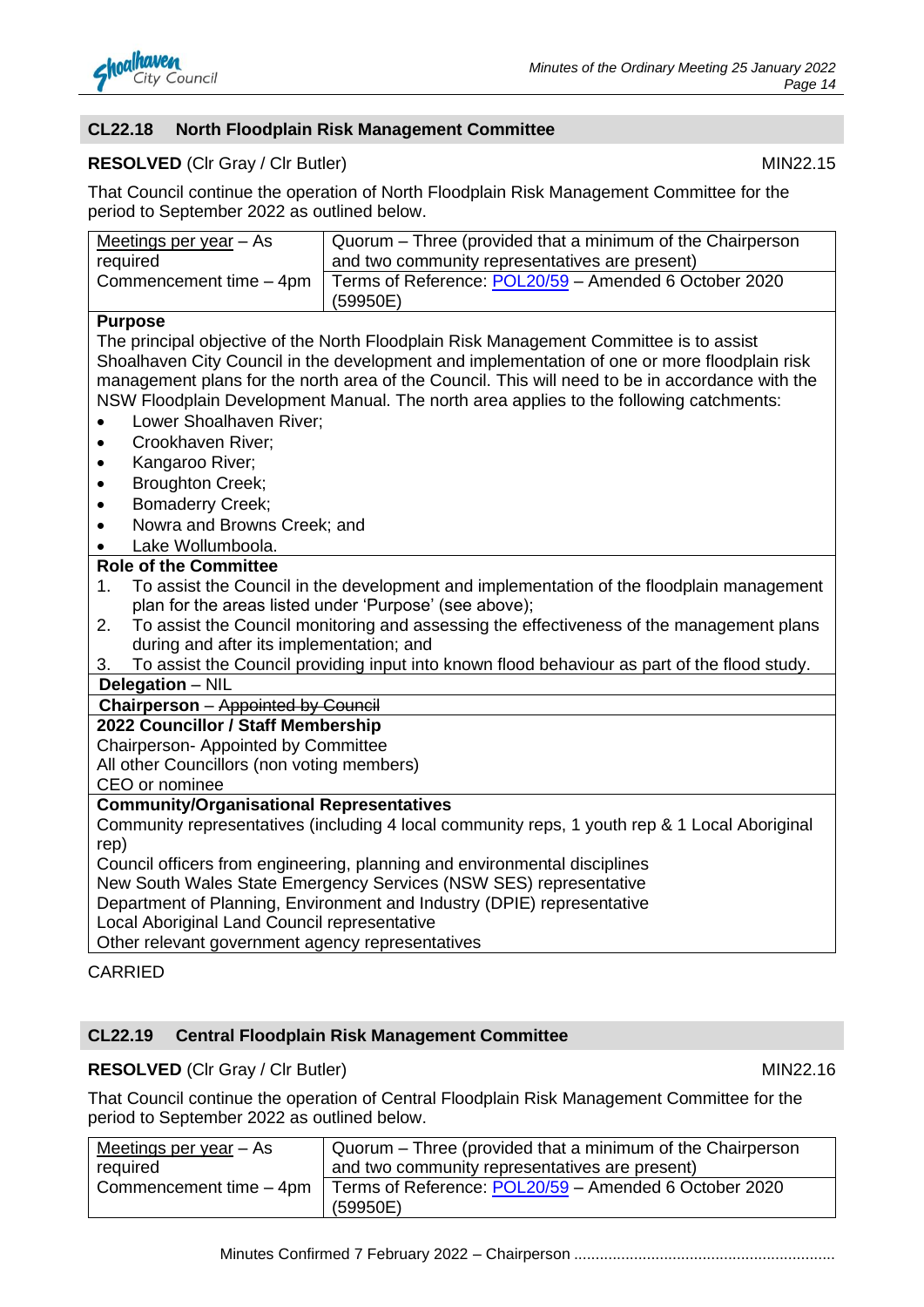

#### **Purpose**

The principal objective of the Central Floodplain Risk Management Committee is to assist Shoalhaven City Council in the development and implementation of one or more floodplain risk management plans for the central area of the Council. This will need to be in accordance with the NSW Floodplain Development Manual. The central area applies to the following catchments:

- St Georges Basin (includes Sussex inlet);
- Jervis Bay;
- Currambene Creek;
- Moona Moona Creek;
- Currarong Creek;
- Berrara Creek
- Callala Creek; and
- Swan Lake

### **Role of the Committee**

- 1. To assist the Council in the development and implementation of the floodplain management plan for the areas listed under 'Purpose' (see above);
- 2. To assist the Council monitoring and assessing the effectiveness of the management plans during and after its implementation; and
- 3. To assist the Council providing input into known flood behaviour as part of the flood study.

**Delegation** – NIL

**Chairperson**– Appointed by Council

#### **2022 Councillor / Staff Membership**

Chairperson – appointed by Committee

All other Councillors (Non voting members)

CEO or nominee

#### **Community/Organisational Representatives**

Community representatives (including 4 local community reps, 1 youth rep & 1 Local Aboriginal rep)

Council officers from engineering, planning and environmental disciplines

New South Wales State Emergency Services (NSW SES) representative

Department of Planning, Environment and Industry (DPIE) representative

Local Aboriginal Land Council representative

Other relevant government agency representatives

### CARRIED

### **CL22.20 Southern Floodplain Risk Management Committee**

#### **RESOLVED** (CIr Gray / CIr Butler) MIN22.17

That Council continue the operation of Southern Floodplain Risk Management Committee for the period to September 2022 as outlined below.

| Meetings per year $-$ As | Quorum – Three (provided that a minimum of the Chairperson |
|--------------------------|------------------------------------------------------------|
| required                 | and two community representatives are present)             |
| Commencement time - 4pm  | Terms of Reference: POL20/59 - Amended 6 October 2020      |
|                          | (59950E)                                                   |

#### **Purpose**

The principal objective of the Southern Floodplain Risk Management Committee is to assist Shoalhaven City Council in the development and implementation of one or more floodplain risk management plans for the southern area of the Council. This will need to be in accordance with the NSW Floodplain Development Manual. The southern area applies to the following catchments:

• Lake Conjola;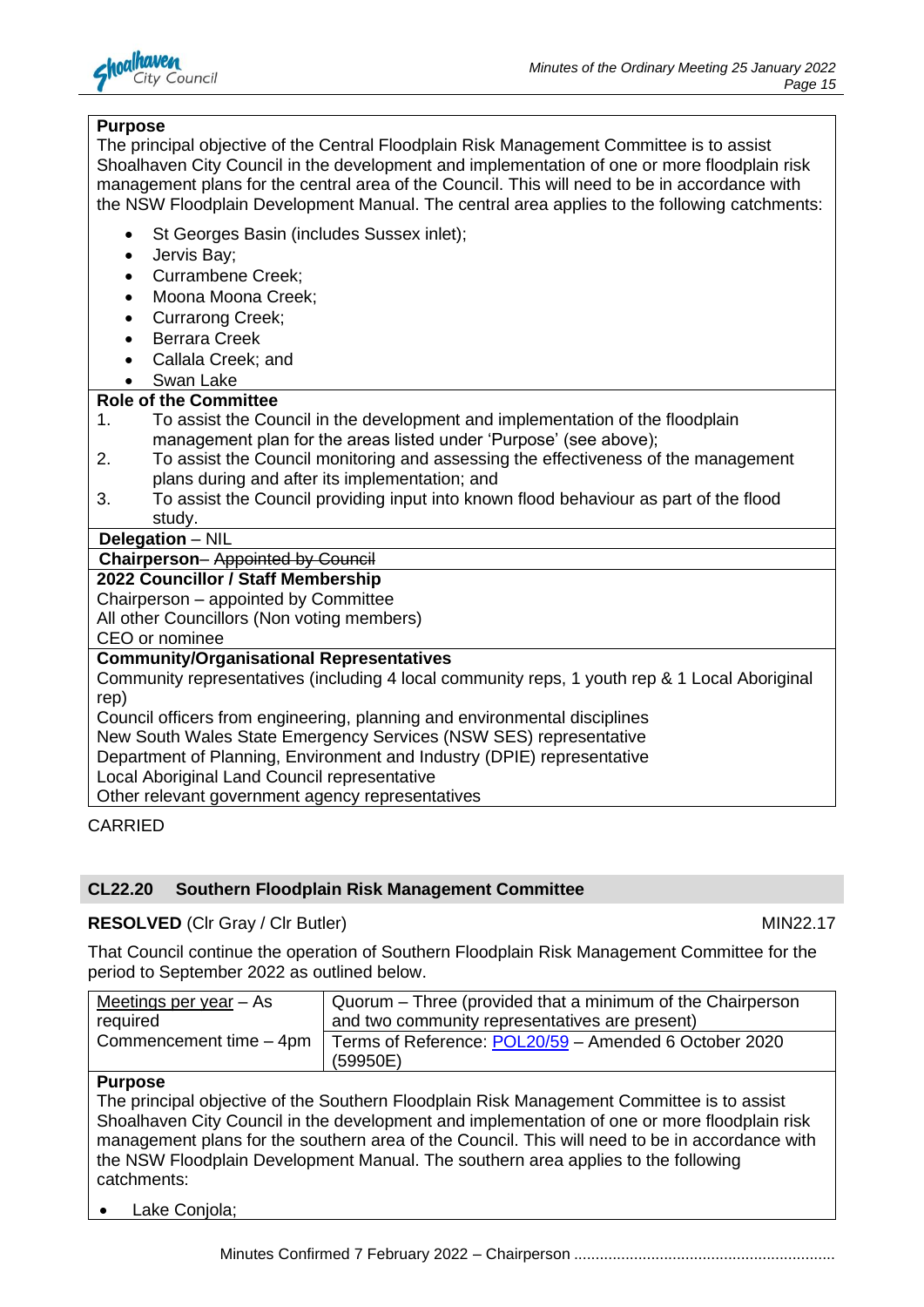

- Narrawallee;
- Mollymook;
- Ulladulla;
- Burrill Lake;
- Lake Tabourie; and
- Willinga Lake

#### **Role of the Committee**

- 1. To assist the Council in the development and implementation of the floodplain management plan for the areas listed under 'Purpose' (see above);
- 2. To assist the Council monitoring and assessing the effectiveness of the management plans during and after its implementation; and
- 3. To assist the Council providing input into known flood behaviour as part of the flood study.

#### **Delegation** – NIL

#### **Chairperson**– Appointed by Council

#### **2022 Councillor / Staff Membership**

Chairperson – appointed by Committee

All other Councillors (Non voting members)

CEO or nominee

#### **Community/Organisational Representatives**

Community representatives (including 4 local community reps, 1 youth rep & 1 Local Aboriginal rep)

Council officers from engineering, planning and environmental disciplines New South Wales State Emergency Services (NSW SES) representative

Department of Planning, Environment and Industry (DPIE) representative

Local Aboriginal Land Council representative

Other relevant government agency representatives

CARRIED

### **CL22.21 North Coastal Management Program Advisory Committee**

#### **RESOLVED** (CIr Gray / CIr Butler) MIN22.18

That Council continue the operation of North Coastal Management Program Advisory Committee for the period to September 2022 as outlined below.

| Meetings per year - As    | Quorum - Three (provided that a minimum of the Chairperson |
|---------------------------|------------------------------------------------------------|
| required                  | and two community representatives are present)             |
| Commencement time $-4$ pm | Terms of Reference: POL21/24 - Amended 11 May 2021         |
|                           | (64356E)                                                   |

#### **Purpose**

The principal objective of the North Coastal Management Program Advisory Committee is to assist Shoalhaven City Council in the development and implementation of one or more Coastal Management Program for the northern area of the Council. This will need to be in accordance with the NSW Coastal Management Manual. The north area applies to the following coastal areas and estuaries:

- All Council managed beaches from Seven Mile / Berry Beach to the most northern coastal boundary of the Shoalhaven LGA, to the southern end of Warrain / Currarong Beach
- Shoalhaven River Estuary
- Broughton Creek
- Crookhaven River/Curleys Bay
- Lake Wollumboola
- Shoalhaven Urban and Rural estuaries

### **Role of the Committee**

1. To assist the Council in the development and implementation of the coastal management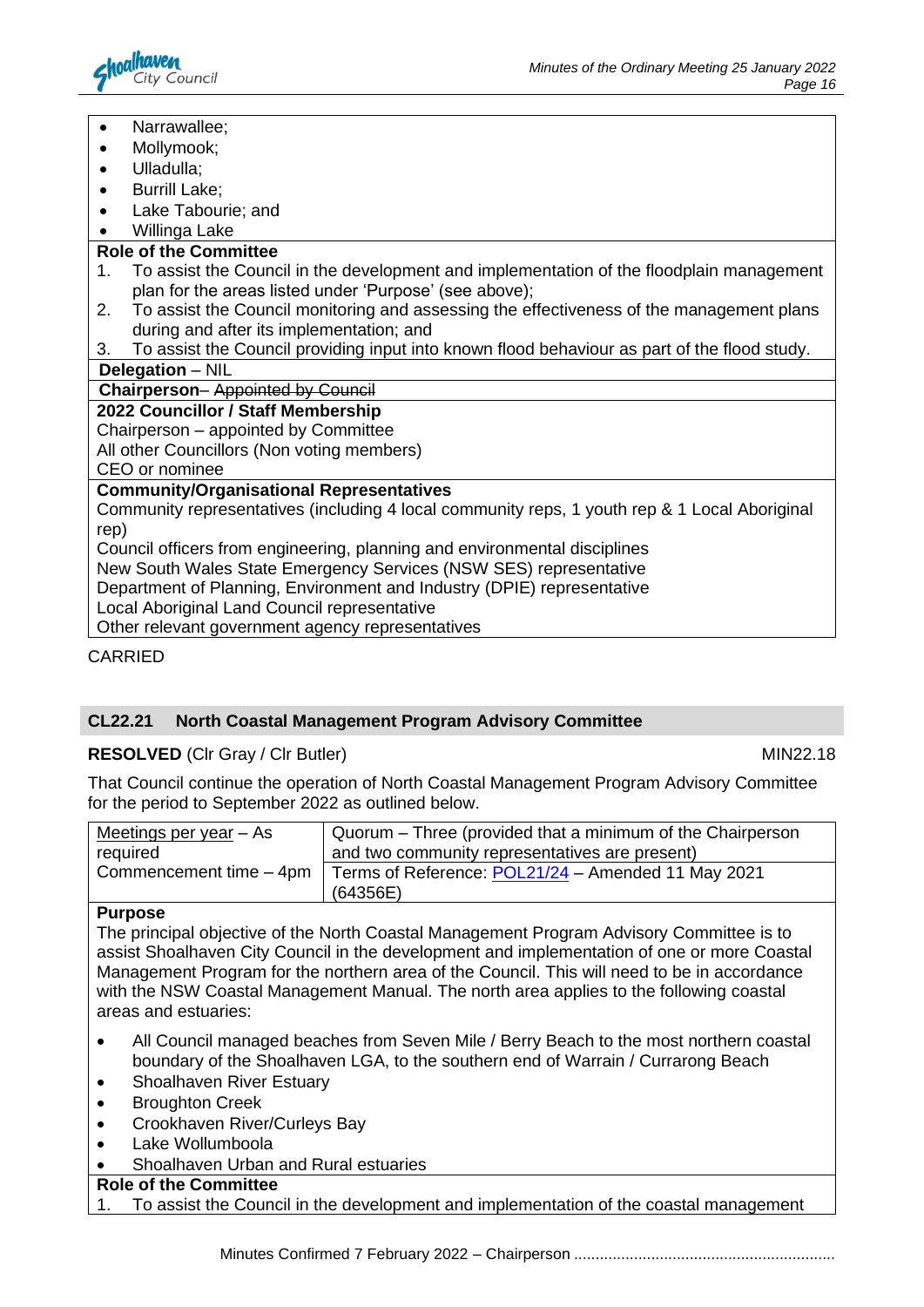

programs for the areas listed under 'Purpose' (see above);

- 2. To assist the Council monitoring and assessing the effectiveness of the management program during and after its implementation;
- 3. To assist the Council providing input into known coastal event(s) and erosion behaviour as part of the Coastal Management Program;
- 4. Provide and review scientific advice and integrate this knowledge into the preparation and review of the Coastal Management Program; and
- 5. Facilitate broader community consultation and participation in coast and estuary management through informing and liaising with member community groups.

#### **Delegation** – NIL

#### **Chairperson** – Appointed by Council

#### **2022 Councillor / Staff Membership**

Councillor Wells - (Chairperson)

All other Councillors (Non voting members) CEO or nominee

#### **Community/Organisational Representatives**

Council officers from engineering, planning and environmental disciplines;

Community representatives (including 4 local community reps, 1 youth rep & 1 Local Aboriginal rep);

Department of Planning, Environment and Industry (DPIE) representatives;

New South Wales State Emergency Services (NSW SES) representative;

Local Aboriginal Land Council representative;

Other relevant government agency representatives

#### CARRIED

#### **CL22.22 Central Coastal Management Program Advisory Committee**

**RESOLVED** (CIr Gray / CIr Butler) MIN22.19

That Council continue the operation of Central Coastal Management Program Advisory Committee for the period to September 2022 as outlined below.

| Meetings per year $-$ As | Quorum – Three (provided that a minimum of the Chairperson |  |
|--------------------------|------------------------------------------------------------|--|
| required                 | and two community representatives are present)             |  |
| Commencement time - 4pm  | Terms of Reference: POL21/24 - Amended 11 May 2021         |  |
|                          | (64356E)                                                   |  |

#### **Purpose**

The principal objective of the Central Coastal Management Program Advisory Committee is to assist Shoalhaven City Council in the development and implementation of one or more Coastal Management Program plans for the central area of the Council. This will need to be in accordance with the NSW Coastal Management Manual. The central area applies to the following coastal areas and estuaries:

- All Council managed beaches from Callala Bay in the north, to Cunjurong Point in the South
- St Georges Basin
- Jervis Bay
- Currambene Creek
- Moona Moona Creek
- Currarong Creek
- Callala Creek
- Sussex Inlet
- Swan Lake
- Berrara Creek
- Shoalhaven Urban and Rural estuaries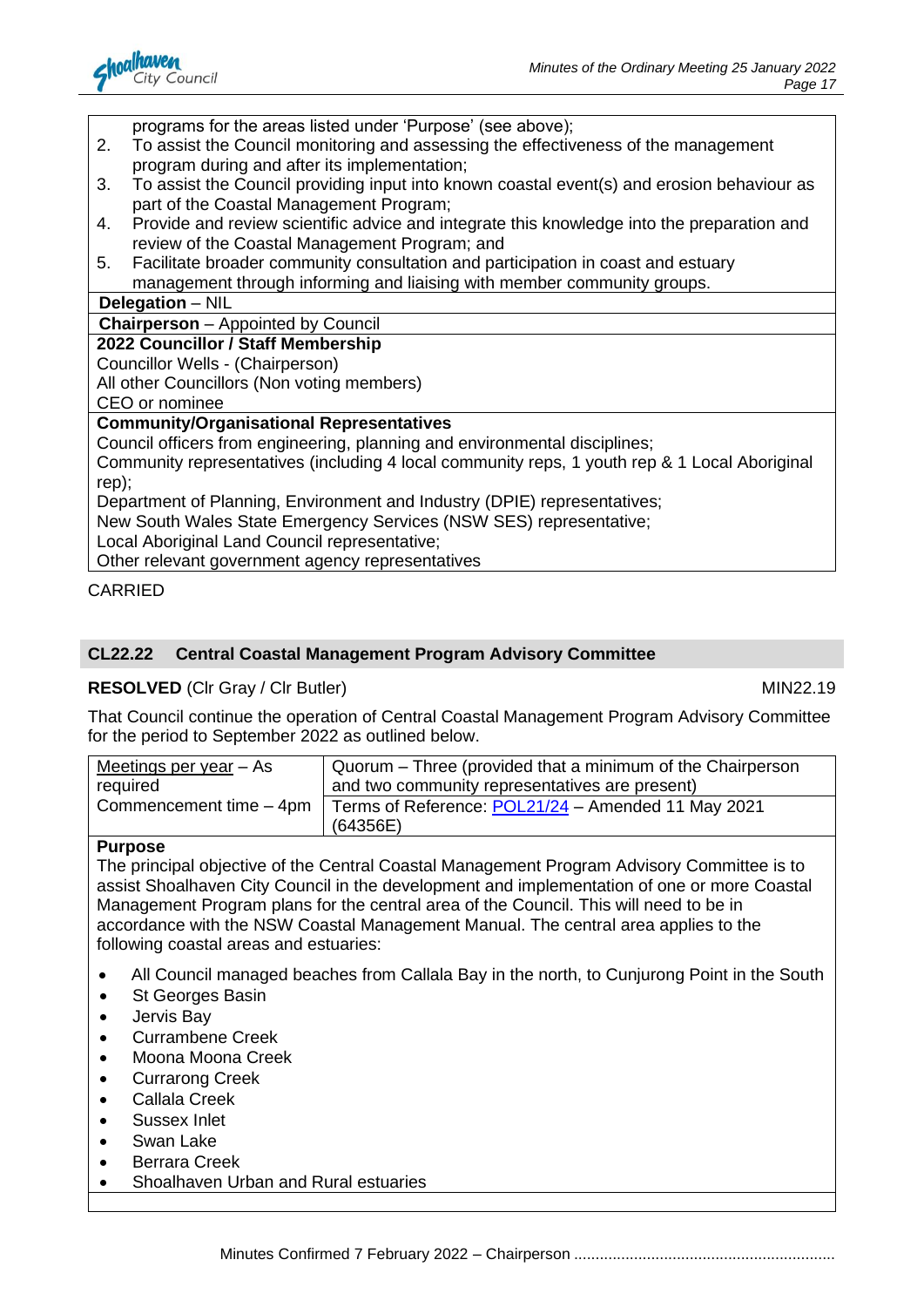

#### **Role of the Committee**

- 1. To assist the Council in the development and implementation of the coastal management programs for the areas listed under 'Purpose' (see above);
- 2. To assist the Council monitoring and assessing the effectiveness of the management program during and after its implementation;
- 3. To assist the Council providing input into known coastal event(s) and erosion behaviour as part of the Coastal Management Program;
- 4. Provide and review scientific advice and integrate this knowledge into the preparation and review of the Coastal Management Program; and
- 5. Facilitate broader community consultation and participation in coast and estuary management through informing and liaising with member community groups.

#### **Delegation** – NIL

**Chairperson** – Appointed by Council

#### **2022 Councillor / Staff Membership**

Councillor - (Chairperson) – Clr Ell

Alternate Chair – Clr Christen

All other Councillors (Non voting members)

CEO or nominee

#### **Community/Organisational Representatives**

Council officers from engineering, planning and environmental disciplines;

Community representatives (including 4 local community reps, 1 youth rep & 1 Local Aboriginal rep);

Department of Planning, Environment and Industry (DPIE) representatives;

New South Wales State Emergency Services (NSW SES) representative;

Local Aboriginal Land Council representative;

Other relevant government agency representatives

CARRIED

### **CL22.23 Southern Coastal Management Program Advisory Committee**

#### **RESOLVED** (CIr Gray / CIr Butler) MIN22.20

That Council continue the operation of Southern Coastal Management Program Advisory Committee for the period to September 2022 as outlined below.

| Meetings per year $-$ As | Quorum – Three (provided that a minimum of the Chairperson |  |
|--------------------------|------------------------------------------------------------|--|
| required                 | and two community representatives are present)             |  |
| Commencement time - 4pm  | Terms of Reference: POL21/24 - Amended 11 May 2021         |  |
|                          | (64356E)                                                   |  |

#### **Purpose**

The principal objective of the Southern Coastal Management Program Advisory Committee is to assist Shoalhaven City Council in the development and implementation of one or more Coastal Management Program plans for the southern area of the Council. This will need to be in accordance with the NSW Coastal Management Manual. The southern area applies to the following coastal areas and estuaries:

- All Council managed beaches from Lake Conjola entrance in the north, reaching to the southern boundary of the Shoalhaven LGA in the south – North Durras Beach Lake Conjola
- Narrawallee Creek
- Mollymook
- Ulladulla
- Burrill Lake
- Lake Tabourie
- Lake Willinga
- Shoalhaven Urban and Rural estuaries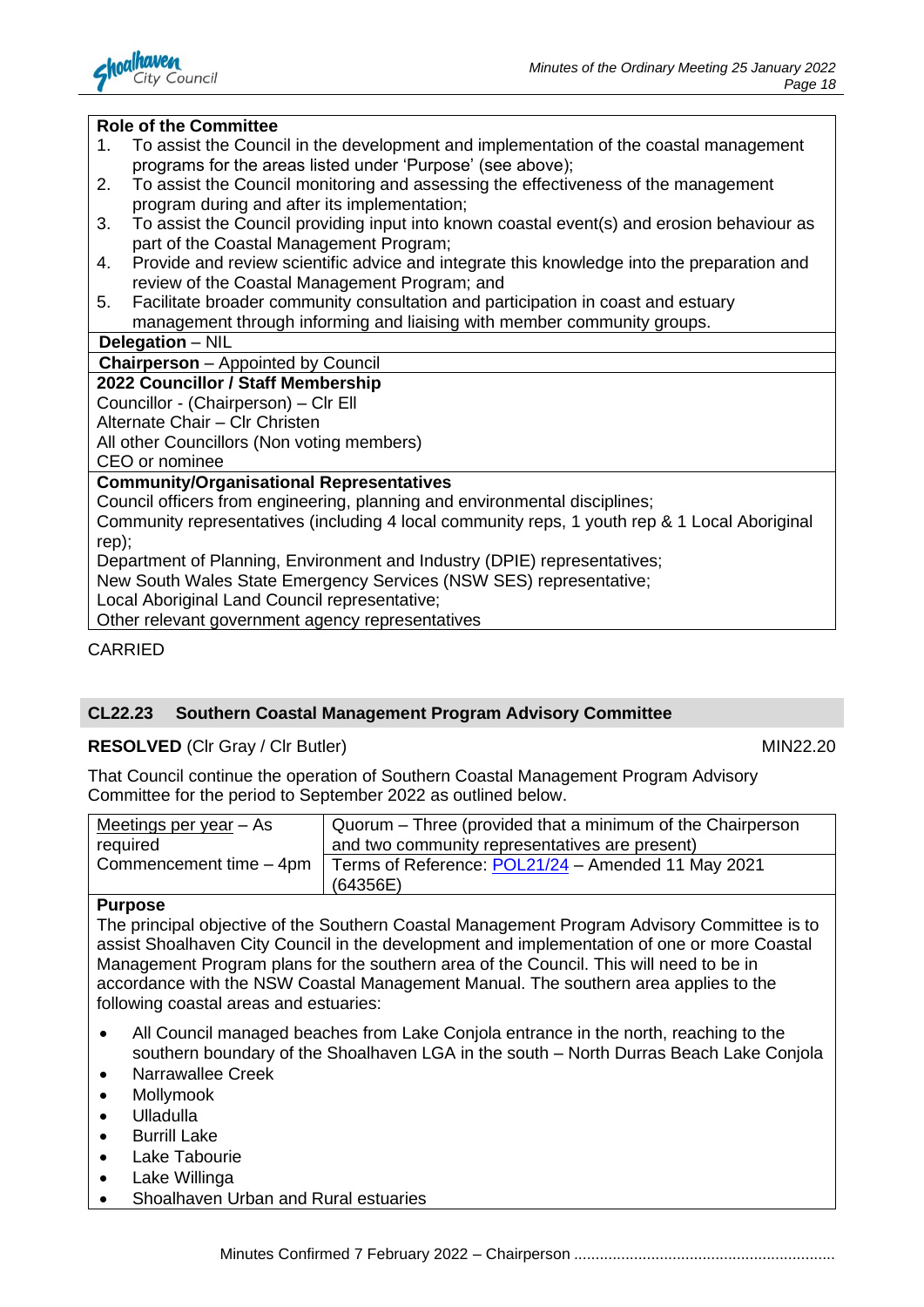

#### **Role of the Committee**

- 1. To assist the Council in the development and implementation of the coastal management programs for the areas listed under 'Purpose' (see above);
- 2. To assist the Council monitoring and assessing the effectiveness of the management program during and after its implementation;
- 3. To assist the Council providing input into known coastal event(s) and erosion behaviour as part of the Coastal Management Program;
- 4. Provide and review scientific advice and integrate this knowledge into the preparation and review of the Coastal Management Program; and
- 5. Facilitate broader community consultation and participation in coast and estuary management through informing and liaising with member community groups.

#### **Delegation** – NIL

**Chairperson** – Appointed by Council

#### **2022 Councillor / Staff Membership**

Councillor White - (Chairperson)

All other Councillors (Non voting members)

CEO or nominee

#### **Community/Organisational Representatives**

Council officers from engineering, planning and environmental disciplines;

Community representatives (including 4 local community reps, 1 youth rep & 1 Local Aboriginal rep);

Department of Planning, Environment and Industry (DPIE) representatives;

New South Wales State Emergency Services (NSW SES) representative;

Local Aboriginal Land Council representative;

Other relevant government agency representatives

**CARRIED** 

### **CL22.24 Aboriginal Advisory Committee**

#### **RESOLVED** (CIr Gray / CIr Butler) MIN22.21

That Council continue the operation of Aboriginal Advisory Committee for the period to September 2022 as outlined below.

| Meetings per year $-$ Four (4) & others as | Quorum – Five (5) local Aboriginal community |
|--------------------------------------------|----------------------------------------------|
| required                                   | members                                      |
| Commencement time - 4pm                    | Terms of Reference: POL19/80 (1209E)         |
|                                            | Amended: 26 November 2019                    |

#### **Purpose**

To provide appropriate and considered advice to Council on all relevant issues affecting Aboriginal and Torres Strait Islander people within the Shoalhaven LGA, and to influence Council's support & intent in achieving their objectives for the current Statement of Commitment 2010 (SoC) and the Shoalhaven City Council Community Strategic Plan 2023 (SCCSP).

#### **Role of the Committee**

All members are encouraged to become actively involved in the business of the AAC and to be an advocate between community and Council. The role of the Committee is:-

- To advise Shoalhaven City Council on necessary issues relating to Aboriginal communities in the LGA.
- Promote and increase knowledge & understanding of Aboriginal society, history & culture in the LGA.
- Facilitate access and accessibility to services and facilities for Aboriginal people.
- Advise on the development and implementation of the Shoalhaven City Council Community Strategic Plan.
- Develop strong collaborative partnerships between Aboriginal communities and Shoalhaven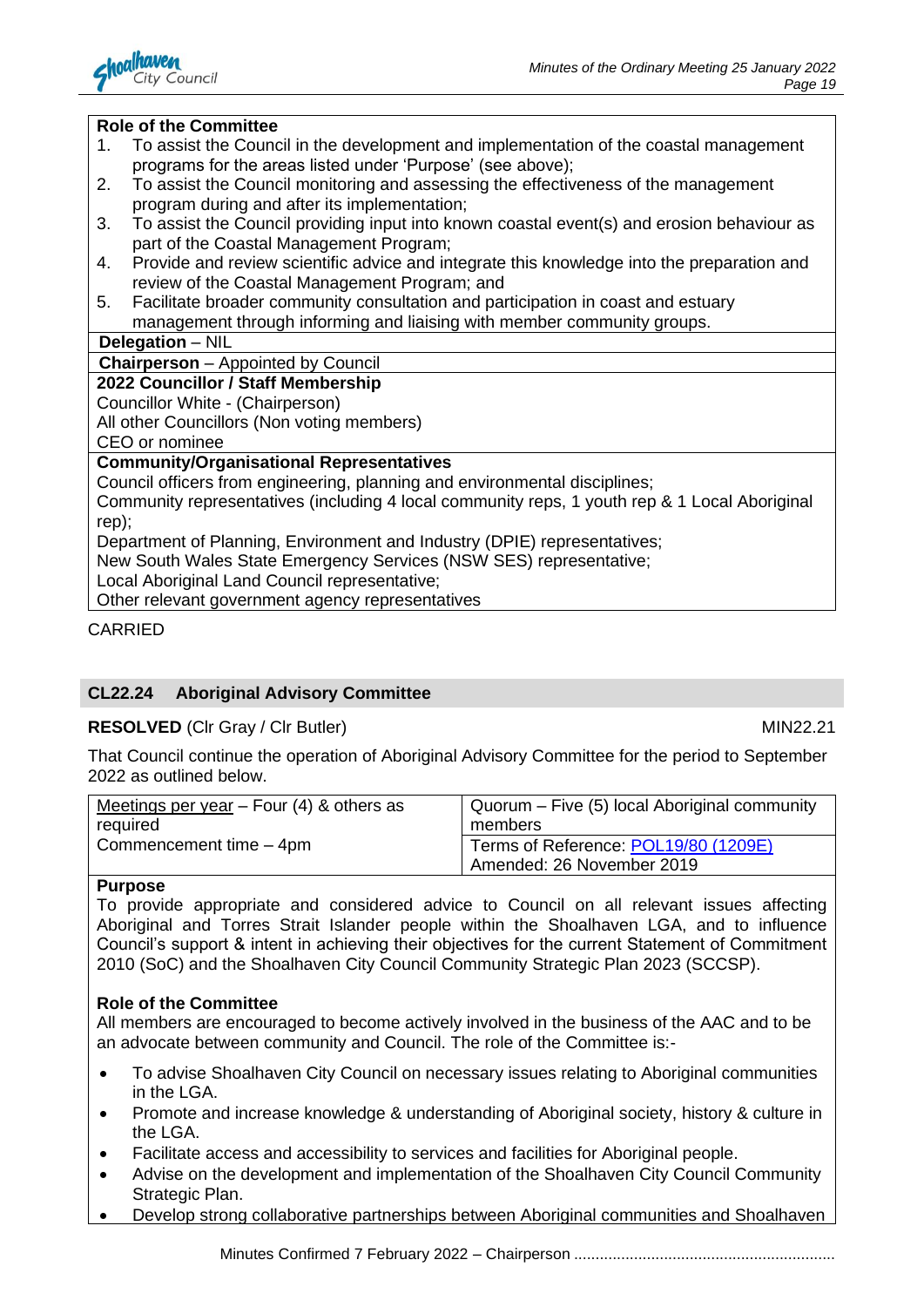

City Council.

- Maintain strong links between Council and Aboriginal communities throughout the Shoalhaven to accomplish the relationships and outcomes required for genuine reconciliation.
- Foster and safeguard a spirit of mutual trust and respect which allows the AAC and Shoalhaven City Council to work together in their commitment towards intelligent, well informed decision making processes that are sensitive to all Aboriginal issues.
- Recognise, support & uphold past and present local cultural heritage and its place in future Council directions.
- Remain a meaningful 'place' for the communication of messages and information from Aboriginal community voices that identify local needs for services, facilities and activities.
- Support and promote significant celebrations and events within the Shoalhaven Aboriginal and Torres Strait Islander community.

| <b>Delegation</b> – NIL                                                               |
|---------------------------------------------------------------------------------------|
| <b>Chairperson &amp; Co-Chairperson</b> – Appointed by Committee                      |
| 2022 Councillor / Staff Membership                                                    |
| <b>All Councillors</b>                                                                |
| CEO or nominee                                                                        |
| <b>Community / Organisational Representatives</b>                                     |
| Up to 13 local Aboriginal Community Representatives being either Elders, Youth or     |
| Government/Non Government Agencies/Organisation delegates (including 2 Youth members) |
| <b>NPWS</b>                                                                           |
| Nowra LALC                                                                            |
| Jerrinja LALC                                                                         |
| <b>Ulladulla LALC</b>                                                                 |

CARRIED

### **CL22.25 Business & Employment Development Committee**

#### **RESOLVED** (CIr Gray / CIr Butler) MIN22.22

That Council continue the operation of Business & Employment Development Committee for the period to September 2022 as outlined below.

| (4)<br>Meetings per year – Four | (6)<br>SIX<br>$\sim$ uorum – $\sim$ |
|---------------------------------|-------------------------------------|
| Commencement time - 4pm         | Terms of Reference: NIL (38821E)    |
| $\sim$                          |                                     |

#### **Purpose**

- To assist in the implementation of the Economic Development Strategy and monitor and report on performance.
- Support the expansion of industry activities within the Shoalhaven, across all sectors.
- Encourage the location of new industries in the region which will lead to an increase in the number of employment opportunities for the residents of the region
- Grow the socio economic base of the Shoalhaven.
- Examine and review employment development strategies and report on initiatives to carry their strategies forward.

### **Delegation** – NIL

#### **Chairperson** – Appointed by Committee

#### **2022 Councillor / Staff Membership**

All Councillors

#### CEO or Nominee

### **Organisational Representatives**

Member for Gilmore or nominee;

Member for South Coast or nominee;

Member for Kiama or nominee;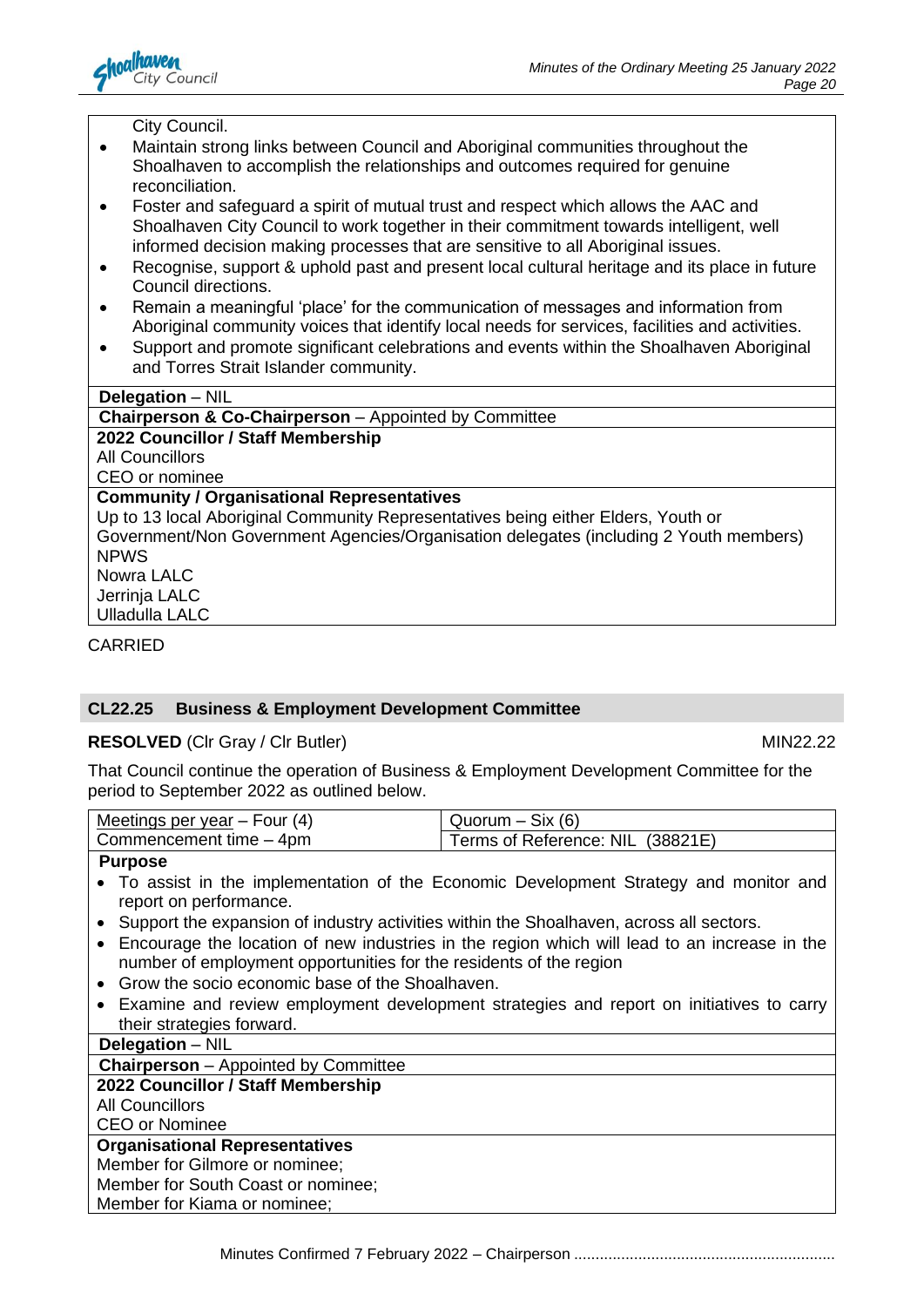

Shoalhaven Tourism Advisory Group Shoalhaven Arts Board Aboriginal Advisory Committee Regional Development Australia (2 representatives) University of Wollongong Shoalhaven Campus NSW TAFE NSW Department of Premier & Cabinet Shoalhaven Business Chamber (2 representatives) Milton Ulladulla Business Chamber Secondary Schools Representative Shoalhaven Professional Business Association Southern Regional Business Enterprise Centre (2 representatives) Department of Industry, Innovation and Science – AusIndustry Manufacturing (Vacant); Defence (Vacant); Construction (Vacant)

#### **Community Representatives**

Three (3) Community Representatives

#### CARRIED

#### **CL22.26 Homelessness Taskforce Shoalhaven**

#### **RESOLVED** (CIr Gray / CIr Butler) MIN22.23

That Council continue the operation of Homelessness Taskforce Shoalhaven for the period to September 2022 as outlined below.

| Meetings per year $-$ Four (4) | $Quorum - Eight(8)$                   |
|--------------------------------|---------------------------------------|
| Commencement time - TBA        | Terms of Reference: POL21/45 (55584E) |
|                                | Adopted: 14 September 2021            |

#### **Purpose**

To provide appropriate and considered strategic advice on homelessness and related issues that can be dealt with at Council level. The Taskforce will work with Council to address issues, develop options and assist with the identification of preferred solutions as part of Council's decision making process.

#### **Role of the Taskforce**

The role of the Homelessness Taskforce is:-

- Provide Council with strategic advice on homelessness and related issues that can be dealt with at a Local Government level.
- Work with Council to address issues, develop options and assist with the identification of preferred solutions as part of Council's decision making process
- Advise on the development and application of a Homelessness Strategic Plan
- Provide comment on relevant Council policies and strategies
- Advocate community views on homelessness issues

**Delegation** – NIL

**Chairperson** – Appointed by Committee

## **2022 Councillor / Staff Membership**

Clr Findley - Chairperson appointed by Committee

All Councillors CEO or Nominee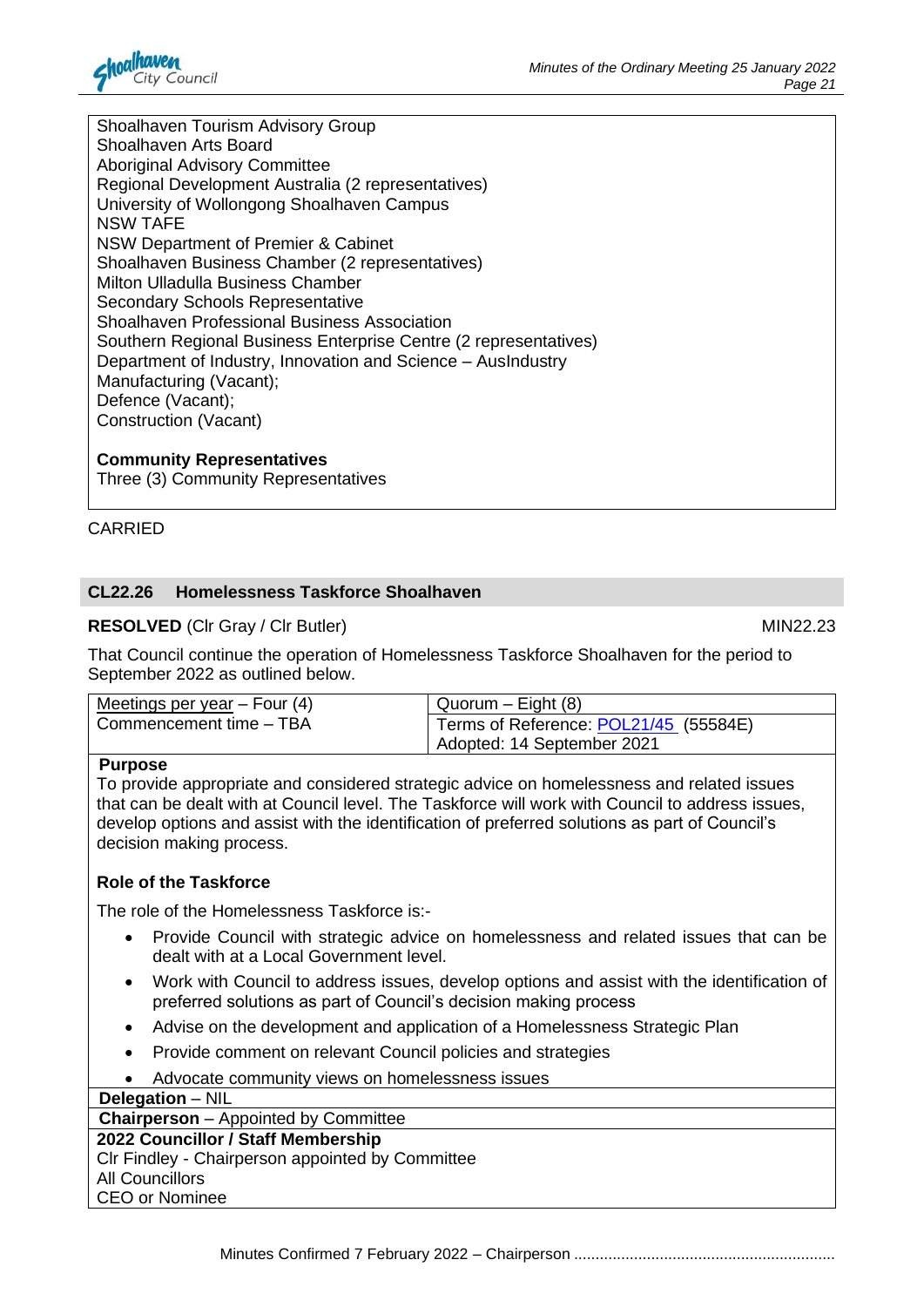

#### **Organisational Representatives**

Representatives from community organisations and local service providers being either Government/Non-Government agencies/organisations and community members including but not limited to SAHSSI – Shoalhaven Women's Homeless and DV Service, Unions Shoalhaven, Salt Ministries, ISLHD – Homelessness Mental Health Program, Shoalhaven Homelessness Hub, Grand Pacific Health, Legal Aid, Southern Cross Community Housing, Waminda, Care South.

Representation from a service(s) from the North, Central and South of Shoalhaven LGA A maximum of 3 community members with lived experience

A maximum of 3 community members with an interest in homelessness in the Shoalhaven with representation from North, Central and South of the Shoalhaven LGA.

One representative for each of the Federal Member for Gilmore and the State Members for South Coast and Kiama

Department of Communities & Justice

Department of Education (subject to availability)

Regional NSW (subject to availability)

NSW Police (subject to availability)

CARRIED

#### **CL22.27 Inclusion and Access Advisory Group**

#### **RESOLVED** (CIr Gray / CIr Butler) MIN22.24

That Council continue the operation of Inclusion and Access Advisory Group for the period to September 2022 as outlined below.

| Meetings per year $-$ Four (4)                                                                                 | $Quorum - Five (5)$                                                                        |  |
|----------------------------------------------------------------------------------------------------------------|--------------------------------------------------------------------------------------------|--|
| Commencement time - 11.00 am                                                                                   | Terms of Reference: POL20/79 (1228E)                                                       |  |
|                                                                                                                | Amended: 22 September 2020                                                                 |  |
| <b>Purpose:</b>                                                                                                |                                                                                            |  |
| To inform, educate and advise Shoalhaven City Council, its staff and residents on accessibility                |                                                                                            |  |
| and inclusion with the purpose of creating accessible and inclusive community infrastructure by:               |                                                                                            |  |
| Actively engaging with Council on policies,<br>$\bullet$                                                       |                                                                                            |  |
| Inputting on submissions and relevant legislation affecting accessibility and inclusion<br>$\bullet$           |                                                                                            |  |
| Being a conduit for information and communication between community and Council,<br>$\bullet$                  |                                                                                            |  |
| $\bullet$                                                                                                      | Raising awareness in the Council, with its staff and in the community around inclusion and |  |
| accessibility issues                                                                                           |                                                                                            |  |
| Delegation - NIL                                                                                               |                                                                                            |  |
| <b>Chairperson</b> – Appointed by Committee and reaffirmed by Council                                          |                                                                                            |  |
| 2022 Councillor/Staff Membership                                                                               |                                                                                            |  |
| CIr Butler (Chairperson)                                                                                       |                                                                                            |  |
| <b>CIr White</b>                                                                                               |                                                                                            |  |
| CIr Ell (Alternate)                                                                                            |                                                                                            |  |
| All other Councillors (Non voting members)                                                                     |                                                                                            |  |
| <b>CEO</b> or Nominee                                                                                          |                                                                                            |  |
| <b>Community / Organisational Representatives</b>                                                              |                                                                                            |  |
| <b>Currently 15 Community representatives</b>                                                                  |                                                                                            |  |
| One (1) Youth representative                                                                                   |                                                                                            |  |
| Member for Gilmore or nominee;                                                                                 |                                                                                            |  |
| Member for South Coast or nominee;                                                                             |                                                                                            |  |
| Member for Kiama or nominee;                                                                                   |                                                                                            |  |
| Currently four (4) representatives from disability organisations (non voting)<br>One (1) Health representative |                                                                                            |  |

One (1) Health representative One (1) Education representative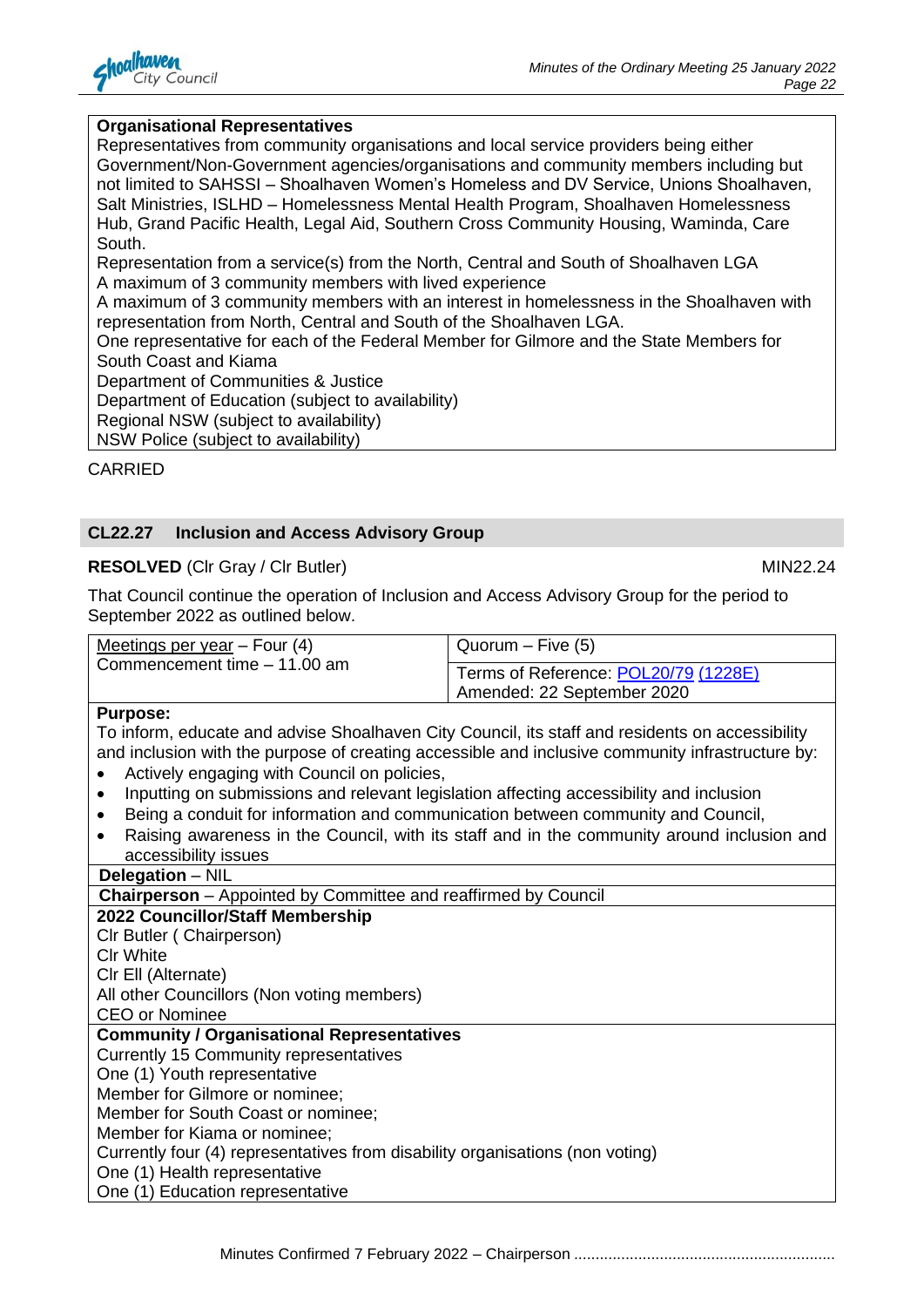

#### **CARRIED**

#### **CL22.28 Motor Sports Complex Working Party**

#### **RESOLVED** (CIr Gray / CIr Butler) MIN22.25

That Council continue the operation of Motor Sports Complex Working Party for the period to September 2022 as outlined below.

| Commencement time - To be Determined<br>Terms of Reference: To be Developed              |  |
|------------------------------------------------------------------------------------------|--|
|                                                                                          |  |
|                                                                                          |  |
| Role:                                                                                    |  |
| To guide the development of a Motor Sports Complex (MSC) in our City.                    |  |
| <b>Delegation: Nil</b>                                                                   |  |
| <b>Chairperson</b> – To be determined at Call Meeting - 25 January 2022                  |  |
| 2022 Councillor / Staff Membership                                                       |  |
| Clr Norris - Chairperson                                                                 |  |
| <b>All Councillors</b>                                                                   |  |
| <b>CEO or Nominee</b>                                                                    |  |
| Director - City Futures                                                                  |  |
| <b>Economic Development Manager</b>                                                      |  |
| Manager - Tourism                                                                        |  |
| <b>Community / Organisational Representatives</b>                                        |  |
| Community membership, Quorum, Terms of Reference and number of meetings per year will be |  |
| determined in a further report to Council                                                |  |

#### CARRIED

#### **CL22.29 Natural Area Volunteers Group**

#### **RESOLVED** (CIr Gray / CIr Butler) MIN22.26

That Council continue the operation of Natural Area Volunteers Group for the period to September 2022 as outlined below.

| Meetings per year – Twice a year or as required<br>Commence time - 4.00pm                          | $Quorum - Five (5)$                   |
|----------------------------------------------------------------------------------------------------|---------------------------------------|
|                                                                                                    | Terms of Reference: POL19/55 (42643E) |
|                                                                                                    | Adopted 20 January 2020               |
| <b>Purpose:</b>                                                                                    |                                       |
| To act as an advisory and representative group on all matters relating to the future directions of |                                       |
| the Natural Areas Volunteers Policy and Program (refer MIN10.1461).                                |                                       |
| Role:                                                                                              |                                       |
| To meet the 'Purpose' above, the Natural Area Volunteers Group will advise Council on strategic    |                                       |
| matters pertaining to the Natural Area Volunteers Program. This will include policies,             |                                       |
| procedures, resourcing, natural resources management, environmental restoration and                |                                       |
| preservation techniques and plans and community and volunteer stakeholder engagement.              |                                       |
| <b>Delegation</b> – Nil                                                                            |                                       |
| <b>Chairperson</b> – To be appointed by the Committee                                              |                                       |
| 2022 Councillor/Staff Membership                                                                   |                                       |
| <b>All Councillors</b>                                                                             |                                       |
| CEO (or nominee)                                                                                   |                                       |
| <b>Community/ Organisational Representatives</b>                                                   |                                       |
| Nine (9) Natural Area Volunteers Group representatives (4 vacant)                                  |                                       |

South-East Local Land Services representative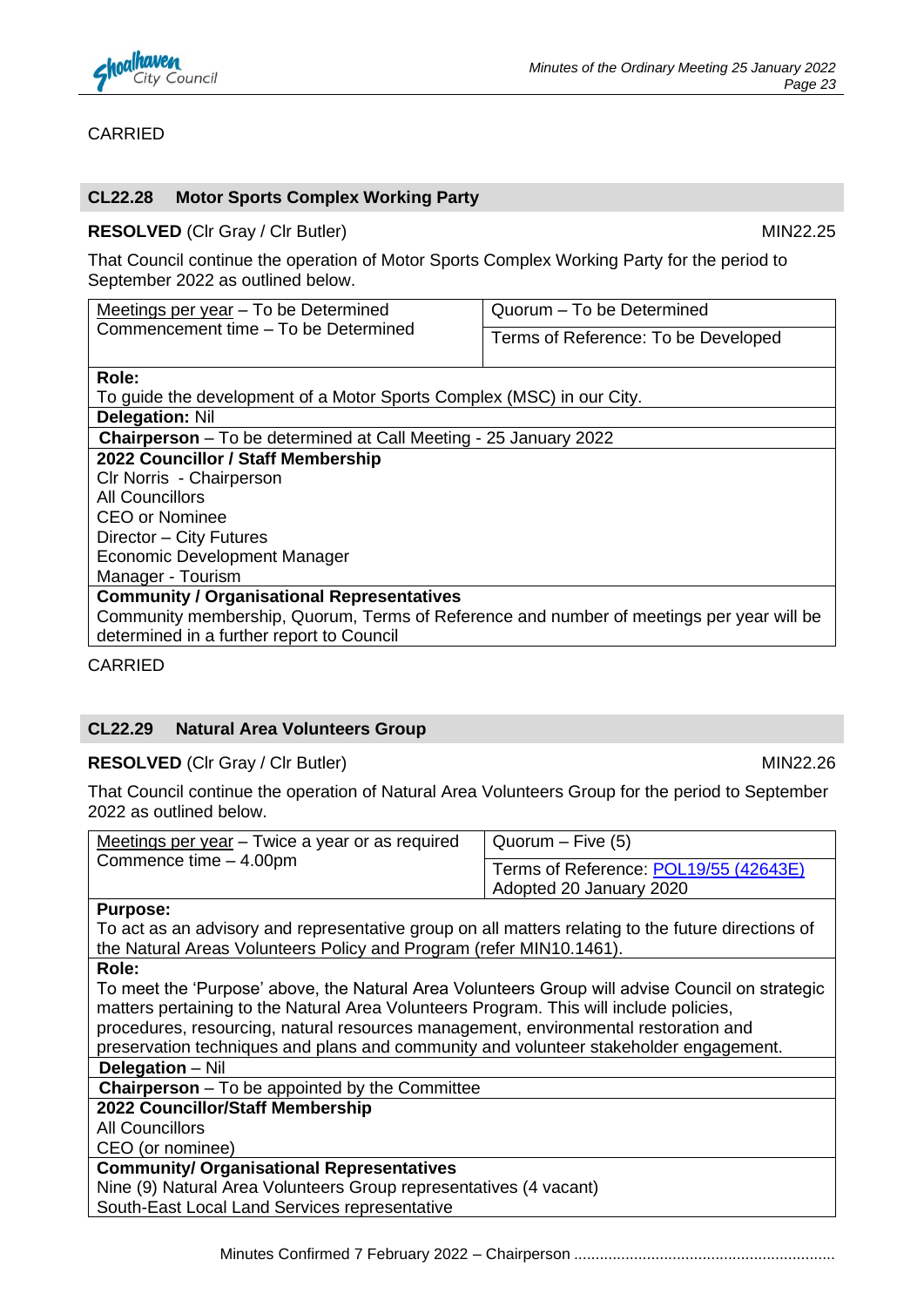

NSW Department of Planning, Industry and Environment representative

**CARRIED** 

#### **CL22.30 Nowra CBD Revitalisation Strategy Committee**

**RESOLVED** (CIr Gray / CIr Butler) MIN22.27

That Council continue the operation of Nowra CBD Revitalisation Strategy Committee for the period to September 2022 as outlined below.

| Meetings per year $-$ Six (6) | Quorum $-$ Eight (8)                                                |
|-------------------------------|---------------------------------------------------------------------|
| Commencement time - 4.00pm    | Terms of Reference: POL20/80 (50242E)<br>Amended: 22 September 2020 |

#### **Role of the Committee**

Note: Tasks in relation to part 4 will not be undertaken by Councillors

For the purpose of this Terms of Reference, Councils annual Capital Works Budget which is defined as any Special Rate on the CBD (currently \$500,000) plus any top up funding (such as grants or loans obtained by council or other council budgetary allocations) that Council provides to deliver a project initiated by Special Rate Funding.

Note: Any other Capital Works Funding in excess of \$100,000 within the CBD will be discussed with the Committee prior to expenditure of funding.

- 1. Recommend to Council possible refinement of, and improvements to, the Nowra CBD Revitalisation Strategy as the committee considers appropriate.
- 2. Develop a list of projects (with estimated costings) for Council to consider priorities over a rolling three year time frame, that will assist in achieving the ten elements of the Nowra CBD Revitalisation Strategy. The list is to be presented to an Ordinary Meeting of Council in February each year, and thus adopted by the Council.
- 3. Make a formal submission to Council's annual capital works budget as it relates to the Nowra CBD, in accordance with Council's budgeting process.
- 4. Monitor the expenditure of Council's annual capital works budget as it relates to the Nowra CBD, in particular;
	- 4.1 Approving design plans and specifications at the preliminary concept stage and prior to the detailed drafting and then at final approval stage.
	- 4.2 In cases where the General Manager (or delegate) determines that capital works within the Nowra CBD, will be tendered out, the Committee Chair (or delegate) will approve the tender documentation before tenders are advertised.
	- 4.3 The Committee Chair and delegate are to participate on tender evaluation panels for capital expenditure in the Nowra CBD.
	- 4.4 Assign a Project Steering Working Group to endorse the payment of progress claims and endorse the approval of variations, for capital expenditure in the Nowra CBD.
	- 4.5 In the case where Council staff undertake substantial capital expenditure (greater than \$150,000) in the Nowra CBD, the Committee will receive a report outlining progress (including expenditure updates) and plans at each of the Committee's Meetings.
- 5. Act as a communication conduit between Council and the CBD stakeholders in respect to the ten elements within the Nowra CBD Revitalisation Strategy and approved Capital Works within the Nowra CBD with reasonable support from Council, at Council's expense, as determined by the General Manager.
- 6. Assist Council in advocating to the community the adopted list of projects that seek to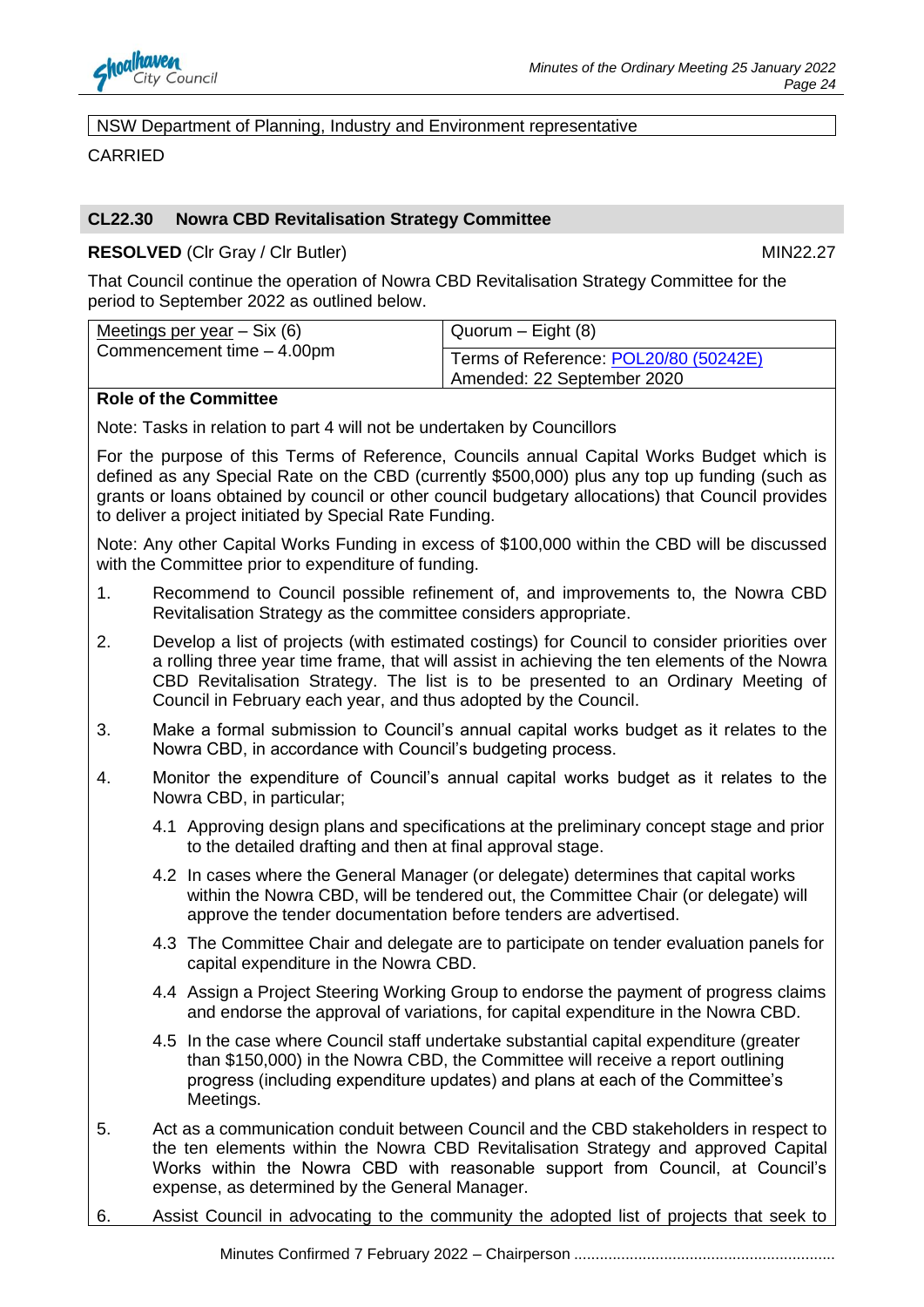

deliver on the ten elements of the CBD Revitalisation Strategy.

- 7. Provide a report to Council each quarter outlining the year to date expenditure of Council's annual capital works budget as it relates to the Nowra CBD and present a report to an Ordinary Meeting of Council in August each year that explains the capital expenditure and any non-expenditure, for the previous financial year.
- 8. Consult with relevant stakeholders as needed.

#### **Delegations:**

- 1 To expend the funds allocated by Council annually from the Business Nowra subcategory (currently \$500,000) to the CBD Nowra Revitalisation Strategy Committee, as the committee deems appropriate in accordance with objectives of the Nowra CBD Strategic Plan.
- 2 To establish Working Groups as deemed appropriate.
- 3 To promote the advantages of the CBD inside and outside the Local Government area, including making press releases and promoting the Nowra CBD Revitalisation Strategy and its projects.
- 4 Council will provide "in-kind" support to the committee in relation to
	- Project Design and Documentation
	- Facilitation of meetings
	- Preparation of reports for the Committee consideration
- **Chairperson**  Appointed by the Committee (reaffirmed by Council)

#### **Proposed 2022 Councillor/Staff Membership**  Clr Copley Clr Norris Clr Gray Clr White ( Alternate) All other Councillors (non voting members) Director City Services Director City Futures **Community Representatives**  Two (2) Community members (non-business operator or CBD property owner) One (1) Nowra CBD Retail/Business operators (non CBD property owner) Two (2) Nowra CBD Property Owners Two (2) Nowra CBD Business owner/operator

One (1) Nowra CBD Business Chamber representative

#### CARRIED

#### **CL22.31 Rural Fire Service Strategic Planning Committee**

#### **RESOLVED** (Clr Gray / Clr Butler) MIN22.28

That Council continue the operation of Rural Fire Service Strategic Planning Committee for the period to September 2022 as outlined below.

| Meetings per year $-$ Two (2) $-$ others as required<br>Commencement time - 5.30 pm             | $Quorum - Five (5)$             |
|-------------------------------------------------------------------------------------------------|---------------------------------|
|                                                                                                 | Terms of Reference: Nil (1227E) |
| <b>Objectives:</b> To advise Council on issues of a strategic and policy nature relating to the |                                 |
| operation of the Rural Fire Services having regard to the following:                            |                                 |
| • That the core communication between brigades and Fire Control Officer on operational          |                                 |

- issues be raised through the Group Officers utilising the committee structure. • All issues be raised through Fire Control so that statutory matters can be resolved
	- immediately.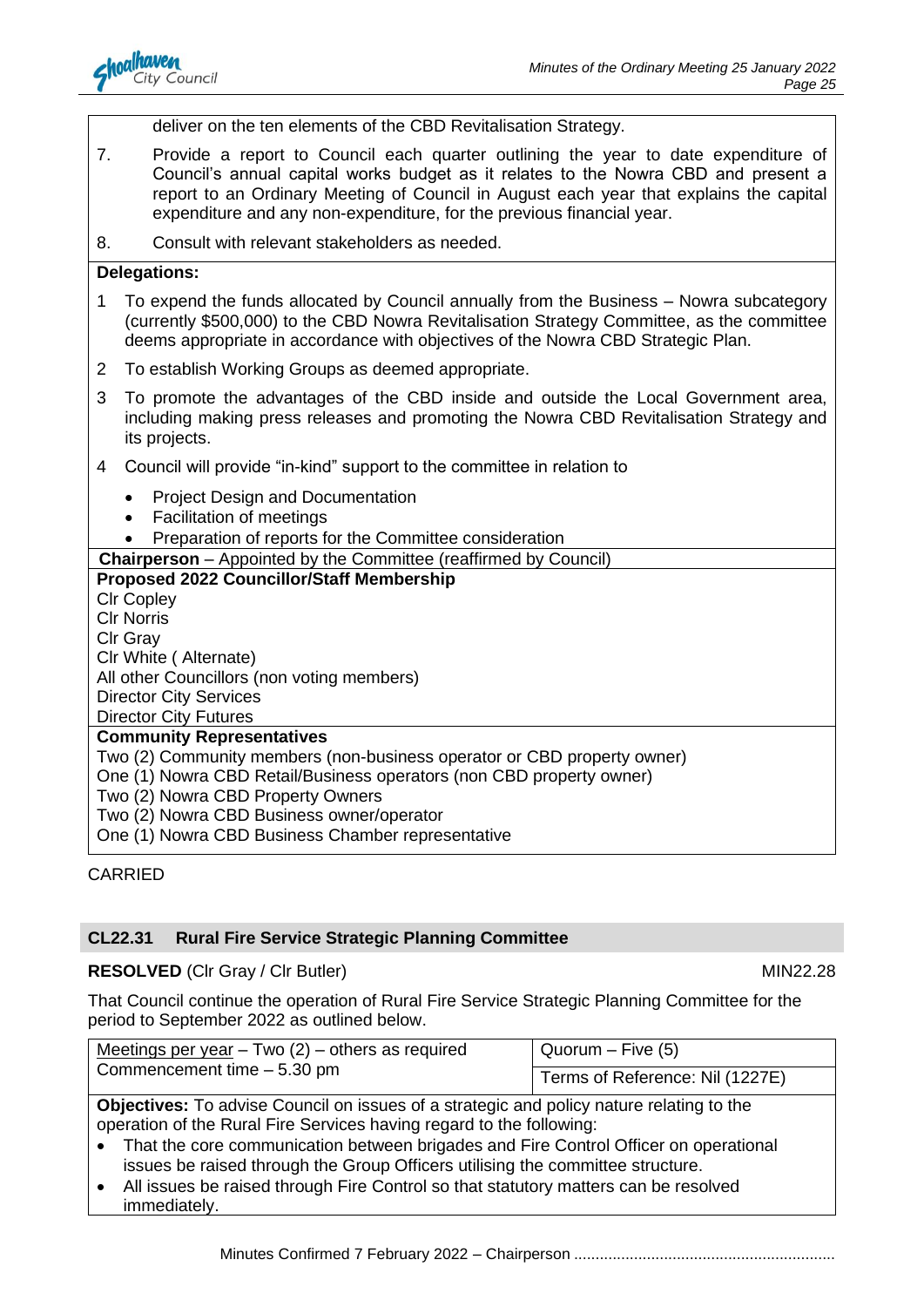

- Policy matters raised can be referred to the Strategy and Assets Committee through the CEO so that statutory matters can be resolved.
- That the Strategic Planning Committee be developed as the body advising Council on Rural Fire Service policy issues

| Delegation - NIL                                                    |
|---------------------------------------------------------------------|
| <b>Chairperson</b> – Appointed by the Council                       |
| 2022 Councillor / Staff Membership                                  |
| CIr Christen (Chairperson)                                          |
| <b>CIr Copley</b>                                                   |
| Clr White (Alternate)                                               |
| <b>CEO</b> or Nominee                                               |
| <b>Community / Organisational Representatives</b>                   |
| <b>RFS Executive Representative</b>                                 |
| <b>RFS Staff Representative</b>                                     |
| Primary Representative RFSA (and alternate)                         |
| Group 1 Area Representative (and alternate)                         |
| Group 2 Area Representative (and alternate)                         |
| Group 3 Area Representative (and alternate)                         |
| Group 4 Area Representative (and alternate)                         |
| Group 5 Area Representative (and alternate)                         |
| Group 6 Support Brigades Representative (and alternate))            |
| Operations Manager - Jervis Bay Territory Administration or nominee |
|                                                                     |

CARRIED

### **CL22.32 Shoalhaven Arts Board**

**RESOLVED** (CIr Gray / CIr Butler) MIN22.29

That Council continue the operation of Shoalhaven Arts Board for the period to September 2022 as outlined below.

| Meetings per year $-$ Four (4) per year                                                                                             | Quorum – Majority of the members – at least half plus                                    |  |
|-------------------------------------------------------------------------------------------------------------------------------------|------------------------------------------------------------------------------------------|--|
| Commencement time - 1.00pm                                                                                                          | one (1) member                                                                           |  |
|                                                                                                                                     | Terms of Reference: POL19/45 (2123E)                                                     |  |
|                                                                                                                                     | Amended: 20 September 2019                                                               |  |
| <b>Purpose:</b>                                                                                                                     |                                                                                          |  |
| a)<br>well as in alignment with the Region.                                                                                         | To contribute to and develop strategy and policy both for the Shoalhaven City Council as |  |
| b)                                                                                                                                  | To develop and implement policy, planning and vision for the broad arts within existing  |  |
|                                                                                                                                     | resources and use a co-opted panel of peers for professional advice. They include:       |  |
| <b>Visual Arts</b><br>$\bullet$                                                                                                     |                                                                                          |  |
| Heritage and Museum Sector<br>$\bullet$                                                                                             |                                                                                          |  |
| Literature                                                                                                                          |                                                                                          |  |
| <b>Performing Arts</b>                                                                                                              |                                                                                          |  |
| Advocate and maintain specific arts related portfolios.<br>C)                                                                       |                                                                                          |  |
| Advocate and promote Board recommendations.<br>d)                                                                                   |                                                                                          |  |
| <b>Delegations:</b>                                                                                                                 |                                                                                          |  |
| Act within adopted budgets aligning with Council's strategic plans and document, and<br>make recommendations on the arts to Council |                                                                                          |  |
| Appoint suitable representatives to fill casual vacancies on a set term basis<br>٠                                                  |                                                                                          |  |
| Inform and recommend policy for arts related funding programs, and where required by<br>$\bullet$                                   |                                                                                          |  |
| Council, vote on related matters                                                                                                    |                                                                                          |  |
| Establish a peer panel of professionals, experts and practitioners across art forms,<br>$\bullet$                                   |                                                                                          |  |
| heritage and cultural platforms to be co-opted as needed for input and advice to the<br>Shoalhaven Arts Board                       |                                                                                          |  |
|                                                                                                                                     |                                                                                          |  |

Minutes Confirmed 7 February 2022 – Chairperson .............................................................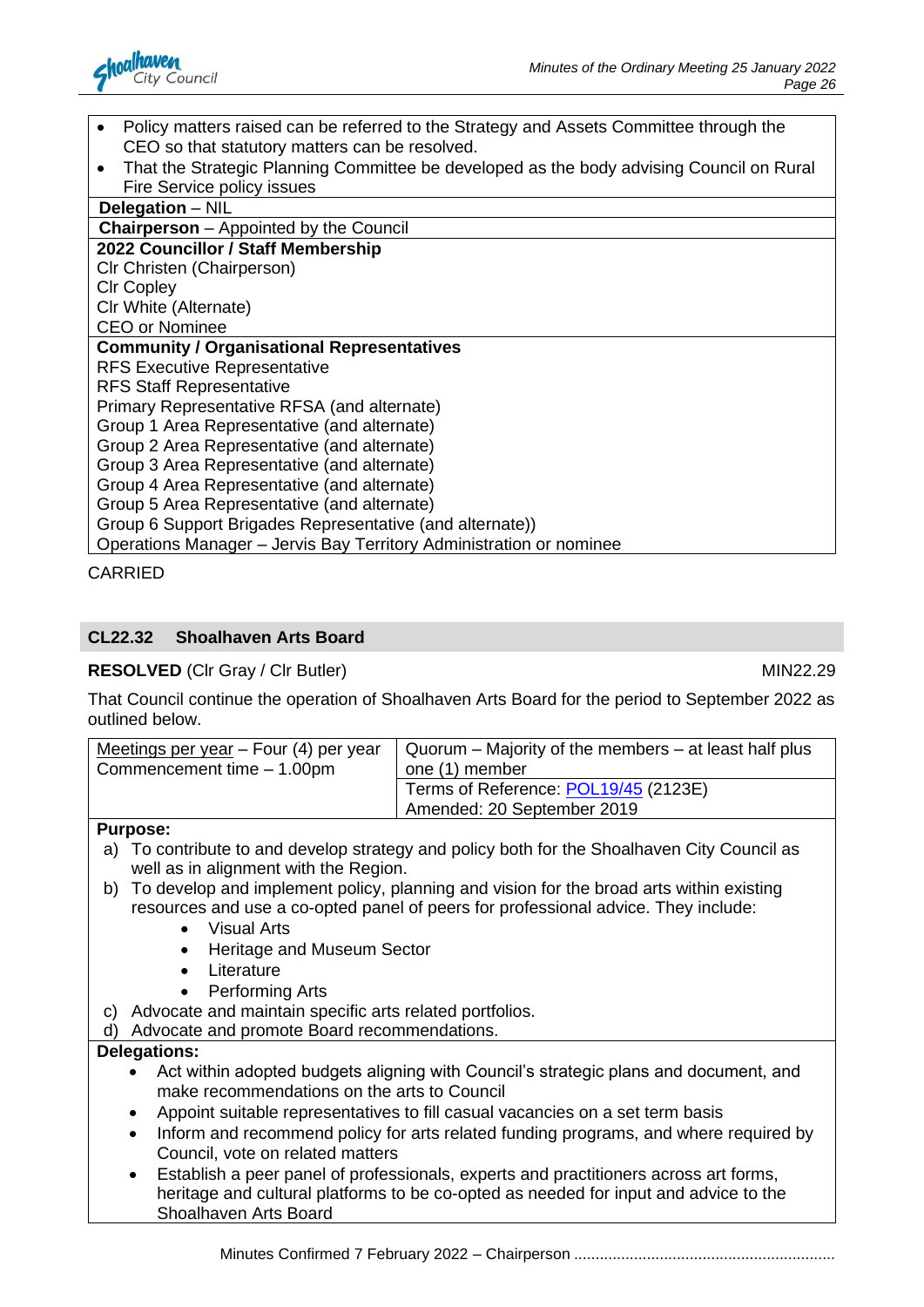

• Establish a Shoalhaven Arts Foundation:

- o To support the development and enrichment of broad arts across the Shoalhaven including visual, heritage, literature & performing arts
- o To ensure that the Foundation in its governance, membership and charter are independent/ and at arms-length from Council yet works in concert with the Shoalhaven Arts Board, Council and the community needs
- o To fundraise and develop a sustainable principal investment to generate ongoing grant funds

Relevant staff will work collaboratively with the Shoalhaven Arts Board to:

• Develop and implement activities to achieve objectives in line with the Shoalhaven Arts Board recommendations, the Council's policies and corporate plan

**Chairperson** – Appointed by the Board

#### **2022 Councillor/ Staff Membership**

Councillor Gray (Ward 1)

Councillor Kotlash (Ward 2)

Councillor D'Ath (Ward 3)

Clr White – Alternate

Clr Ell – Alternate

#### **Community / Organisational Representatives**

Eight (8) Community representatives (includes one (1) designated Aboriginal Local Member position, nominated by the Aboriginal Advisory Committee)

One (1) representative of the Shoalhaven Tourism Advisory Group, nominated by the Shoalhaven Tourism Advisory Group

CARRIED

### **CL22.33 Shoalhaven City Mayor's Relief Fund**

### **RESOLVED** (CIr Gray / CIr Butler) MIN22.30

That Council continue the operation of Shoalhaven City Mayor's Relief Fund for the period to September 2022 as outlined below.

| Meetings per year $-$ One (1) & others as required<br>No determined commencement time | Quorum – Three (3)                |
|---------------------------------------------------------------------------------------|-----------------------------------|
|                                                                                       | Terms of Reference: Nil - (3296E) |

#### **Purpose:**

- The fund has been established and maintained as a public fund for the relief of persons in Australia who are in necessitous circumstances and it is intended that the public be invited to contribute to the fund.
- A person will be in necessitous circumstances where his or her financial resources are insufficient to obtain all that is necessary, not only for a bare existence, but for a modest standard of living in the Australian community.
- Necessitous circumstances may result from a disaster caused by flood, fire, drought, tempest or other calamity.

#### **Delegations:**

The management of the fund is vested in the Shoalhaven City Mayor's Relief Fund Committee. Rules have been adopted by Council.

# **Chairperson** – Appointed by Council

# **2022 Councillor/ Staff Membership**

Mayor – (Chairperson) All Councillors CEO or nominee

#### Director City Performance **Organisational Representatives**

Shoalhaven City Fire Control Officer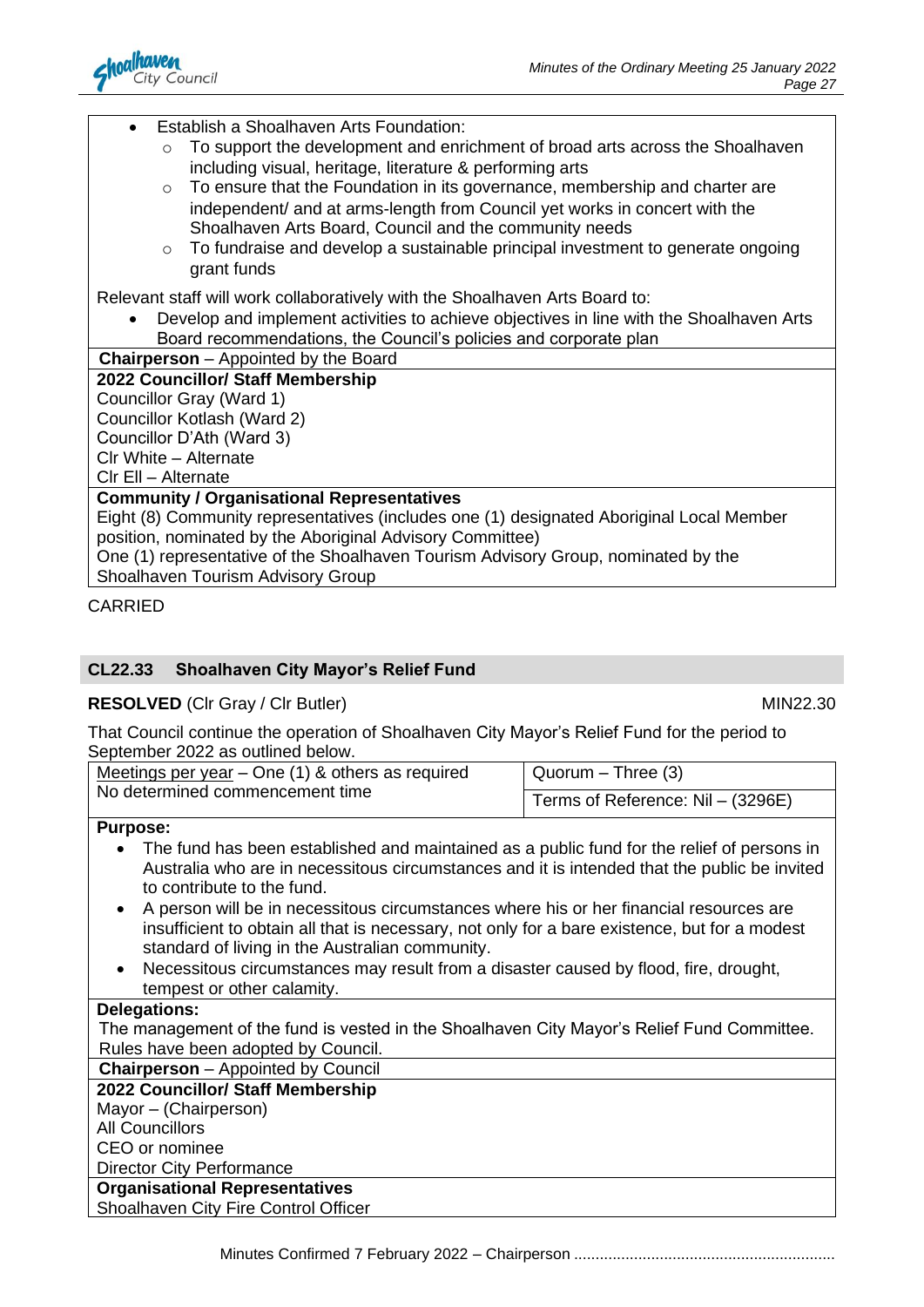

#### Local Commander – NSW SES Shoalhaven Cluster SALT Ministries

CARRIED

#### **CL22.34 Shoalhaven Entertainment Centre Councillor Reference Group**

#### **RESOLVED** (CIr Gray / CIr Butler) MIN22.31

That Council continue the operation of Shoalhaven Entertainment Centre Councillor Reference Group for the period to September 2022 as outlined below.

| Meetings per year -as<br>required                 | Quorum – Not adopted in original resolution – suggested quorum<br>- 3 (including 1 Clr & 1 staff member) |  |
|---------------------------------------------------|----------------------------------------------------------------------------------------------------------|--|
|                                                   |                                                                                                          |  |
| Commencement time -                               | Terms of Reference: Nil (61867E)                                                                         |  |
| Variable                                          |                                                                                                          |  |
| <b>Purpose</b>                                    |                                                                                                          |  |
|                                                   | To determine the detail design aspects associated with the Stage 3(a) building improvements &            |  |
| upgrades for the Shoalhaven Entertainment Centre. |                                                                                                          |  |
| <b>Delegated Authority</b>                        |                                                                                                          |  |
|                                                   | To make detail design decisions within the limits of the allocated budget, which will be dissolved       |  |
|                                                   | when Stage 3(a) reaches Practical Completion (as determined by the Project Manager)                      |  |
| <b>Chairperson</b> – Director in attendance       |                                                                                                          |  |
| 2022 Councillor/Staff Membership                  |                                                                                                          |  |
| Clr Gray                                          |                                                                                                          |  |
| Cir Wells                                         |                                                                                                          |  |
| <b>CIr White</b>                                  |                                                                                                          |  |
| <b>CIr Watson</b>                                 |                                                                                                          |  |
| Director - City Services                          |                                                                                                          |  |
| Director - City Lifestyles                        |                                                                                                          |  |
| <b>Community / Organisational Representatives</b> |                                                                                                          |  |
| Nil                                               |                                                                                                          |  |

CARRIED

#### **CL22.35 Shoalhaven Heads Estuary Taskforce**

**RESOLVED** (CIr Gray / CIr Butler) MIN22.32

That Council continue the operation of Shoalhaven Heads Estuary Taskforce for the period to September 2022 as outlined below.

| Meetings per year $-$ One (1) & others | $\vert$ Quorum – Three (3) – One (1) Councillor and Two (2) |
|----------------------------------------|-------------------------------------------------------------|
| as required                            | <b>Community Members</b>                                    |
| Commencement time - 4.00pm             | Terms of Reference: Nil                                     |

**Purpose** 

- Examine options for pursuing a partial or complete opening of Shoalhaven Heads
- Review Councils current Entrance and Estuary Management Plans for Shoalhaven Heads
- Report directly to Council

Note: This Taskforce will be disbanded once the Coastal Management Program is adopted by Council.

**Delegation** – NIL

**Chairperson** – Appointed by the Council

#### **2022 Councillor/Staff Membership**

Clr Copley (Chairperson)

All Councillors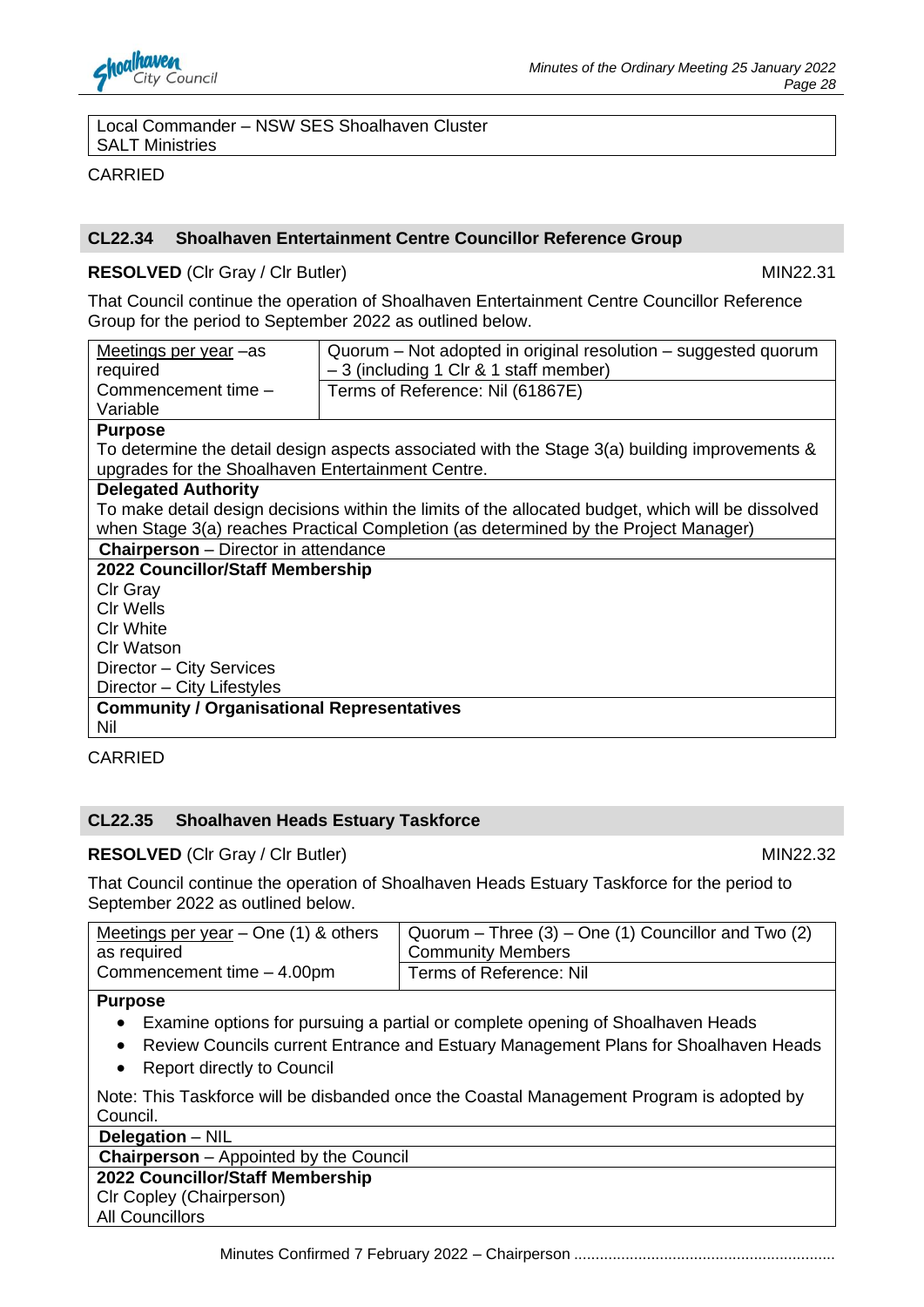

#### **Community / Organisational Representatives**

Member for Kiama or nominee

Currently 8 Community representatives

Greenwell Point CCB representatives

Shoalhaven Heads Community Forum representative

CARRIED

#### **CL22.36 Shoalhaven Sports Board**

#### **RESOLVED** (CIr Gray / CIr Butler) MIN22.33

That Council continue the operation of Shoalhaven Sports Board for the period to September 2022 as outlined below.

| Meetings per year $-$ Four( 4) $-$ Quarterly<br>Commencement time - 5.00pm | Quorum – Seven (7)           |
|----------------------------------------------------------------------------|------------------------------|
|                                                                            | Terms of Reference: POL19/29 |
|                                                                            | Amended: 30 April 2019       |

#### **Purpose:**

To provide advocacy for the sporting community on policy, direction and strategic planning related to Council's objectives. To achieve this policy and strategic objective, the Board will be strategic in nature and focus on appointments to achieve this outcome.

#### **Role:**

- Represent the whole Shoalhaven Sporting Community (all sports)
- Provide ongoing, high level policy and planning advice to Council.
- Make recommendations to the Council on all relevant business presented before it
- Advocate and maintain specific sports related portfolios.
- Advocate and promote Board recommendations.

#### **Delegation** – NIL

**Chairperson** – Appointed by Board

**2022 Councillor/Staff Membership** 

All Councillors

CEO or Nominee

#### **Community / Organisational Representatives**

11 Local Community Members (includes 2 positions from disadvantaged sporting groups) NSW Sport and Recreation (non voting)

#### CARRIED

### **CL22.37 Shoalhaven Tourism Advisory Group**

**RESOLVED** (CIr Gray / CIr Butler) MIN22.34

That Council continue the operation of Shoalhaven Tourism Advisory Group for the period to September 2022 as outlined below.

| Meetings per year $-$ At least Four (4) | Quorum – Seven (7)           |
|-----------------------------------------|------------------------------|
| Commencement time - 5.00pm              | Terms of Reference: POL17/62 |
|                                         | Amended 23 May 2017          |

### **Role and Purpose**

- Inform the development, implementation and review of council priorities from the Shoalhaven Tourism Master Plan and council's corporate plan
- Represent the tourism industry and advise and make recommendations to Council on matters relating to tourism, the development of tourism and the future of tourism in the Shoalhaven.
- Promote the direct and in-direct value and benefits of tourism within the Shoalhaven and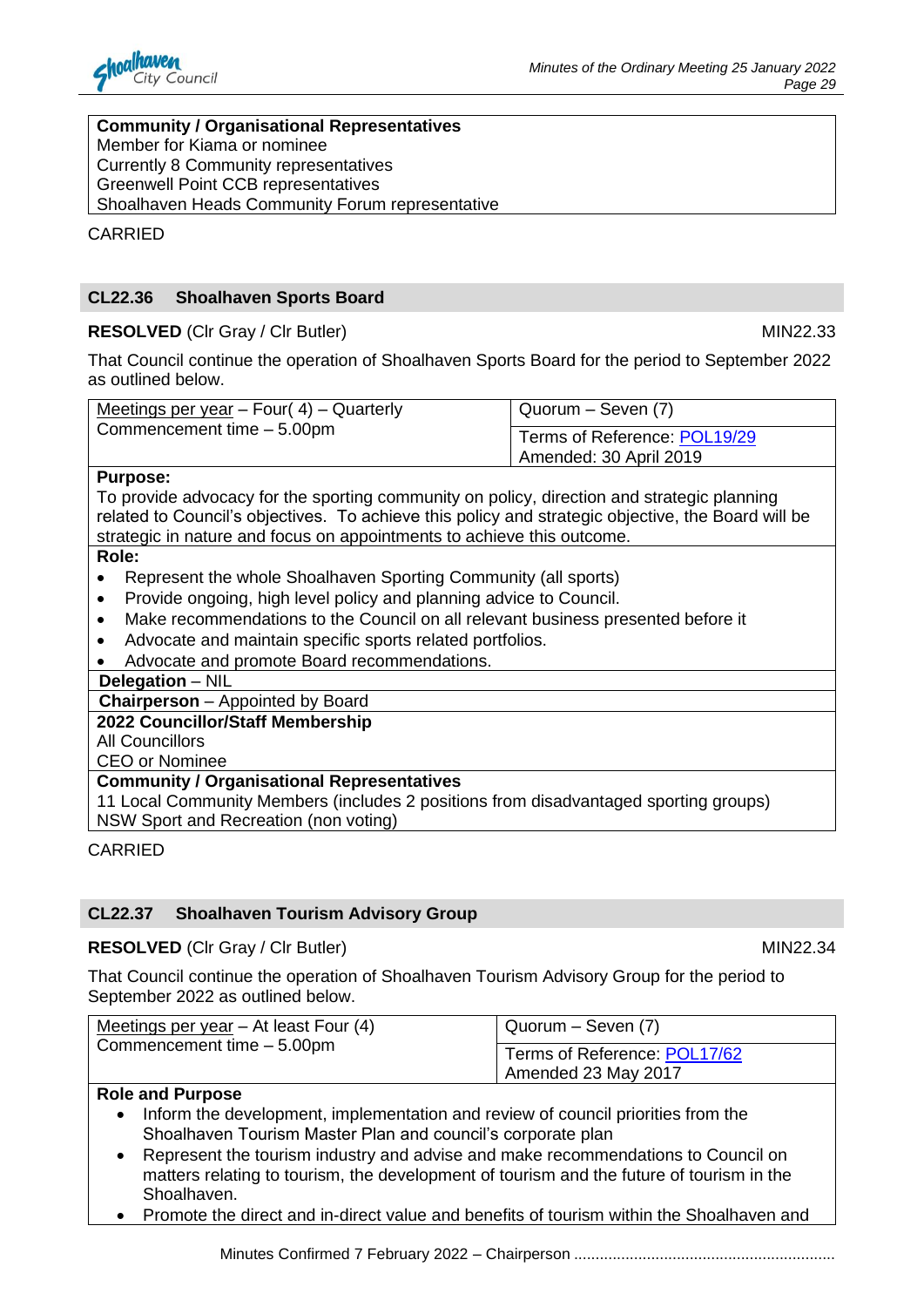

#### on a regional, state and national basis.

#### **Delegations:**

- Make recommendation on the expenditure of the annual Shoalhaven marketing budget as provided by Council.
- Appoint suitable representatives to fill casual vacancies
- Inform and recommend policy for tourism related funding programs, and where required by Council, vote on related matters.

**Chairperson** – Appointed by the Committee annually

**2022 Councillor/Staff Membership** 

Clr Copley– Voting delegate

Clr Gray – Voting delegate

Clr Ell – Alternate Voting Delegate

Clr White – Alternate Voting Delegate

All other Councillors (Non voting members)

**Community/ Organisational Representatives** 

9 Industry representatives (skills based)

Shoalhaven Sports Board Chairperson

National Parks & Wildlife Service Representative

CARRIED

#### **CL22.38 Strategic Planning Working Party**

#### **RESOLVED** (CIr Gray / CIr Butler) MIN22.35

That Council continue the operation of Strategic Planning Working Party for the period to September 2022 as outlined below.

| Meetings per year - As required | Quorum – No quorum      |  |
|---------------------------------|-------------------------|--|
|                                 | Terms of Reference: Nil |  |

#### **Role**

- a. To provide early input into projects on the Strategic Planning Work Program, with a focus on 'priority' projects and other projects that may require early and ongoing consideration/direction.
- b. To consider and inform reports to Council's Development & Environment Committee on the scope and direction of the Strategic Planning Work Program, including:
	- i. The need for additional projects.
	- ii. Priorities to be given to projects.<br>iii. Other matters of strategic plannii
	- Other matters of strategic planning interest.
- c. The Working Party is not a formal decision-making forum or a public meeting. Relevant resulting matters will be reported through Council's various Committees as required to enable formal decisions and community awareness.
- d. The Working Party may inform the scope of work required by specialist consultants for confirmed projects.
- e. The Working Party can assist in the selection of specialised consultants for significant projects/where significant expenditure is required.

#### **Chairperson** – Appointed by Council

#### **2022 Councillor / Staff Membership**

Clr White – Chairperson All Councillors CEO

#### **Community/Organisational Representatives**  Nil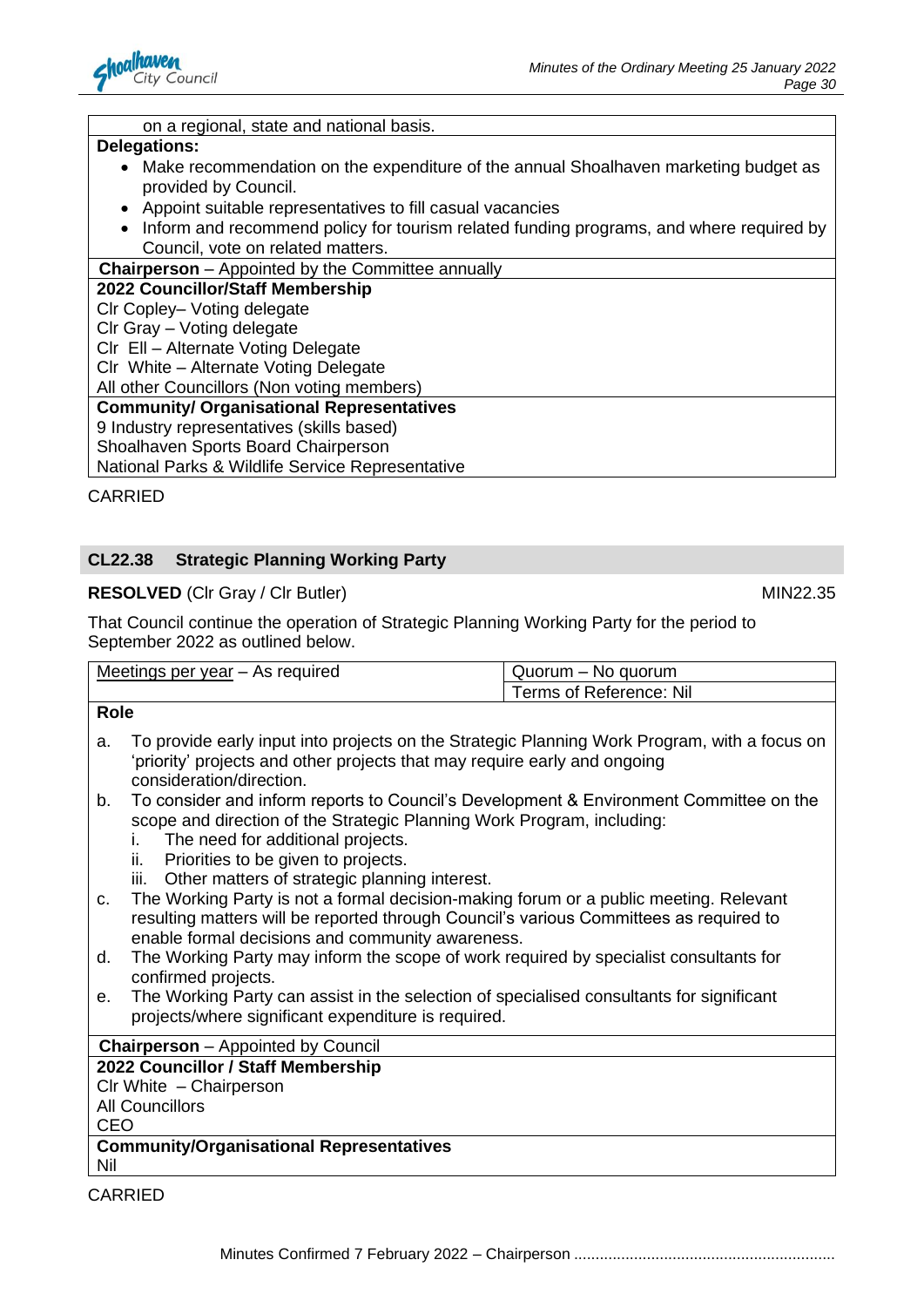

#### **CL22.39 Youth Advisory Committee**

#### **RESOLVED** (CIr Gray / CIr Butler) MIN22.36

That Council continue the operation of Youth Advisory Committee for the period to September 2022 as outlined below.

| Terms of Reference: POL18/49<br>Amended: 29 June 2021<br><b>Purpose:</b><br>a) To represent the interests and views of young people to Council and the Community<br>b) To provide an opportunity for young people to discuss issues of concern to young people<br>c) To provide a mechanism for young people to make representations to organisations and<br>various spheres of Government requesting appropriate action to improve facilities and<br>services available to young people<br>d) To give young people experience in Local Government and community affairs<br>e) To create greater awareness and appreciation within the general community of the needs<br>and talents of young people<br>f) To provide a mechanism for young people to address youth issues themselves<br>Delegation:<br>Act within adopted budgets aligning with council's strategic plans and documents to deliver<br>youth programs and activities that meet the needs of local young people.<br><b>Chairperson</b> - Appointed by Committee at each meeting<br>2022 Councillor/Staff Membership<br><b>All Councillors</b><br><b>CEO or Nominee</b><br><b>Community / Organisational Representatives</b><br>Eight (8) Community Youth Representatives aged between 12 and 25 years<br>18 students from Year 7 & above (Two (2) voting representatives from each local High School)<br>Member for Gilmore or nominee<br>Member for Kiama or nominee<br>Member for South Coast or nominee<br><b>Non Voting representatives</b><br>Shoalhaven Local Area Command NSW Police<br>Sanctuary Point Youth & Community Centre<br>Bay & Basin Community Resources<br>Nowra Youth Centre<br><b>Police Citizens Youth Club</b><br>Regional Development Australia<br>Shoalhaven Business Chamber<br>330 Squadron Australian Air Force Cadets<br><b>Australian Air Force Cadets</b><br>Representatives from eight (8) Shoalhaven high schools | Meetings per year $-$ Four (4) and others as required | Quorum $-$ Six (6) |  |
|-------------------------------------------------------------------------------------------------------------------------------------------------------------------------------------------------------------------------------------------------------------------------------------------------------------------------------------------------------------------------------------------------------------------------------------------------------------------------------------------------------------------------------------------------------------------------------------------------------------------------------------------------------------------------------------------------------------------------------------------------------------------------------------------------------------------------------------------------------------------------------------------------------------------------------------------------------------------------------------------------------------------------------------------------------------------------------------------------------------------------------------------------------------------------------------------------------------------------------------------------------------------------------------------------------------------------------------------------------------------------------------------------------------------------------------------------------------------------------------------------------------------------------------------------------------------------------------------------------------------------------------------------------------------------------------------------------------------------------------------------------------------------------------------------------------------------------------------------------------------------------------------------------------------|-------------------------------------------------------|--------------------|--|
|                                                                                                                                                                                                                                                                                                                                                                                                                                                                                                                                                                                                                                                                                                                                                                                                                                                                                                                                                                                                                                                                                                                                                                                                                                                                                                                                                                                                                                                                                                                                                                                                                                                                                                                                                                                                                                                                                                                   | Commencement time - between 10am - 12pm               |                    |  |
|                                                                                                                                                                                                                                                                                                                                                                                                                                                                                                                                                                                                                                                                                                                                                                                                                                                                                                                                                                                                                                                                                                                                                                                                                                                                                                                                                                                                                                                                                                                                                                                                                                                                                                                                                                                                                                                                                                                   |                                                       |                    |  |
|                                                                                                                                                                                                                                                                                                                                                                                                                                                                                                                                                                                                                                                                                                                                                                                                                                                                                                                                                                                                                                                                                                                                                                                                                                                                                                                                                                                                                                                                                                                                                                                                                                                                                                                                                                                                                                                                                                                   |                                                       |                    |  |
|                                                                                                                                                                                                                                                                                                                                                                                                                                                                                                                                                                                                                                                                                                                                                                                                                                                                                                                                                                                                                                                                                                                                                                                                                                                                                                                                                                                                                                                                                                                                                                                                                                                                                                                                                                                                                                                                                                                   |                                                       |                    |  |
|                                                                                                                                                                                                                                                                                                                                                                                                                                                                                                                                                                                                                                                                                                                                                                                                                                                                                                                                                                                                                                                                                                                                                                                                                                                                                                                                                                                                                                                                                                                                                                                                                                                                                                                                                                                                                                                                                                                   |                                                       |                    |  |
|                                                                                                                                                                                                                                                                                                                                                                                                                                                                                                                                                                                                                                                                                                                                                                                                                                                                                                                                                                                                                                                                                                                                                                                                                                                                                                                                                                                                                                                                                                                                                                                                                                                                                                                                                                                                                                                                                                                   |                                                       |                    |  |
|                                                                                                                                                                                                                                                                                                                                                                                                                                                                                                                                                                                                                                                                                                                                                                                                                                                                                                                                                                                                                                                                                                                                                                                                                                                                                                                                                                                                                                                                                                                                                                                                                                                                                                                                                                                                                                                                                                                   |                                                       |                    |  |
|                                                                                                                                                                                                                                                                                                                                                                                                                                                                                                                                                                                                                                                                                                                                                                                                                                                                                                                                                                                                                                                                                                                                                                                                                                                                                                                                                                                                                                                                                                                                                                                                                                                                                                                                                                                                                                                                                                                   |                                                       |                    |  |
|                                                                                                                                                                                                                                                                                                                                                                                                                                                                                                                                                                                                                                                                                                                                                                                                                                                                                                                                                                                                                                                                                                                                                                                                                                                                                                                                                                                                                                                                                                                                                                                                                                                                                                                                                                                                                                                                                                                   |                                                       |                    |  |
|                                                                                                                                                                                                                                                                                                                                                                                                                                                                                                                                                                                                                                                                                                                                                                                                                                                                                                                                                                                                                                                                                                                                                                                                                                                                                                                                                                                                                                                                                                                                                                                                                                                                                                                                                                                                                                                                                                                   |                                                       |                    |  |
|                                                                                                                                                                                                                                                                                                                                                                                                                                                                                                                                                                                                                                                                                                                                                                                                                                                                                                                                                                                                                                                                                                                                                                                                                                                                                                                                                                                                                                                                                                                                                                                                                                                                                                                                                                                                                                                                                                                   |                                                       |                    |  |
|                                                                                                                                                                                                                                                                                                                                                                                                                                                                                                                                                                                                                                                                                                                                                                                                                                                                                                                                                                                                                                                                                                                                                                                                                                                                                                                                                                                                                                                                                                                                                                                                                                                                                                                                                                                                                                                                                                                   |                                                       |                    |  |
|                                                                                                                                                                                                                                                                                                                                                                                                                                                                                                                                                                                                                                                                                                                                                                                                                                                                                                                                                                                                                                                                                                                                                                                                                                                                                                                                                                                                                                                                                                                                                                                                                                                                                                                                                                                                                                                                                                                   |                                                       |                    |  |
|                                                                                                                                                                                                                                                                                                                                                                                                                                                                                                                                                                                                                                                                                                                                                                                                                                                                                                                                                                                                                                                                                                                                                                                                                                                                                                                                                                                                                                                                                                                                                                                                                                                                                                                                                                                                                                                                                                                   |                                                       |                    |  |
|                                                                                                                                                                                                                                                                                                                                                                                                                                                                                                                                                                                                                                                                                                                                                                                                                                                                                                                                                                                                                                                                                                                                                                                                                                                                                                                                                                                                                                                                                                                                                                                                                                                                                                                                                                                                                                                                                                                   |                                                       |                    |  |
|                                                                                                                                                                                                                                                                                                                                                                                                                                                                                                                                                                                                                                                                                                                                                                                                                                                                                                                                                                                                                                                                                                                                                                                                                                                                                                                                                                                                                                                                                                                                                                                                                                                                                                                                                                                                                                                                                                                   |                                                       |                    |  |
|                                                                                                                                                                                                                                                                                                                                                                                                                                                                                                                                                                                                                                                                                                                                                                                                                                                                                                                                                                                                                                                                                                                                                                                                                                                                                                                                                                                                                                                                                                                                                                                                                                                                                                                                                                                                                                                                                                                   |                                                       |                    |  |
|                                                                                                                                                                                                                                                                                                                                                                                                                                                                                                                                                                                                                                                                                                                                                                                                                                                                                                                                                                                                                                                                                                                                                                                                                                                                                                                                                                                                                                                                                                                                                                                                                                                                                                                                                                                                                                                                                                                   |                                                       |                    |  |
|                                                                                                                                                                                                                                                                                                                                                                                                                                                                                                                                                                                                                                                                                                                                                                                                                                                                                                                                                                                                                                                                                                                                                                                                                                                                                                                                                                                                                                                                                                                                                                                                                                                                                                                                                                                                                                                                                                                   |                                                       |                    |  |
|                                                                                                                                                                                                                                                                                                                                                                                                                                                                                                                                                                                                                                                                                                                                                                                                                                                                                                                                                                                                                                                                                                                                                                                                                                                                                                                                                                                                                                                                                                                                                                                                                                                                                                                                                                                                                                                                                                                   |                                                       |                    |  |
|                                                                                                                                                                                                                                                                                                                                                                                                                                                                                                                                                                                                                                                                                                                                                                                                                                                                                                                                                                                                                                                                                                                                                                                                                                                                                                                                                                                                                                                                                                                                                                                                                                                                                                                                                                                                                                                                                                                   |                                                       |                    |  |
|                                                                                                                                                                                                                                                                                                                                                                                                                                                                                                                                                                                                                                                                                                                                                                                                                                                                                                                                                                                                                                                                                                                                                                                                                                                                                                                                                                                                                                                                                                                                                                                                                                                                                                                                                                                                                                                                                                                   |                                                       |                    |  |
|                                                                                                                                                                                                                                                                                                                                                                                                                                                                                                                                                                                                                                                                                                                                                                                                                                                                                                                                                                                                                                                                                                                                                                                                                                                                                                                                                                                                                                                                                                                                                                                                                                                                                                                                                                                                                                                                                                                   |                                                       |                    |  |
|                                                                                                                                                                                                                                                                                                                                                                                                                                                                                                                                                                                                                                                                                                                                                                                                                                                                                                                                                                                                                                                                                                                                                                                                                                                                                                                                                                                                                                                                                                                                                                                                                                                                                                                                                                                                                                                                                                                   |                                                       |                    |  |
|                                                                                                                                                                                                                                                                                                                                                                                                                                                                                                                                                                                                                                                                                                                                                                                                                                                                                                                                                                                                                                                                                                                                                                                                                                                                                                                                                                                                                                                                                                                                                                                                                                                                                                                                                                                                                                                                                                                   |                                                       |                    |  |
|                                                                                                                                                                                                                                                                                                                                                                                                                                                                                                                                                                                                                                                                                                                                                                                                                                                                                                                                                                                                                                                                                                                                                                                                                                                                                                                                                                                                                                                                                                                                                                                                                                                                                                                                                                                                                                                                                                                   |                                                       |                    |  |
|                                                                                                                                                                                                                                                                                                                                                                                                                                                                                                                                                                                                                                                                                                                                                                                                                                                                                                                                                                                                                                                                                                                                                                                                                                                                                                                                                                                                                                                                                                                                                                                                                                                                                                                                                                                                                                                                                                                   |                                                       |                    |  |
|                                                                                                                                                                                                                                                                                                                                                                                                                                                                                                                                                                                                                                                                                                                                                                                                                                                                                                                                                                                                                                                                                                                                                                                                                                                                                                                                                                                                                                                                                                                                                                                                                                                                                                                                                                                                                                                                                                                   |                                                       |                    |  |
|                                                                                                                                                                                                                                                                                                                                                                                                                                                                                                                                                                                                                                                                                                                                                                                                                                                                                                                                                                                                                                                                                                                                                                                                                                                                                                                                                                                                                                                                                                                                                                                                                                                                                                                                                                                                                                                                                                                   |                                                       |                    |  |
|                                                                                                                                                                                                                                                                                                                                                                                                                                                                                                                                                                                                                                                                                                                                                                                                                                                                                                                                                                                                                                                                                                                                                                                                                                                                                                                                                                                                                                                                                                                                                                                                                                                                                                                                                                                                                                                                                                                   |                                                       |                    |  |
|                                                                                                                                                                                                                                                                                                                                                                                                                                                                                                                                                                                                                                                                                                                                                                                                                                                                                                                                                                                                                                                                                                                                                                                                                                                                                                                                                                                                                                                                                                                                                                                                                                                                                                                                                                                                                                                                                                                   |                                                       |                    |  |
|                                                                                                                                                                                                                                                                                                                                                                                                                                                                                                                                                                                                                                                                                                                                                                                                                                                                                                                                                                                                                                                                                                                                                                                                                                                                                                                                                                                                                                                                                                                                                                                                                                                                                                                                                                                                                                                                                                                   |                                                       |                    |  |
|                                                                                                                                                                                                                                                                                                                                                                                                                                                                                                                                                                                                                                                                                                                                                                                                                                                                                                                                                                                                                                                                                                                                                                                                                                                                                                                                                                                                                                                                                                                                                                                                                                                                                                                                                                                                                                                                                                                   |                                                       |                    |  |
|                                                                                                                                                                                                                                                                                                                                                                                                                                                                                                                                                                                                                                                                                                                                                                                                                                                                                                                                                                                                                                                                                                                                                                                                                                                                                                                                                                                                                                                                                                                                                                                                                                                                                                                                                                                                                                                                                                                   |                                                       |                    |  |

#### CARRIED

#### **CL22.9 LGNSW Special Conference 2022 - Voting Delegates and Motions**

**HPERM Ref: D21/338192**

#### **Recommendation**

That:

1. Council approve attendance by all interested Councillors at the 2021 LGNSW Special Conference to be held at Hyatt Regency Sydney from Monday 28 February to Wednesday 2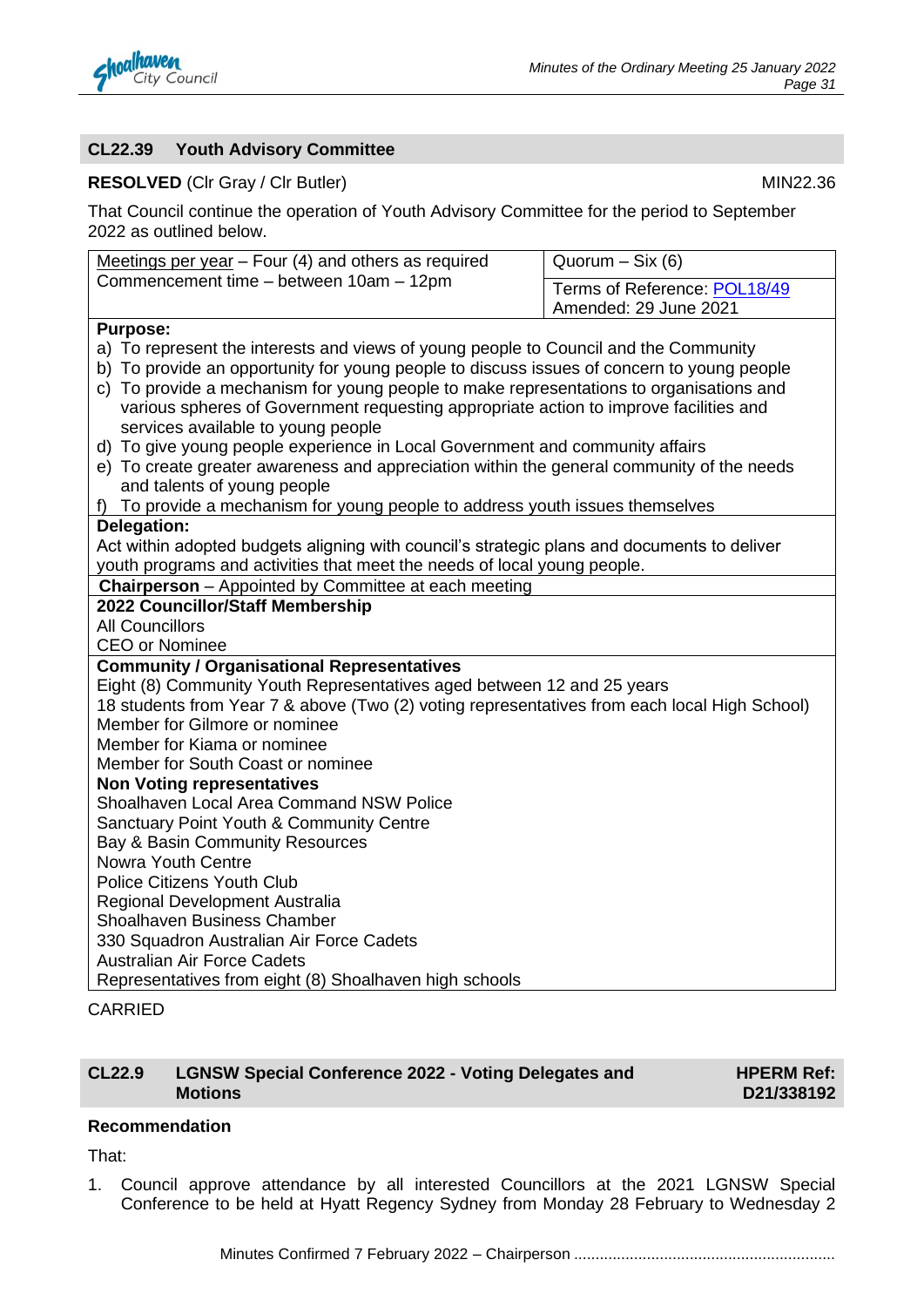

March 2022, and such attendance be deemed as Council business.

- 2. Registration fees be met in accordance with Council's adopted policy.
- 3. Council confirm one of the voting delegates at the 2021 LGNSW Special Conference to be the Mayor.
- 4. Council determine the other four (4) Councillors to attend the conference as Council's voting delegates as follows:
	- a.
	- b.
	- c.
	- d.
- 5. The motions outlined within the report which have been submitted to the conference be retained as the Council's contribution to the Business Paper of the LGNSW Special Conference.

#### **RESOLVED** (Clr Wells / Clr White) MIN22.37

That:

- 1. Council approve attendance by all interested Councillors at the 2021 LGNSW Special Conference to be held at Hyatt Regency Sydney from Monday 28 February to Wednesday 2 March 2022, and such attendance be deemed as Council business.
- 2. Registration fees be met in accordance with Council's adopted policy.
- 3. Council confirm one of the voting delegates at the 2021 LGNSW Special Conference to be the Mayor.
- 4. Council determine the other four (4) Councillors to attend the conference as Council's voting delegates as follows:
	- a. Clr Wells
	- b. Clr Butler
	- c. Clr D'Ath
	- d. Clr White
- 5. The motions outlined within the report which have been submitted to the conference be retained as the Council's contribution to the Business Paper of the LGNSW Special Conference.
- FOR: Clr Findley, Clr Christen, Clr Norris, Clr Butler, Clr D'Ath, Clr Copley, Clr Ell, Clr Kotlash, Clr White, Clr Wells, Clr Watson, Clr Kitchener and Clr Gray

AGAINST: Nil

CARRIED

### **CL22.10 LGNSW Water Management Conference 2022 HPERM Ref:**

**D22/12850**

#### **Recommendation**

That Council

1. Notes the details of the LGNSW Water Management Conference 2022 scheduled for 9 to 11 February 2022 in Narrabri, NSW.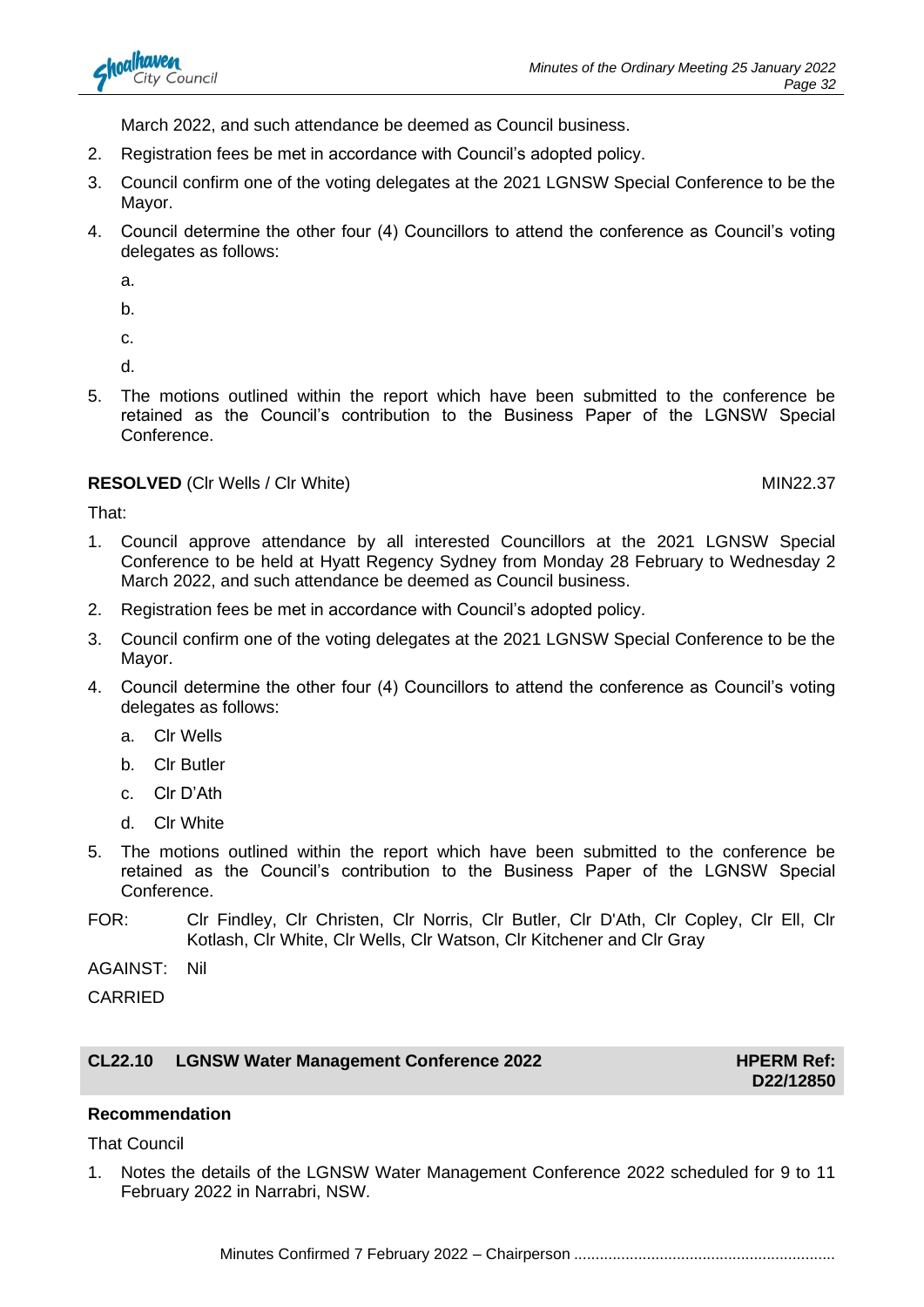

- 2. Authorises available Councillors to attend the conference and such attendance be deemed Council Business.
- 3. Travel, registration fees, accommodation and all reasonable out-of-pocket expenses be met in accordance with its adopted policy.
- 4. Request Councillors attending the conference to provide a written report within 30 days of returning from the conference.

**RESOLVED** (CIr Wells / CIr White) MIN22.38

That Council

- 1. Notes the details of the LGNSW Water Management Conference 2022 scheduled for 9 to 11 February 2022 in Narrabri, NSW.
- 2. Authorises available Councillors to attend the conference and such attendance be deemed Council Business.
- 3. Travel, registration fees, accommodation and all reasonable out-of-pocket expenses be met in accordance with its adopted policy.
- 4. Request Councillors attending the conference to provide a written report within 30 days of returning from the conference.
- FOR: Clr Findley, Clr Christen, Clr Norris, Clr Butler, Clr D'Ath, Clr Copley, Clr Ell, Clr Kotlash, Clr White, Clr Wells, Clr Watson, Clr Kitchener and Clr Gray

AGAINST: Nil

CARRIED

#### **CL22.11 Variations to Development Standards - December Quarter 2021 HPERM Ref: D21/540189**

#### **Recommendation**

That Council receive the Variations to Development Standards – June Quarter Report 2021 for information.

#### **RESOLVED** (CIr Wells / CIr White) MIN22.39

That Council receive the Variations to Development Standards – June Quarter Report 2021 for information.

FOR: Clr Findley, Clr Christen, Clr Norris, Clr Butler, Clr D'Ath, Clr Copley, Clr Ell, Clr Kotlash, Clr White, Clr Wells, Clr Watson, Clr Kitchener and Clr Gray

AGAINST: Nil

CARRIED

#### **Introduction of Items as Matters of Urgency**

#### **Recommendation**

That the following addendum reports be introduced as matters of urgency:

- 1. CL22.12 Notice of Motion Yalwal Road West Nowra
- 2. CL22.13 Notice of Motion Prioritise Infrastructure and Recreational Facilities Upgrade Program for West Nowra

Minutes Confirmed 7 February 2022 – Chairperson .............................................................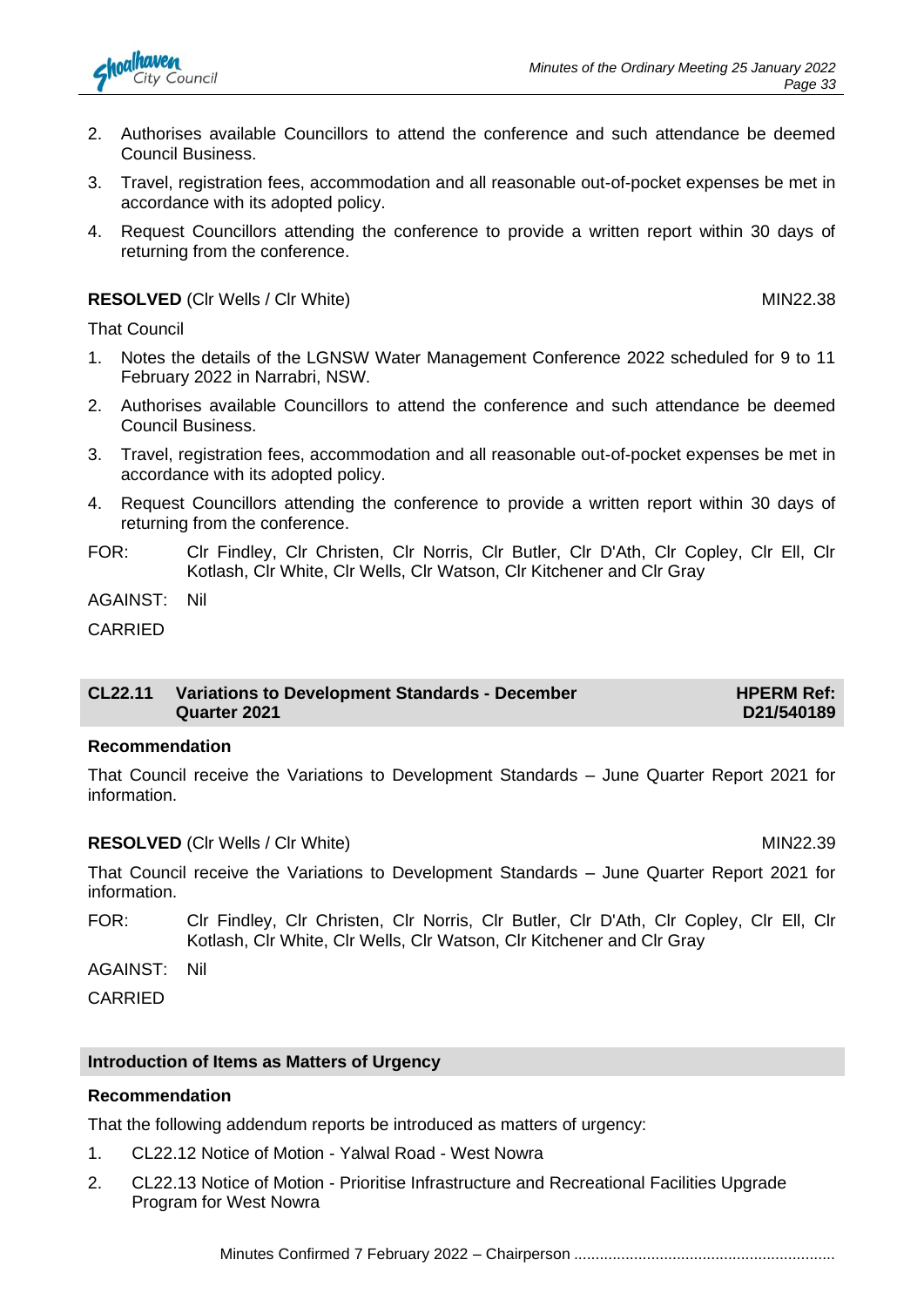3. CL22.14 Notice of Motion - Princes Highway - Back the By-pass

#### **RESOLVED** (CIr White / CIr Gray) MIN22.40

That the following addendum reports be introduced as matters of urgency:

- 1. CL22.12 Notice of Motion Yalwal Road West Nowra
- 2. CL22.13 Notice of Motion Prioritise Infrastructure and Recreational Facilities Upgrade Program for West Nowra
- 3. CL22.14 Notice of Motion Princes Highway Back the By-pass
- FOR: Clr Findley, Clr Christen, Clr Norris, Clr Butler, Clr D'Ath, Clr Copley, Clr Ell, Clr Kotlash, Clr White, Clr Wells, Clr Watson, Clr Kitchener and Clr Gray

AGAINST: Nil

CARRIED

The Chairperson ruled the matters as ones of urgency as they relate to urgent business of Council and allowed their introduction.

# **ADDENDUM REPORTS**

### **CL22.12** Notice of Motion - Yalwal Road - West Nowra<br>
HPERM Ref:

**D22/23678**

#### **Recommendation**

That Shoalhaven City Council:

- 1. Recognise the urgent need to upgrade Yalwal Road, West Nowra in order to improve safety for the communities of West Nowra and Mundamia and to ensure this important service road is of a suitable standard to support the increasing traffic flow from growing communities, and to access to sites such as The University of Shoalhaven Campus, the West Nowra Recycling and Waste Depot and other local businesses;
- 2. Prioritise the commencement of works for Yalwal Road by immediately commencing necessary investigatory studies and works to scope required upgrades;
- 3. Investigate funding sources from Commonwealth and NSW Government grant programs; and
- 4. Provide a report to Councillors on the above at the following Ordinary Council meeting.

#### **RESOLVED** (CIr Copley / CIr Norris) MIN22.41

That this item be deferred to a Councillor briefing to be held as soon as is possible and request a report be submitted to Council, on the topic which includes information on the current status of Mundamia.

FOR: Clr Findley, Clr Christen, Clr Norris, Clr Butler, Clr D'Ath, Clr Copley, Clr Ell, Clr Kotlash, Clr White, Clr Wells, Clr Watson, Clr Kitchener and Clr Gray

AGAINST: Nil

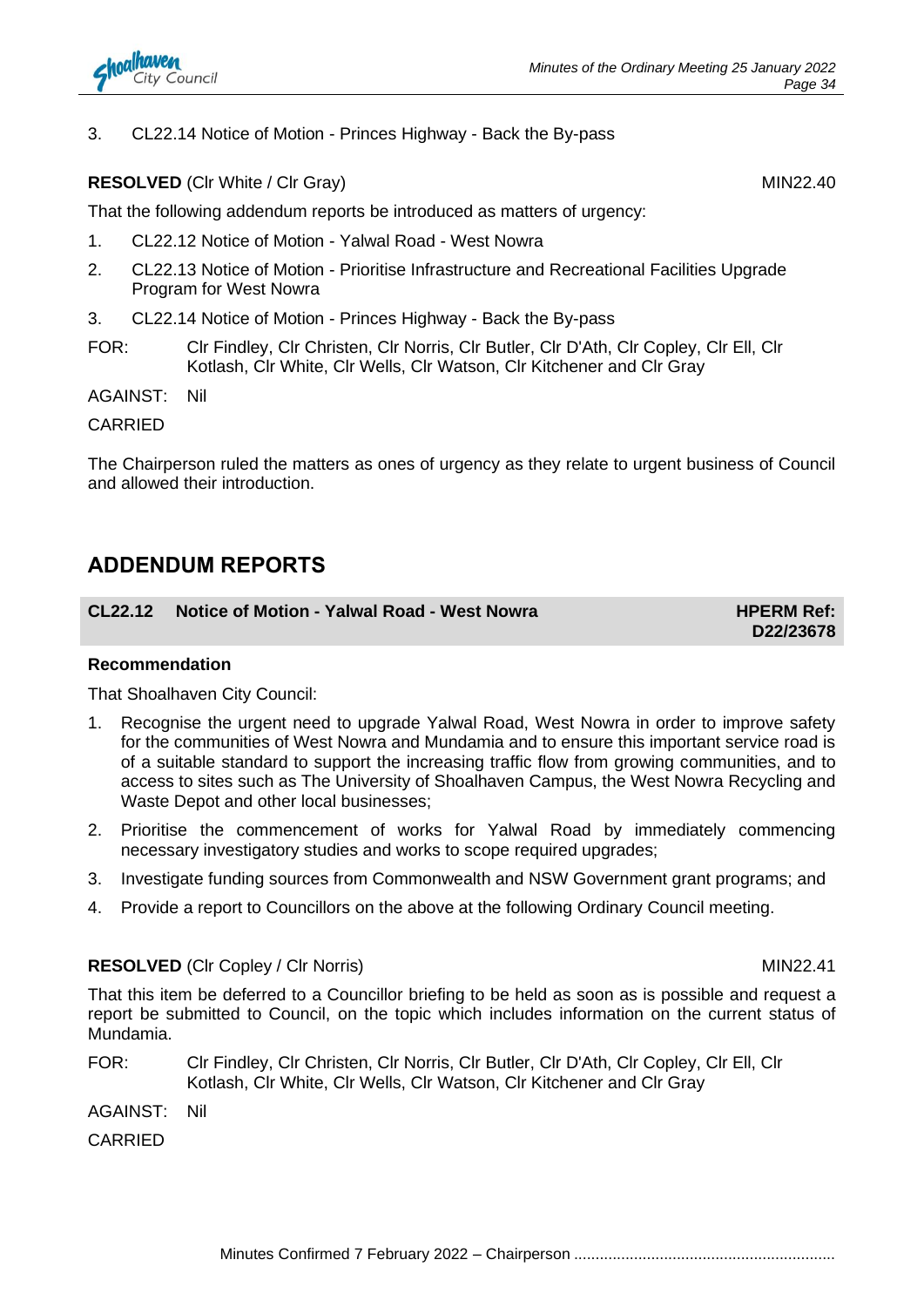

#### **CL22.13 Notice of Motion - Prioritise Infrastructure and Recreational Facilities Upgrade Program for West Nowra**

#### **HPERM Ref: D22/23707**

#### **Recommendation**

That Shoalhaven City Council:

- 1. Prioritise as a matter of urgency an upgrade to infrastructure and recreational facilities for West Nowra;
- 2. Provide Councillors with a report detailing allocated funding in the current and future budgets of Council which addresses the lack of facilities available to residents and visitors to West Nowra that currently pose a severe risk to safety and restrictions to quality of lifestyle;
- 3. Acknowledge the need for community improvements to provide West Nowra residents and visitors with facilities available in many other villages in the Shoalhaven, including but not be limited to:
	- a. To immediately undertake the construction of footpaths along Yalwal Road to allow vulnerable and elderly motor scooters users safe passage into Nowra CBD rather than the current situation of navigating Yalwal Road near heavy vehicles. To also allow safe passage for parents and guardians with infants in prams through the village and to access childcare locations.
	- b. To investigate the upgrade of the Depot Farm Picnic area to provide picnic facilities as the name suggests and offer more suitable parking access. To provide a recreational area of a standard more suitable to the area adjacent to one of the Shoalhaven's most popular and well-known scenic walks - Bens Walk.

#### **RESOLVED** (CIr Copley / CIr Gray) MIN22.42

That Shoalhaven City Council:

- 1. Prioritise as a matter of urgency an upgrade to infrastructure and recreational facilities for West Nowra;
- 2. Provide Councillors with a report detailing allocated funding in the current and future budgets of Council which addresses the lack of facilities available to residents and visitors to West Nowra that currently pose a severe risk to safety and restrictions to quality of lifestyle;
- 3. Acknowledge the need for community improvements to provide West Nowra residents and visitors with facilities available in many other villages in the Shoalhaven, including but not be limited to:
	- a. To immediately undertake the construction of footpaths along Yalwal Road to allow vulnerable and elderly motor scooters users safe passage into Nowra CBD rather than the current situation of navigating Yalwal Road near heavy vehicles. To also allow safe passage for parents and guardians with infants in prams through the village and to access childcare locations.
	- b. To investigate the upgrade of the Depot Farm Picnic area to provide picnic facilities as the name suggests and offer more suitable parking access. To provide a recreational area of a standard more suitable to the area adjacent to one of the Shoalhaven's most popular and well-known scenic walks - Bens Walk.
- 4. A Councillor briefing on this matter be held as soon as is possible.
- FOR: Clr Findley, Clr Copley, Clr Gray, Clr Norris, Clr Wells, Clr Christen, Clr Ell, Clr Kotlash, Clr Watson, Clr Butler, Clr D'Ath, Clr Kitchener and Clr White
- AGAINST: Nil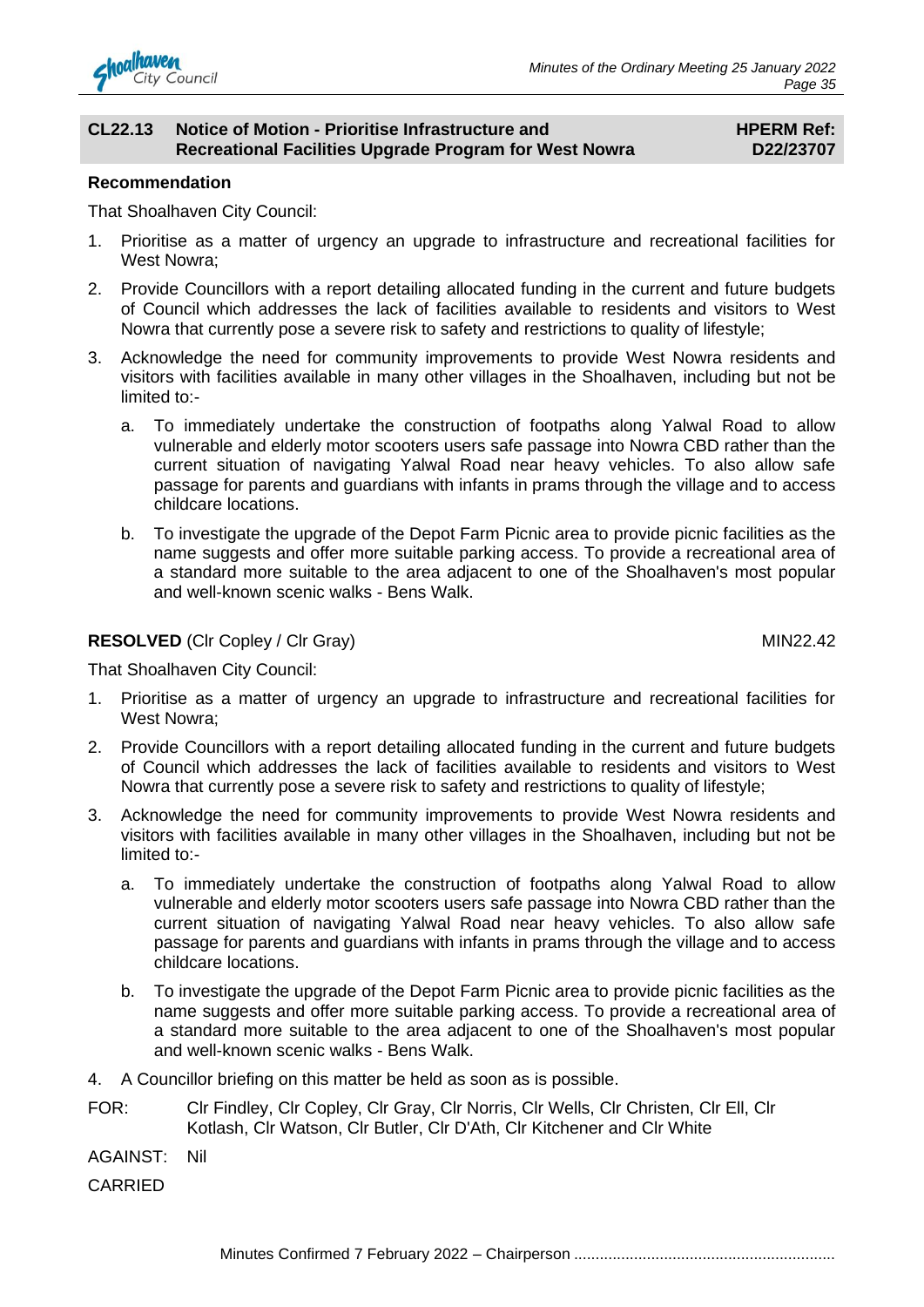

#### **CL22.14** Notice of Motion - Princes Highway - Back the By-pass **HPERM Ref:**

# **D22/23651**

#### **Recommendation**

#### **That**

- 1. Shoalhaven City Council strongly supports the construction of a bypass of the township of Nowra and hereby adopts the position that delivery of this project is our City's highest priority. Council commits to lobbying the NSW and Commonwealth Governments to commit to funding and delivering this project.
- 2. A 'Back the Bypass' Action Group ("the Action Group") is to be formed comprised of the following: - Mayor - All Councillors - CEO or nominee - Representative from South Coast Tourism Industry Association - Additional community representatives as determined by the **Committee**
- 3. In supporting the Bypass, Council reaffirms its commitment improved active transport infrastructure and the ongoing development of the local road network to alleviate traffic pressures in and around Nowra.
- 4. The Action Group is tasked with the following:
	- a. Preparing a plan for a community driven public pressure "Back the Bypass" campaign to support Council's position of support for the bypass. This campaign is to include the development of marketing and communication materials for Council to distribute.
	- b. A City-wide household survey measuring the experience of Shoalhaven residents travelling on the Princes Highway. Households are to be asked to share how often they experience delays whilst using the Princes Highway.
	- c. The making of representations to State and Federal elected representatives and candidates to encourage their support for the Bypass.
	- d. Other initiatives to further support the objective of building the Nowra Bypass.
	- e. The CEO will meet the costs of the Back the Bypass campaign from within existing administrative budgets.
- 5. Where there isn't any recent data available, Council is to undertake studies to measure the current impacts of increased traffic volumes on local roads along the highway corridor in the Central Shoalhaven.

#### MOTION (Clr Ell / Clr Copley)

That:

- 1. Shoalhaven City Council strongly supports the construction of a bypass of the township of Nowra and hereby adopts the position that delivery of this project is our City's highest priority.
- 2. Council commits to lobbying the NSW and Commonwealth Governments to commit to funding and delivering this project.
- 3. A 'Back the Bypass' Action Group ("the Action Group") is to be formed comprised of the following:
	- a. Mayor
	- b. All Councillors
	- c. CEO or nominee
	- d. Representative from South Coast Tourism Industry Association
	- e. Additional community representatives as determined by the Committee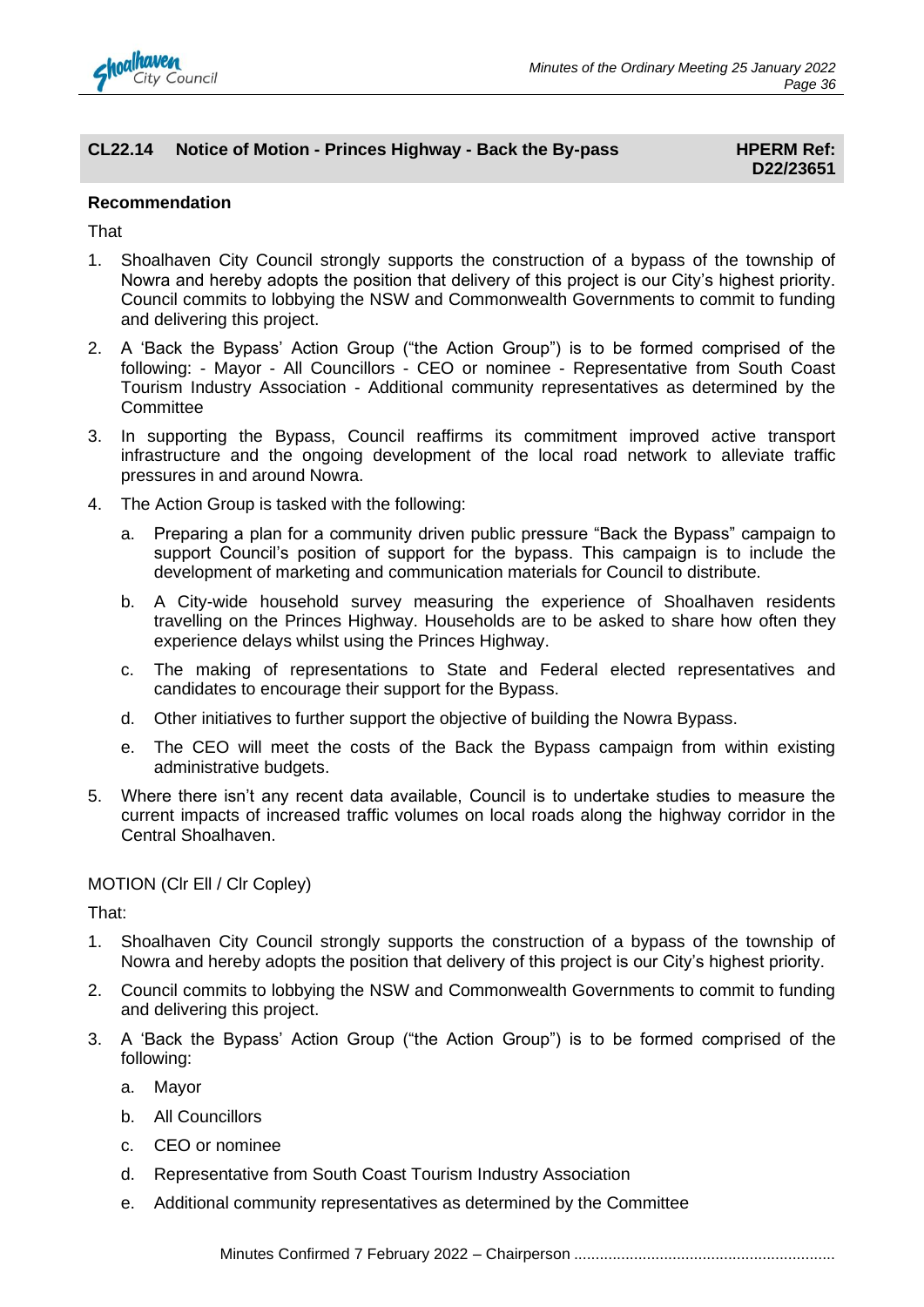

- 4. In supporting the Bypass, Council reaffirms its commitment to improved active transport infrastructure and the ongoing development of the local road network to alleviate traffic pressures in and around Nowra.
- 5. The Action Group is tasked with the following:
	- a. Preparing a plan for a community driven public pressure "Back the Bypass" campaign to support Council's position of support for the bypass. This campaign is to include the development of marketing and communication materials for Council to distribute. The CEO is to prepare a costing for the campaign plan and report back to Council for authorisation prior to commencement.
	- b. Develop recommendations for consideration by Council for consultation and engagement with the community with the Back the Bypass campaign.
	- c. The making of representations to State and Federal elected representatives and candidates to encourage their support for the Bypass.
	- d. Other initiatives to further support the objective of building the Nowra Bypass.
- 6. Council make the petitions on this matter currently being promoted by the Hon Gareth Ward MP, Member for Kiama and the Hon Fiona Phillips MP, Federal Member for Gilmore available for the community to sign at Shoalhaven City Council.
- 7. Where there isn't any recent data available, Council is to undertake studies to measure the current impacts of increased traffic volumes on local roads along the highway corridor in the Central Shoalhaven.

AMENDMENT (Clr White / Clr Wells)

That Councillors receive a briefing on the Princes Highway and Nowra bypass.

FOR: Clr Findley, Clr Gray, Clr Norris, Clr Wells, Clr Christen, Clr Kotlash, Clr Butler, Clr D'Ath, Clr Kitchener and Clr White

AGAINST: Clr Copley, Clr Ell and Clr Watson

CARRIED

THE AMENDMENT BECOMES THE MOTION AND WAS PUT TO THE MEETING

#### **RESOLVED** (CIr White / CIr Wells) MIN22.43

That Councillors receive a briefing on the Princes Highway and Nowra bypass.

**CARRIED** 

- FOR: Clr Findley, Clr Copley, Clr Gray, Clr Norris, Clr Wells, Clr Christen, Clr Ell, Clr Kotlash, Clr Watson, Clr Butler, Clr D'Ath, Clr Kitchener and Clr White
- AGAINST: Nil